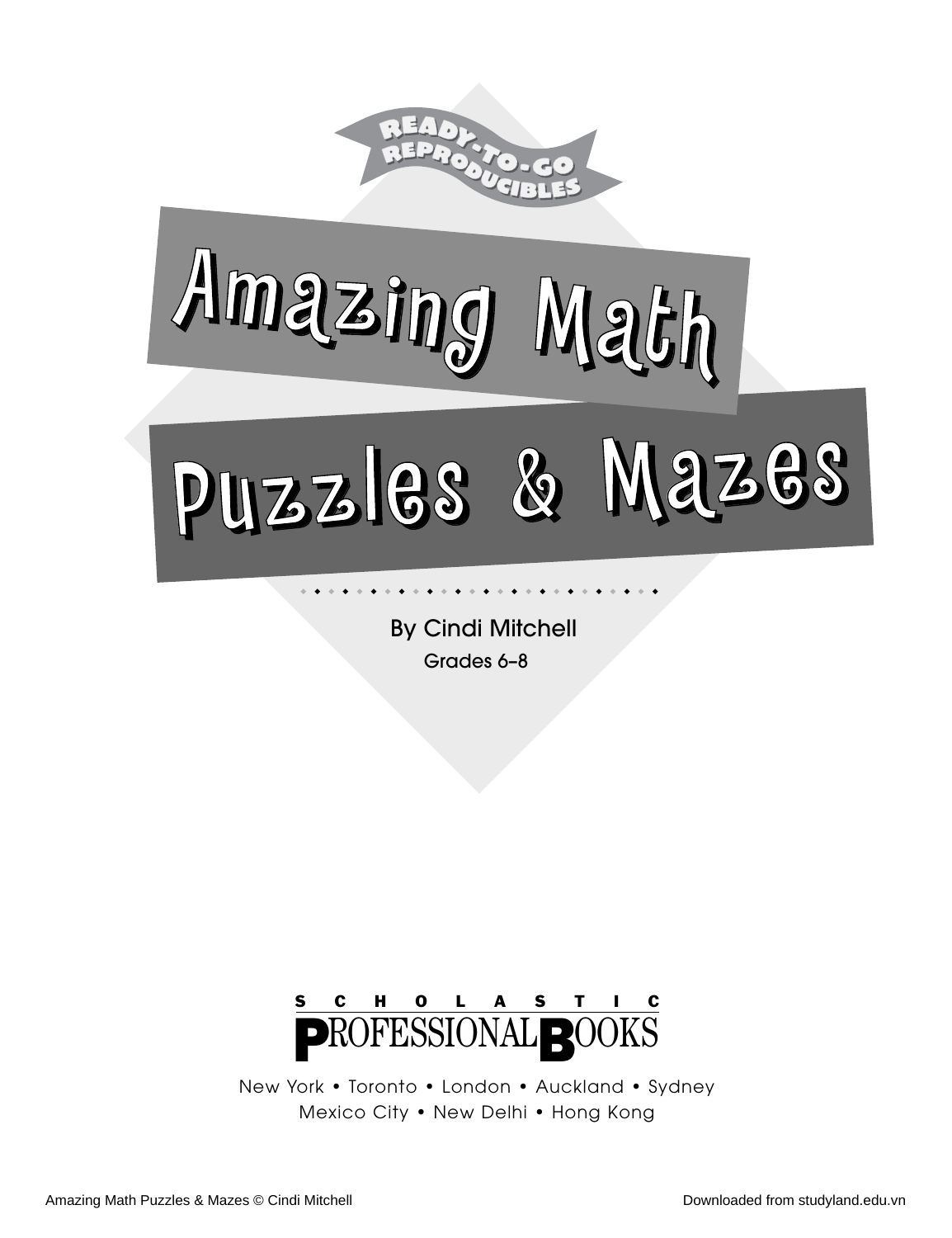## **Dedication**

*I would like to dedicate this book to my computer-wizard son, Ben Mitchell, who is my constant source of love and encouragement and always manages to fix any computer problem I throw his way!*

Scholastic Inc. grants teachers permission to photocopy the reproducible pages from this book for classroom use. No other part of this publication may be reproduced in whole or in part, or stored in a retrieval system, or transmitted in any form or by any means, electronic, mechanical, photocopying, recording, or otherwise, without written permission of the publisher. For information regarding permission, write to Scholastic Inc., 555 Broadway, New York, NY 10012.

> Cover design by Kelli Thompson Cover and interior illustrations by Mike Moran Interior design by Grafica, Inc.

> > ISBN: 0-439-04237-2

Copyright © 2001 by Cindi Mitchell

All rights reserved. Printed in the U.S.A.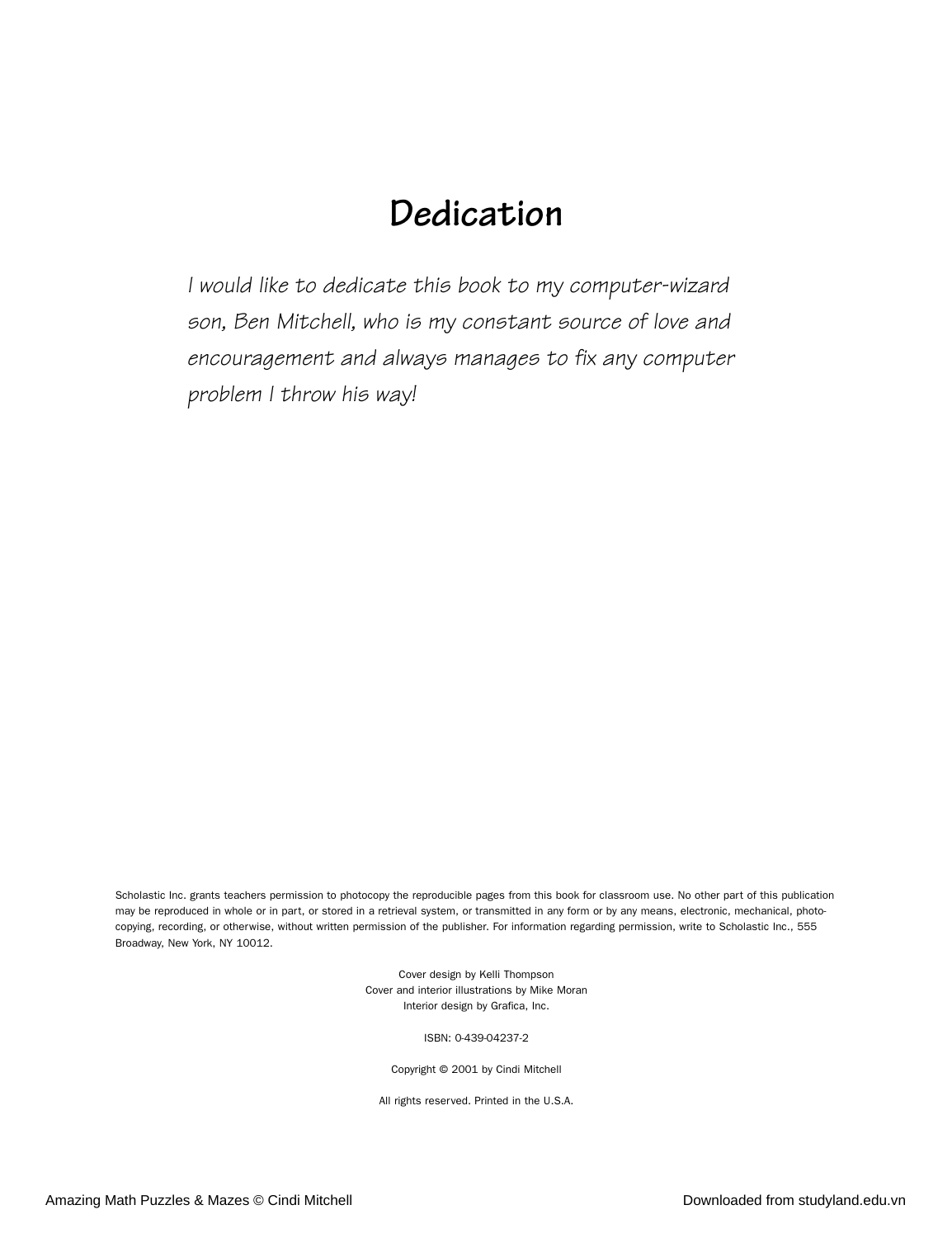# Table of Contents

| Introduction 4                                                                                |
|-----------------------------------------------------------------------------------------------|
| <b>BASIC OPERATIONS</b>                                                                       |
| <b>All Mixed Up</b> (Addition) 5<br><b>Crisscross Number</b>                                  |
| <b>Puzzles</b> (Subtraction) 6                                                                |
| Fun Times (Multiplication) 7                                                                  |
| <b>Professor Dee Vision's Famous</b><br><b>Crossword</b> (Division) 8                         |
| What a Card (Order of Operations) 9                                                           |
| <b>NUMERATION</b>                                                                             |
| <b>Ridiculous Riddles</b>                                                                     |
| (Whole Number Place Value)  10                                                                |
| <b>More Ridiculous Riddles</b><br>(Decimal Place Value) 11                                    |
| <b>Amazing Primes</b> (Prime Numbers) 12                                                      |
| <b>Pattern Block Maze</b>                                                                     |
| (Divisibility by 2, 3, or 4) $\dots \dots \dots \dots 13$                                     |
| <b>An Amaze-ing Discovery</b><br>(Divisibility by $5$ or $9$ ) 14                             |
| Maze Craze (Divisibility by 6 or 8) 15                                                        |
| <b>Exponent Experts Only</b> (Exponents) . 16                                                 |
| <b>FRACTIONS</b>                                                                              |
| <b>Master Maze</b> (Renaming Fractions) 17                                                    |
| <b>Fraction Flowers</b>                                                                       |
| (Equivalent Fractions)  18                                                                    |
| Fraction Puzzler (Equivalent Fractions) 19<br><b>Star Maze</b>                                |
| (Compare and Order Fractions) 20                                                              |
| Fraction Hunt (Compare Fractions) 21                                                          |
| <b>Sum Fraction Fun</b> (Add Fractions)  22                                                   |
| <b>Domino Math</b> (Subtract Fractions)  23<br><b>Fraction Towers</b> (Multiply Fractions) 24 |
| <b>Doggone Fun</b> (Divide Fractions) 25                                                      |
|                                                                                               |

| <b>Ring Toss</b> (Add Mixed Fractions) 26<br><b>Mixed-Up Fractions</b>                                                                    |
|-------------------------------------------------------------------------------------------------------------------------------------------|
| (Subtract Mixed Fractions) 27<br><b>Bull's Eye</b> (Multiply Mixed Fractions) 28<br><b>Horsing Around with</b>                            |
| <b>Fractions</b> (Divide Mixed Fractions) 29                                                                                              |
| <b>DECIMALS</b>                                                                                                                           |
| <b>Cat Fun</b><br>(Changing Decimals to Fractions) 30<br><b>Square Madness</b>                                                            |
| (Compare and Order Decimals) 31<br>Magic Square (Add Decimals) 32<br>Silence (Subtract Decimals) 33<br><b>Spirals</b> (Multiply a Decimal |
| by a Whole Number) 34                                                                                                                     |
| <b>Dialing for Answers</b> (Multiply a<br>Decimal by a Whole Number) 35                                                                   |
| <b>Brain-Bending Labyrinth</b><br>(Multiply Two Decimals) $\ldots \ldots \ldots 36$<br><b>What's the Point?</b> (Divide Decimals) . 37    |
| <b>Brain Rattler</b><br>(Fractions, Decimals, Percents)  38<br><b>Shop Until You Drop</b>                                                 |
| $(Find$ Ten Percent $)$ 39                                                                                                                |
| <b>INTEGERS</b>                                                                                                                           |
| <b>Galactic Math</b><br>$(Add and Subtract Integers) \ldots \ldots 40$<br><b>Brain Crusher</b>                                            |
| (Add and Subtract Integers) 41<br><b>Seven Circles</b> (Multiply Integers)  42<br><b>Computer Glitch</b> (Divide Integers) 43             |
|                                                                                                                                           |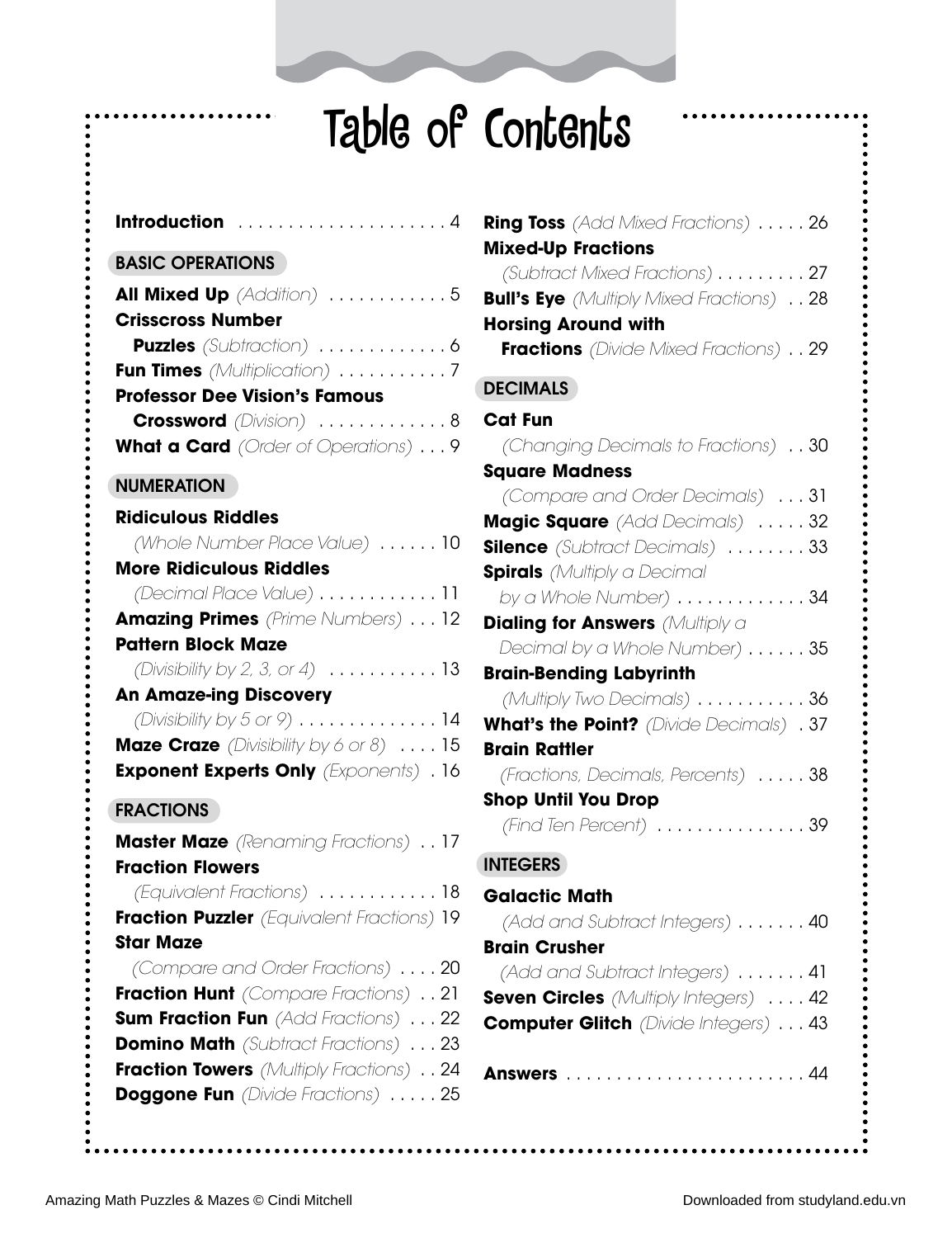## Introduction

his book is filled with all types of puzzles to provide your students with hours of entertainment and fun while they learn and practice basic math skills. You'll find mazes, crossword puzzles, word searches, riddle searches, magic squares, and more. As an added bonus, your students will sharpen their reasoning skills and problem-solving abilities as they puzzle over these pages.  $\blacktriangleleft$ 

#### How to Use This Book

Each puzzle is designed to reinforce a basic math skill. At the top of each page, you will see the skill in bold letters. The Table of Contents also has a complete list of topics to enable you to identify the activities that will correlate with your curriculum easily.

#### Grouping

Students can complete all of these activities alone or with a partner, depending on your goals for the lesson. If you would like students to share problem-solving strategies and communicate about mathematical ideas, have them work in pairs. You may want students to use the activities independently after they have completed other work or to reinforce specific mathematical skills.

#### Materials Needed

All of the activities require paper, pencil, and an eraser. Brain Rattler (page 38) requires glue and scissors. We recommend that students use a calculator on Exponent Experts Only (page 16), Galactic Math (page 40), and Computer Glitch (page 43).

#### Taking It Further

Students not only enjoy solving mathematics puzzles; they enjoy and benefit from making them, too. After your students have completed several activities of one puzzle type, give them the opportunity to create their own puzzles based on familiar formats. Choose several studentmade puzzles to copy, and distribute them for the other students to solve.

My students enjoyed making puzzles so much that we extended the idea even further: We had a Math Puzzle Afternoon for which each student created a puzzle. We made ten copies of each student's puzzle and placed the puzzles in stacks around the room. The students spent the afternoon going from one desk to another solving puzzles and enjoying math created by their classmates.

#### Answers

You will find the answers for each lesson at the end of the book.

I hope that after using these materials, your students will enjoy solving, making, and sharing puzzles as much as mine did. Enjoy!

Cindi Mitchell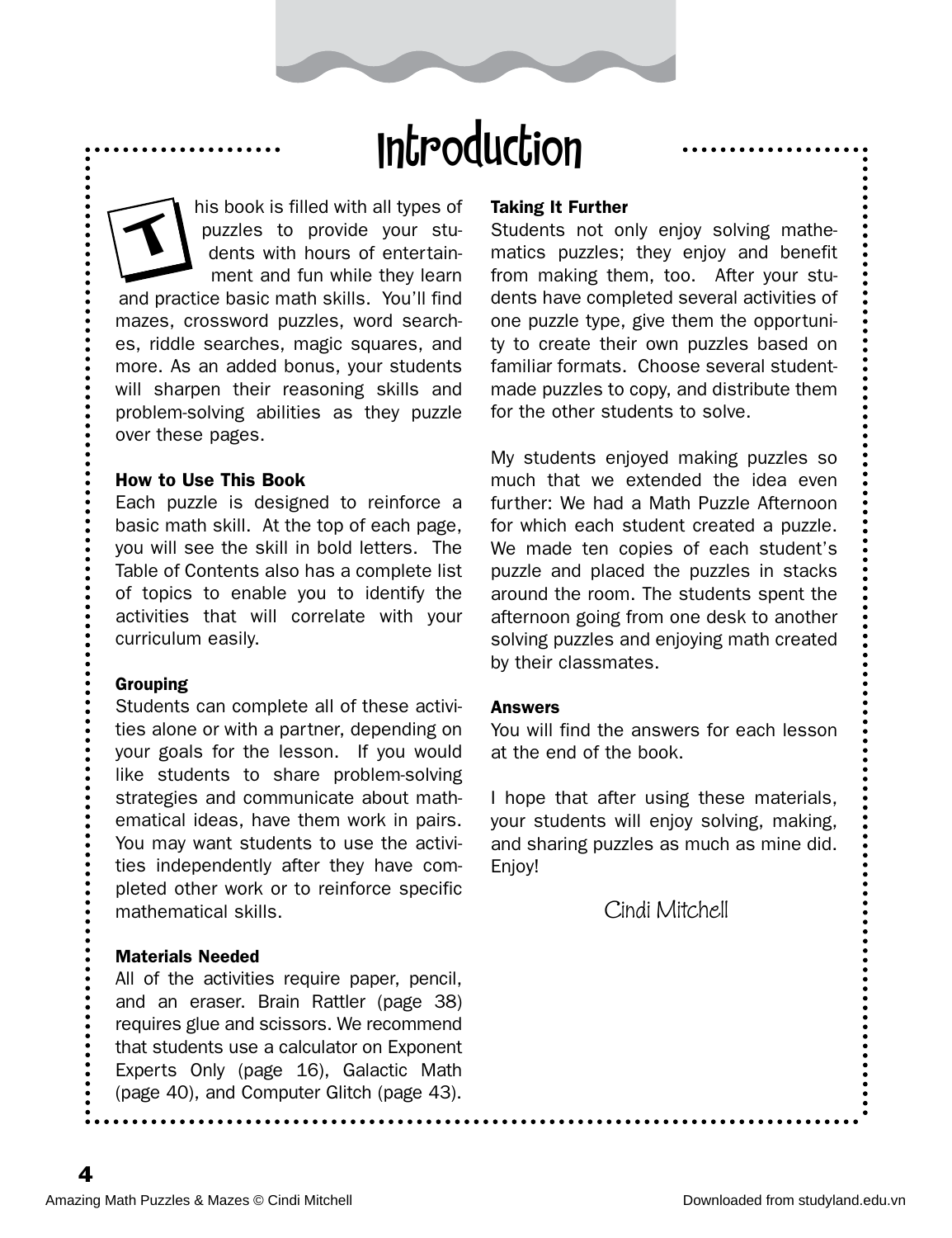### **Basic Operations: Addition**

# All Mixed Up

Finding the sums is easy. But when you try to put these numbers correctly in the puzzle, you'll find yourself all mixed up!



Find the sum and write the answer in the puzzle. Each digit can occupy only one place to make the whole puzzle fit together perfectly. The first one has been done for you.

| 54       | 69      | 31       | 292      | 589       | 261      |
|----------|---------|----------|----------|-----------|----------|
| + 98     | + 37    | + 85     | $+614$   | + 92      | + 97     |
| 152      |         |          |          |           |          |
| 423      | 180     | 349      | 2,012    | 413       | 855      |
| + 79     | + 98    | + 301    | $+2,106$ | $+923$    | + 723    |
| 1,617    | 4,068   | 1,602    | 5,142    | 1,069     | 1,597    |
| + 1,281  | + 784   | + 639    | $+2,690$ | $+1,103$  | + 346    |
| 4,115    | 1,022   | 951      | 12,401   | 44,595    | 5,354    |
| 106<br>٠ | + 1,886 | $+1,384$ | $+6,001$ | $+13,816$ | $+1,346$ |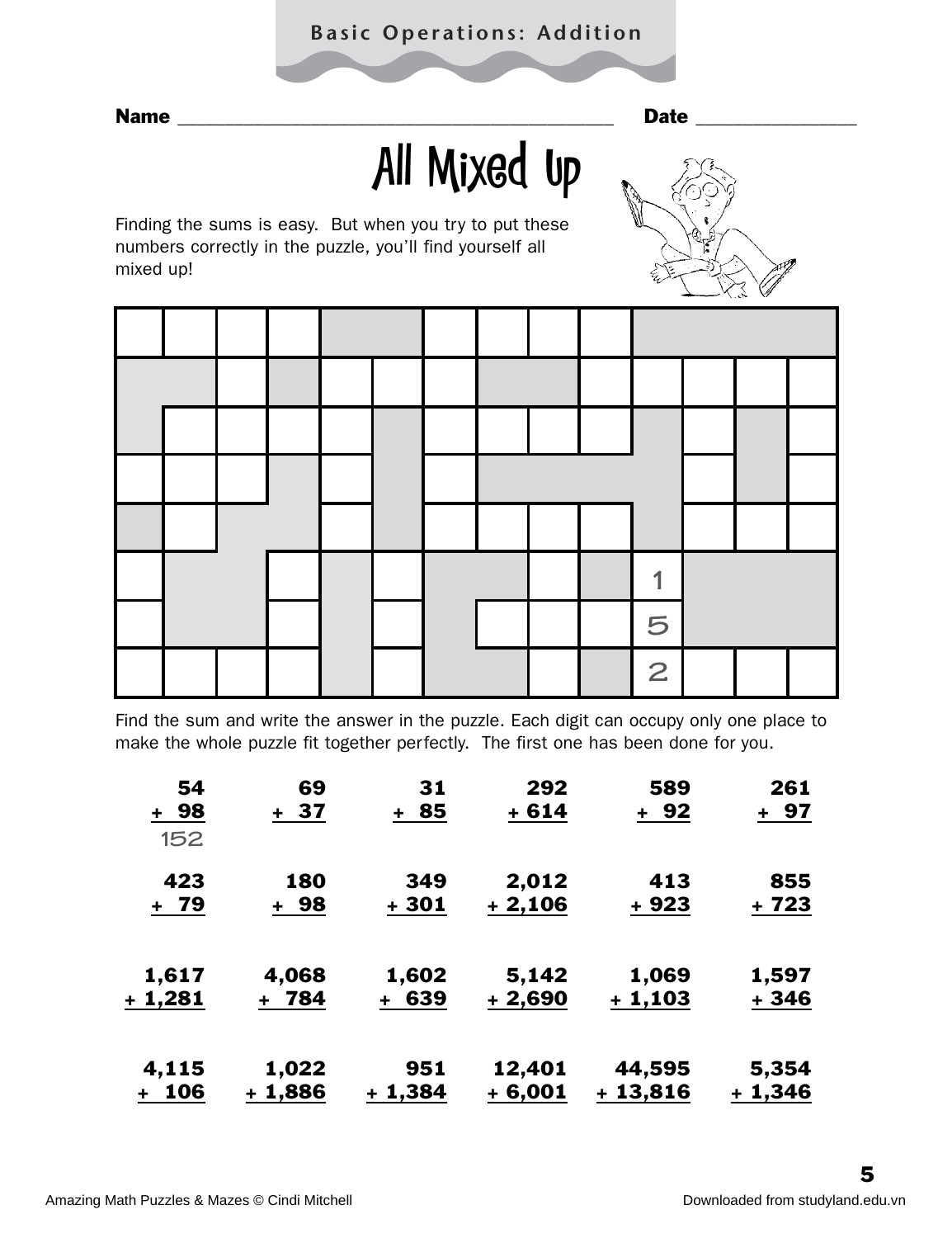## Crisscross Number Puzzles

Solve the subtraction problems. Each of the eight 4-digit answers fits into the puzzle below. One digit must be placed in each box to form a 4-digit number in each row (from left to right) and each column (from top to bottom). The clues will help you decide where to place the numbers.

|     | 1)              | 30,771<br>29,419 | (2)         | 16,570<br>$-13,292$ | 70,610<br>3)<br>4)<br>$-62,410$                                                   | 49,905<br>- 47,559 |
|-----|-----------------|------------------|-------------|---------------------|-----------------------------------------------------------------------------------|--------------------|
| 5)  |                 | 11,852<br>8,402  | 6)          | 19,439<br>9,829     | 7)<br>8)<br>12,555<br>5,004                                                       | 11,593<br>8,454    |
|     | A               | $\mathbf B$      | $\mathbf c$ | D                   | <b>Clues</b>                                                                      |                    |
| E   |                 |                  |             |                     | A. All of the digits are odd.<br>B. The first digit is even and less than 5.      |                    |
| F   |                 |                  |             |                     | C. The second and third digits are equal.<br>D. The sum of the digits is 10.      |                    |
| G   |                 |                  |             |                     | E. The last digit is 8.<br>The first digit is 1.<br>F.                            |                    |
| н   |                 |                  |             |                     | G. The sum of the digits is 12.<br>H. The number is even and greater than 9,000.  |                    |
|     |                 |                  |             |                     | Follow the same instructions for this puzzle. Be careful-it has only three clues. |                    |
|     | 9)<br>$-24,941$ | 34,259           | 10)         | 15,031<br>$-11,390$ | 10,014<br>11)<br>12)<br>$-2,519$                                                  | 9,856<br>- 7,683   |
| 13) |                 | 15,342<br>9,711  | (14)        | 11,916<br>2,344     | 16)<br>15)<br>7,378<br>5,981                                                      | 16,866<br>$-8,713$ |
|     | $\mathbf{A}$    | $\mathbf B$      | $\mathbf c$ | D                   | <b>Clues</b>                                                                      |                    |
| Е   |                 |                  |             |                     | A. The sum of the digits is 23.<br>E. The number is divisible by 3.               |                    |
| F   |                 |                  |             |                     | G. The number is divisible by 5.                                                  |                    |
| G   |                 |                  |             |                     |                                                                                   |                    |
| H   |                 |                  |             |                     |                                                                                   |                    |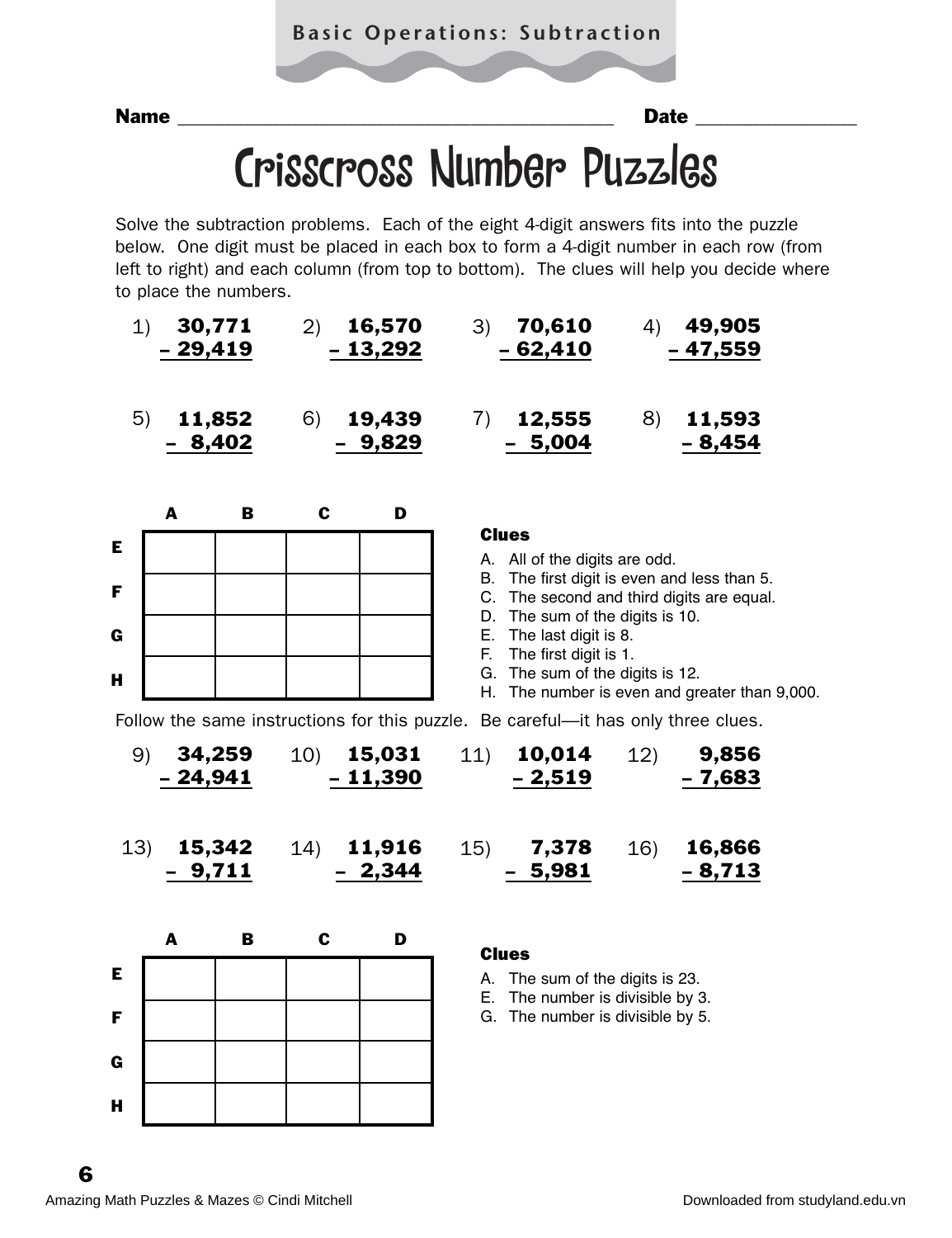### **Basic Operations: Multiplication**

Name \_\_\_\_\_\_\_\_\_\_\_\_\_\_\_\_\_\_\_\_\_\_\_\_\_\_\_\_\_\_\_\_\_\_\_\_\_\_\_\_\_\_\_\_\_\_ Date \_\_\_\_\_\_\_\_\_\_\_\_\_\_\_\_\_

## Fun Times

Do the multiplication problems at the bottom of the page, and place the answers in the crossword puzzle.



By the way, do you know why the person who made this puzzle got fired from her job?

*Too many cross words!*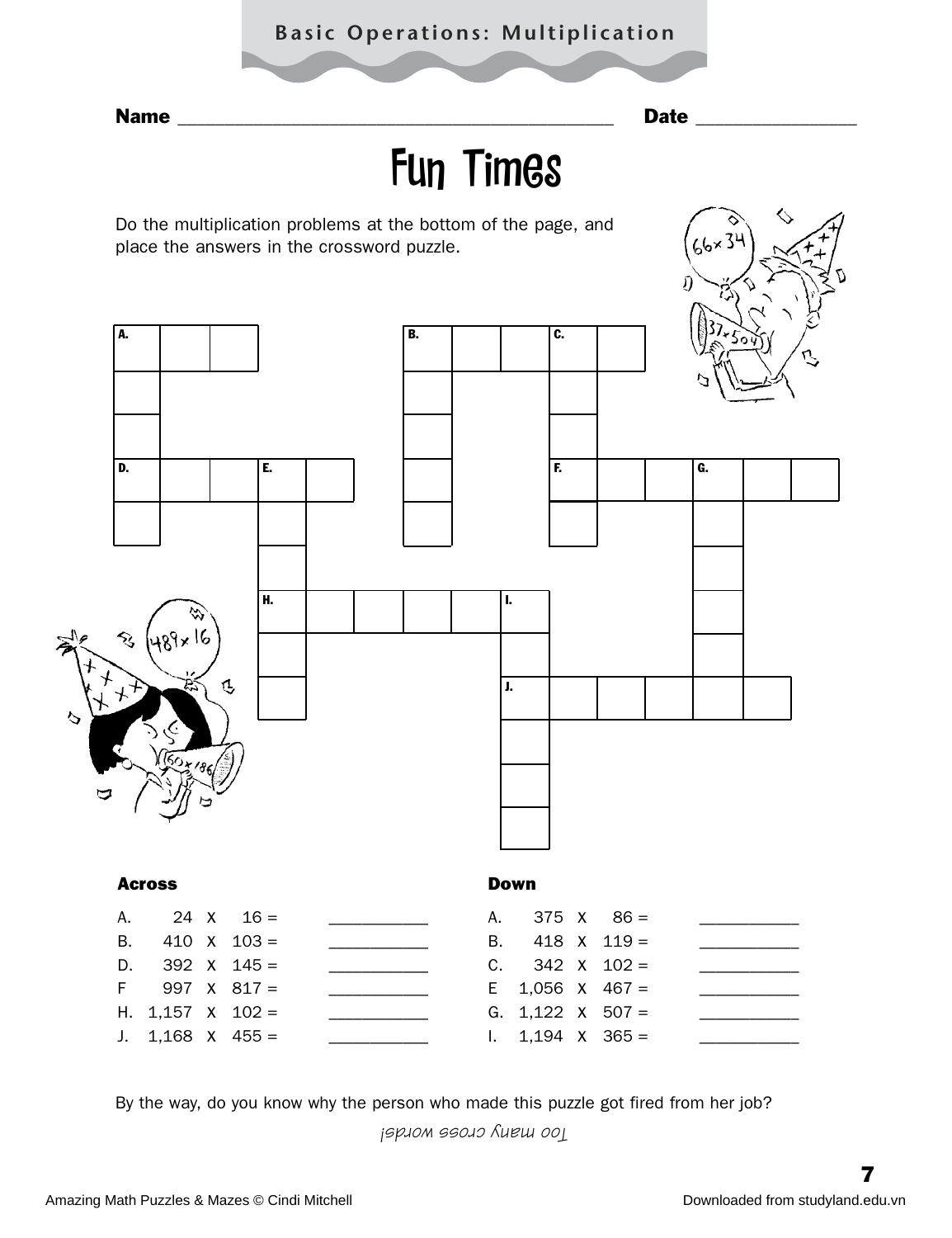#### Name **Date 20 and 20 and 20 and 20 and 20 and 20 and 20 and 20 and 20 and 20 and 20 and 20 and 20 and 20 and 20 and 20 and 20 and 20 and 20 and 20 and 20 and 20 and 20 and 20 and 20 and 20 and 20 and 20 and 20 and 20 and 2**

## Professor Dee Vision's Famous Crossword

Do the division problems at the bottom of the page, and place the answers in the crossword puzzle.



#### Across

| A. 28,060 $\div$ 46 = |  |  |
|-----------------------|--|--|
| B. $12,644 \div 29 =$ |  |  |
| D. 27,126 $\div$ 33 = |  |  |
| F. $12,499 \div 29 =$ |  |  |
| H. 75,502 $\div$ 14 = |  |  |
| J. 32,650 $\div$ 25 = |  |  |
| K. 79,128 ÷ 18 =      |  |  |

#### Down

| A. $15,824 \div 23 =$ |  |  |
|-----------------------|--|--|
| B. $31,552 \div 64 =$ |  |  |
| C. $17,775 \div 25 =$ |  |  |
| E. $12,155 \div 11 =$ |  |  |
| G. 81,432 $\div$ 27 = |  |  |
| 1. $51,728 \div 16 =$ |  |  |
| J. $33,980 \div 20 =$ |  |  |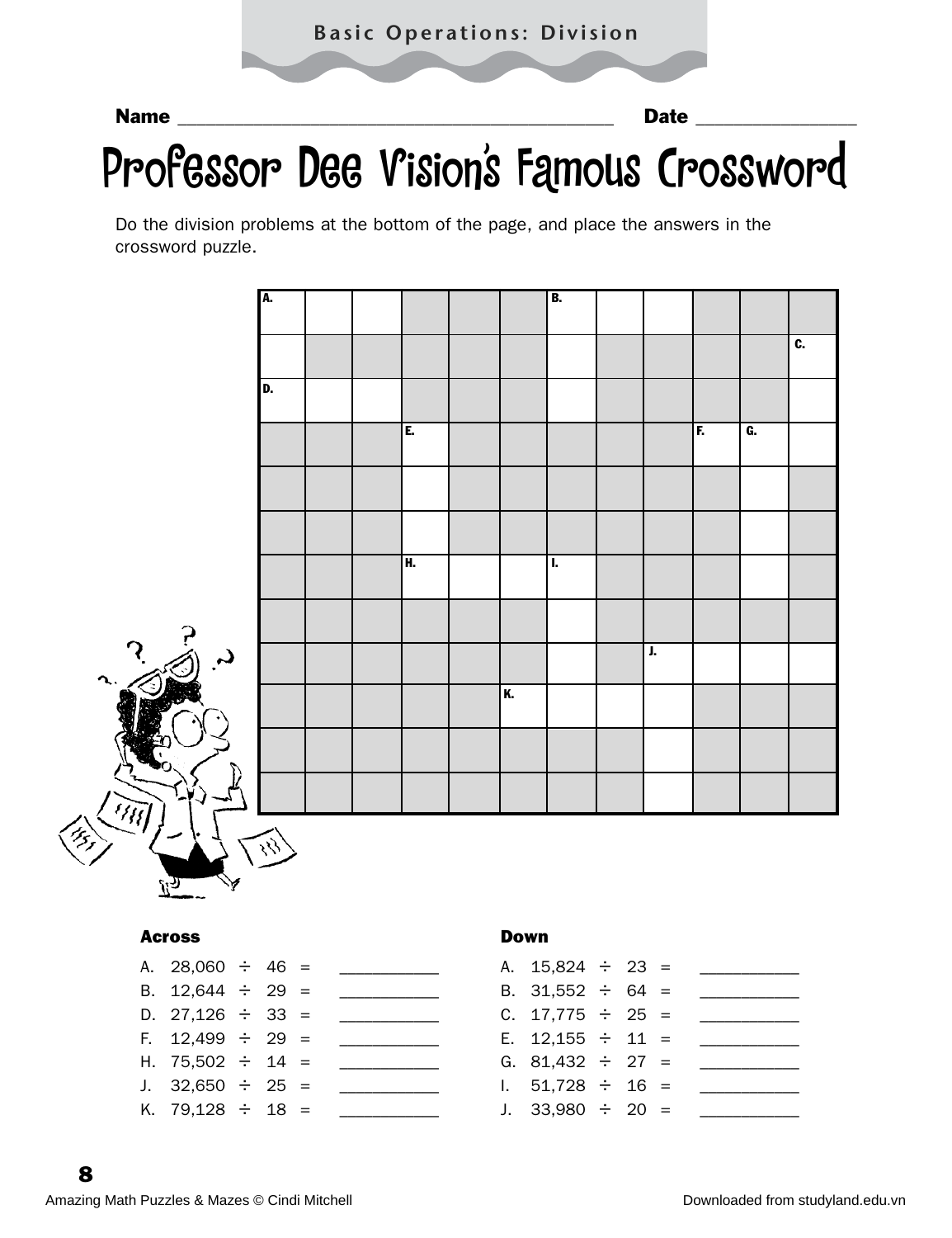### **Basic Operations: Order of Operations**

Name **Name Date 2008** 

# What a Card

Make each row of cards equal 8. In each box, place one of the operation signs  $(+, -, x, or +)$ . If necessary, use grouping symbols such as parentheses ( ) and brackets [ ]. The first one has been grouped for you.

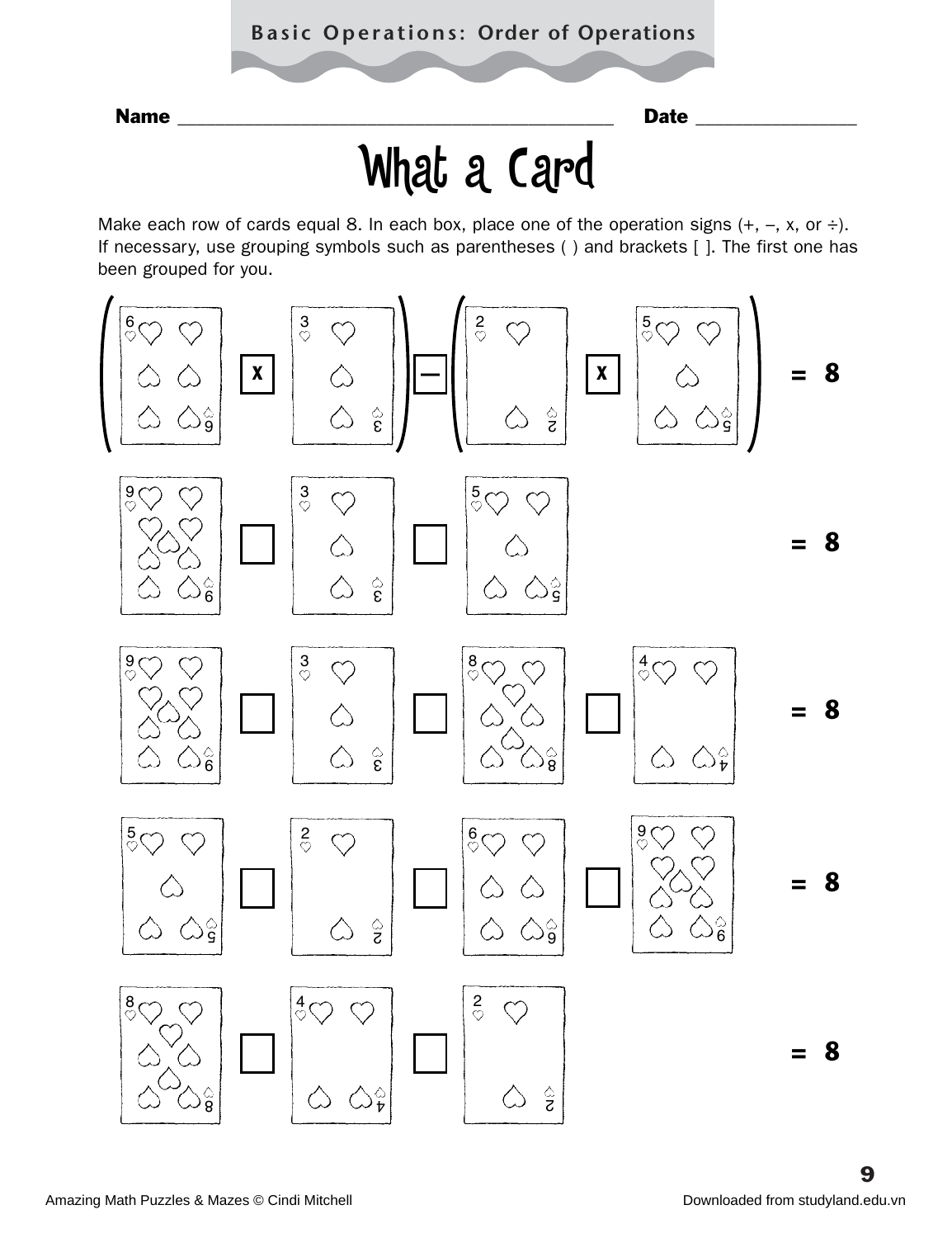### **Numeration: Whole Number Place Value**

# Ridiculous Riddles

Shade the numbers indicated by place value. The first one has been done to get you started. The shaded blocks will spell the answer to the riddle:

## Forward I am heavy, backward I am not. What am I?

| ten billions, billions, hundred millions                                      |   | З, | 7           | 2 | O, | 0 | O | O, | 0 | 0 | 0 |
|-------------------------------------------------------------------------------|---|----|-------------|---|----|---|---|----|---|---|---|
| billions                                                                      |   | 9, | $\mathbf 2$ | 2 | 9, | 0 | O | O, | 4 | 2 | 3 |
| billions                                                                      | 3 | 2, | 8           | 9 | 0, | 0 | O | O, | 0 | 0 | 0 |
| billions, millions, hundred thousands, ten<br>thousands, hundreds, tens, ones |   |    | O           | 0 | 5, | 0 | O | O, |   | O | 9 |
| billions, millions, ten thousands, hundreds, ones                             | 3 | З, | O           | 0 | 2, |   |   |    | 9 | 3 | 5 |
| billions, millions, ten thousands, hundreds, ones                             |   | O, | O           | 0 | 0, | O | O | O, | 0 | O | 0 |
| billions, millions, ten thousands, hundreds, ones                             |   | ı, | 8           | 4 | 5, | 0 | 2 | 2, |   |   | 9 |
| billions, millions, hundred thousands,<br>ten thousands, hundreds, ones       | 8 | O. | 6           | 5 |    | 7 |   | O  | 0 | O | 0 |

Ready to try another one? The shaded blocks will spell the answer to the riddle:

### I'm on a needle, in a potato, and stare at you in the mirror. Who am I?

| ten billions, billions, hundred millions, millions, ten<br>thousands, hundreds, tens, ones                      | g | υ  | U | 5 |    |   | 3 | U. | U | 3 |   |
|-----------------------------------------------------------------------------------------------------------------|---|----|---|---|----|---|---|----|---|---|---|
| ten billions, millions, ten thousands, hundreds                                                                 |   |    |   |   | 9. | 9 | 5 |    |   |   | O |
| ten billions, millions, ten thousands, hundreds                                                                 |   | 5  | 5 |   | 2, |   |   | 5. |   | 5 | 8 |
| ten billions, billions, hundred millions, millions, hun-<br>dred thousands, ten thousands, hundreds, tens, ones |   | 8, | O | 0 | 0, | O | O | U. | U |   |   |
| ten billions, hundred thousands, hundreds                                                                       |   |    | 8 | 3 | 5. | 4 | 5 | U. | O | g | O |
| ten billions, hundred thousands, hundreds                                                                       |   |    | 2 |   |    | 8 | 3 | 5, | 6 | 5 |   |
| ten billions, billions, hundred millions,<br>hundred thousands, hundreds, tens, ones                            | 8 |    | 9 | 0 | U. | U | g |    |   |   |   |
|                                                                                                                 |   |    |   |   |    |   |   |    |   |   |   |

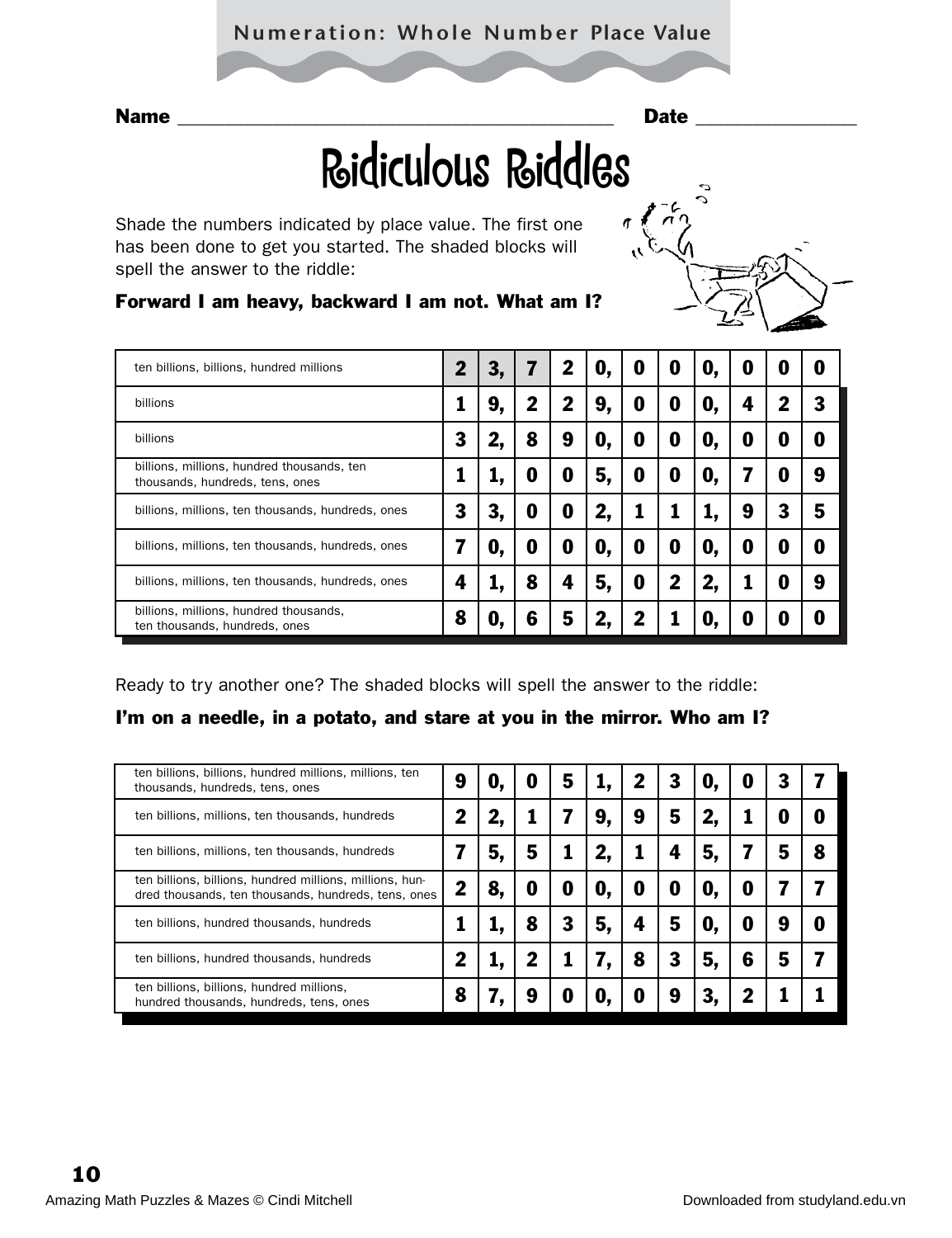### **Numeration: Decimal Place Value**

Name \_\_\_\_\_\_\_\_\_\_\_\_\_\_\_\_\_\_\_\_\_\_\_\_\_\_\_\_\_\_\_\_\_\_\_\_\_\_\_\_\_\_\_\_\_\_ Date \_\_\_\_\_\_\_\_\_\_\_\_\_\_\_\_\_

# More Ridiculous Riddles



Shade the numbers indicated by place value. The first one has been done to get you started. The shaded blocks will spell the answer to the riddle:

|  |  |  |  |  |  | Can you spell eighty with two letters? |
|--|--|--|--|--|--|----------------------------------------|
|--|--|--|--|--|--|----------------------------------------|

| tens, tenths, hundredths, thousandths | 5 | 4           | 3 |   |   | 2 |             |
|---------------------------------------|---|-------------|---|---|---|---|-------------|
| thousands, tens, tenths               | 7 |             | 9 |   |   | 6 | $\mathbf 2$ |
| hundreds, ones, hundredths            | 8 | 4           | 8 |   |   | O |             |
| thousands, hundreds, tens, tenths     | 9 | O           | 2 | 4 |   |   | 8           |
| hundreds, tens, ones, hundredths      | 3 | $\mathbf 2$ | 1 |   |   |   | 9           |
| ones, tenths, ten thousandths         | 4 |             | 5 | 6 |   | 0 |             |
| hundreds, ones, hundredths            | 9 | 0           | 6 | ٠ | 2 | 5 | 2           |
| ones, tenths, ten thousandths         | 3 |             |   | 9 | 3 | O |             |

Ready to try another one? The shaded blocks will spell the answer to the riddle:

#### Can you spell an insect with one letter?

| tenths, hundredths, thousandths, ten thousandths | 3 |   |             | U | 6 | 3 |
|--------------------------------------------------|---|---|-------------|---|---|---|
| ones, thousandths                                |   | 2 |             |   |   | 6 |
| tenths, hundred thousandths                      | 8 |   |             |   | 9 | 4 |
| tenths, hundredths, thousandths, ten thousandths | 9 | 2 | 0           | 0 | 8 | 9 |
| hundredths, millionths                           |   | 3 |             | 8 | 9 | 2 |
| tenths, hundred thousandths                      | 5 | O | $\mathbf 2$ |   | 9 |   |
| tenths, hundredths, thousandths, ten thousandths | 4 | 8 |             |   |   |   |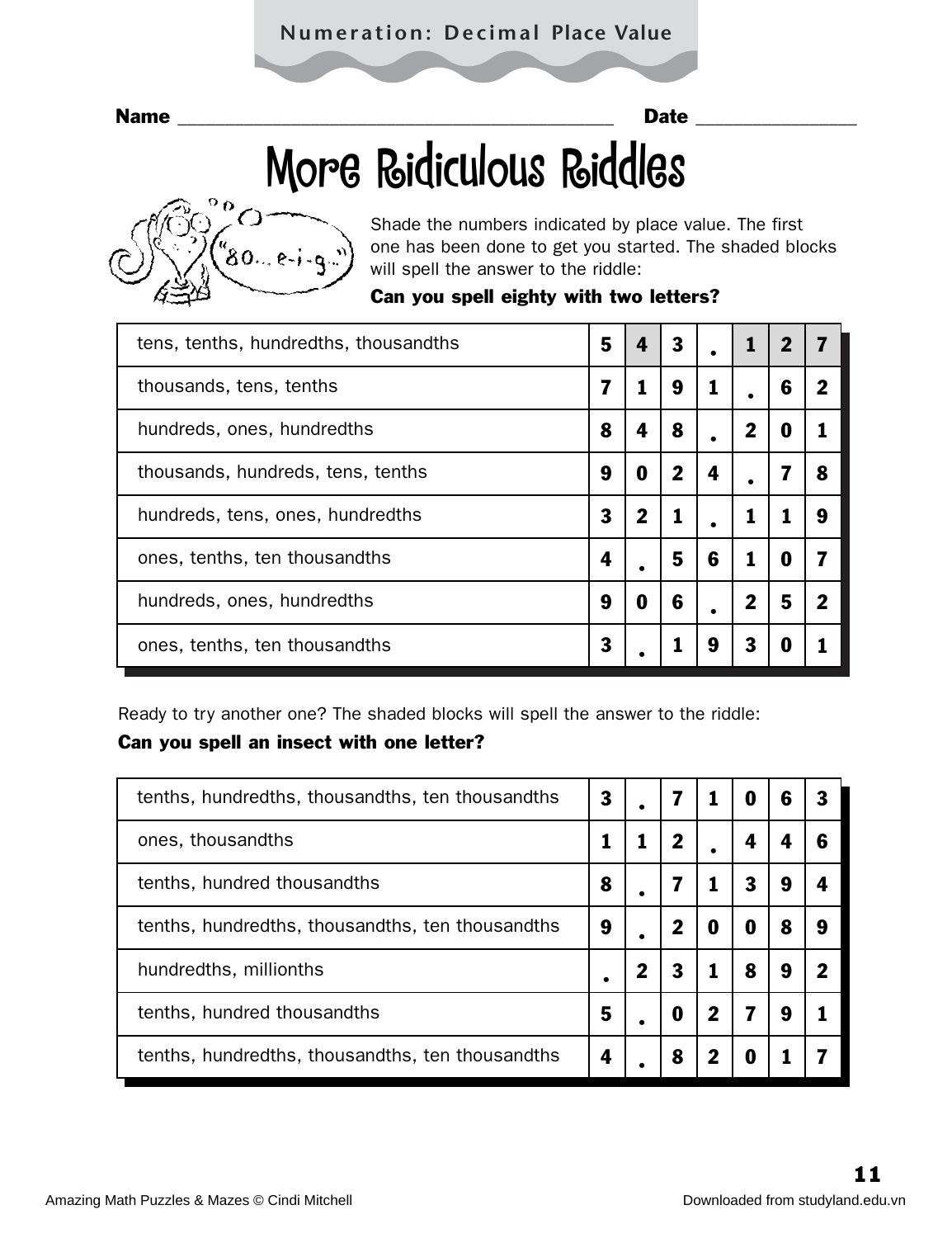# Amazing Primes

Find your way through the maze from start to finish without crossing over any composite numbers. You must pass over all 15 prime numbers between 1 and 50 at least once.

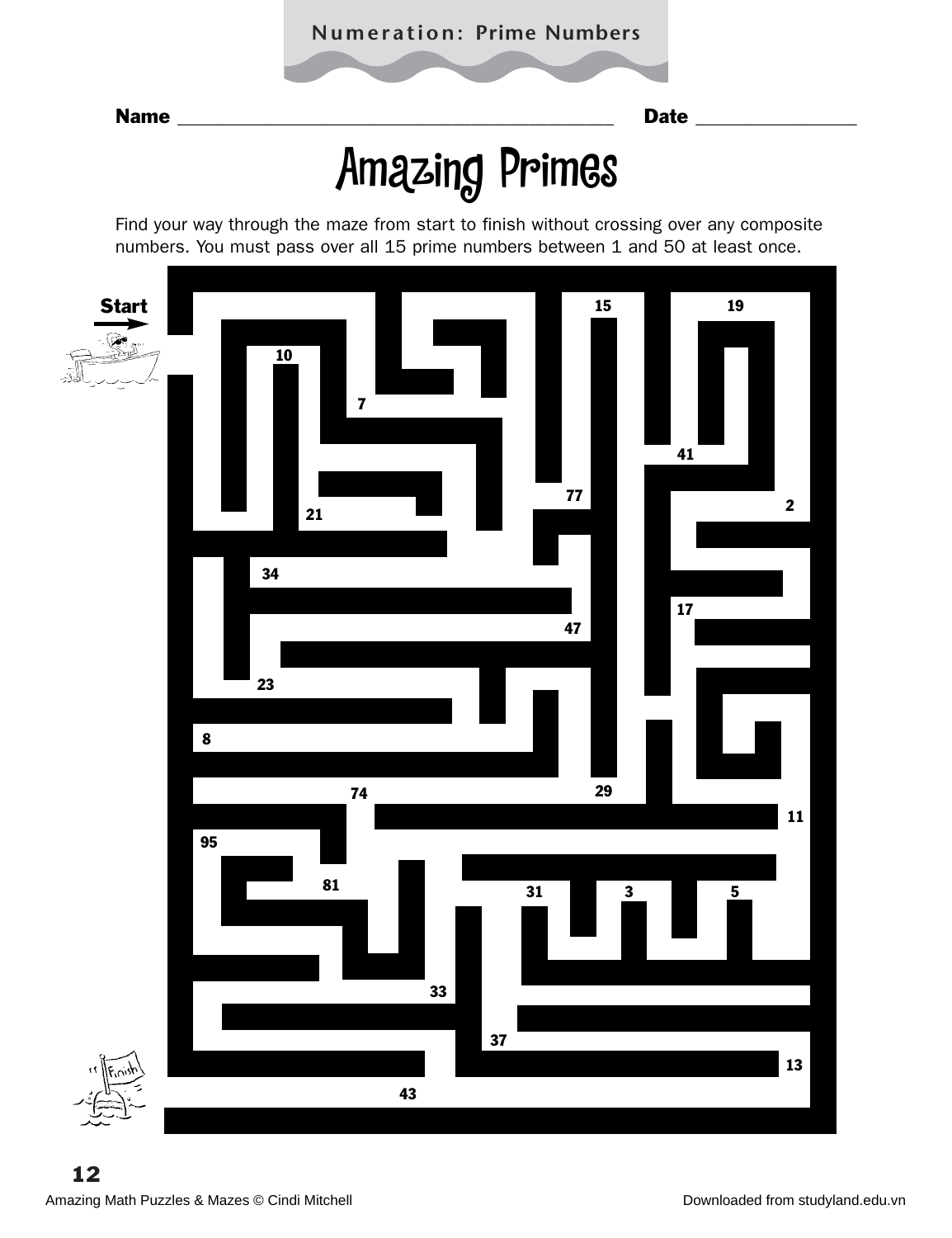## Pattern Block Maze

If you can find your way through the pattern block maze from start to finish without crossing over any shapes with numbers that are divisible by 2, 3, or 4, you are a superstar. If you find a path where none of the numbers are divisible by 2, 3, or 4 and the sum of the numbers equals 389, you are a genius! A path may be formed by connecting a corner or a side.

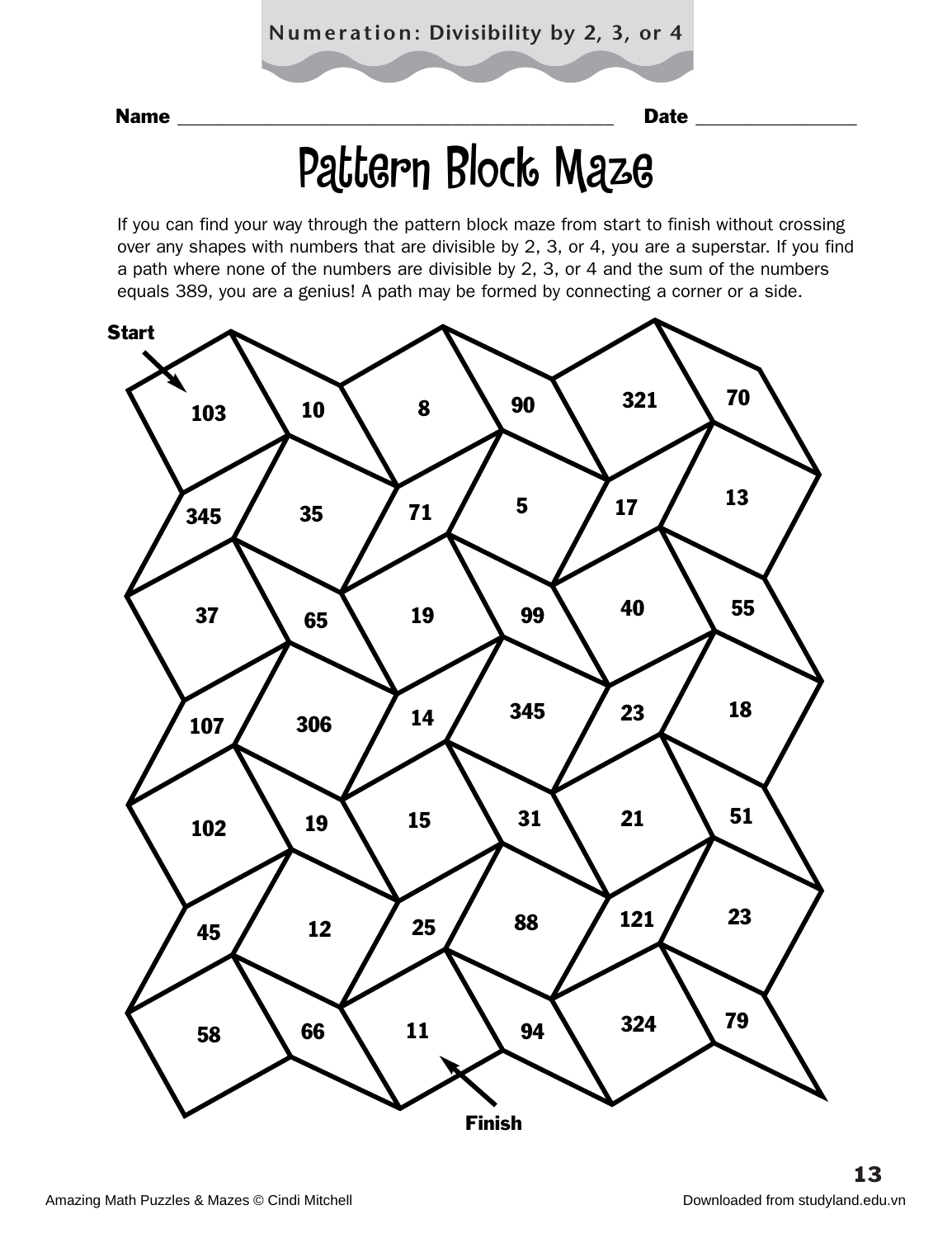# An Amaze-ing Discovery



Leaping Leprechauns! There really is a pot of gold at the end of the rainbow. Run through this amaze-ing neighborhood, making sure you never cross over numbers that are divisible by 5 or 9. If you make it from Start to the pot of gold before "Blarney," you

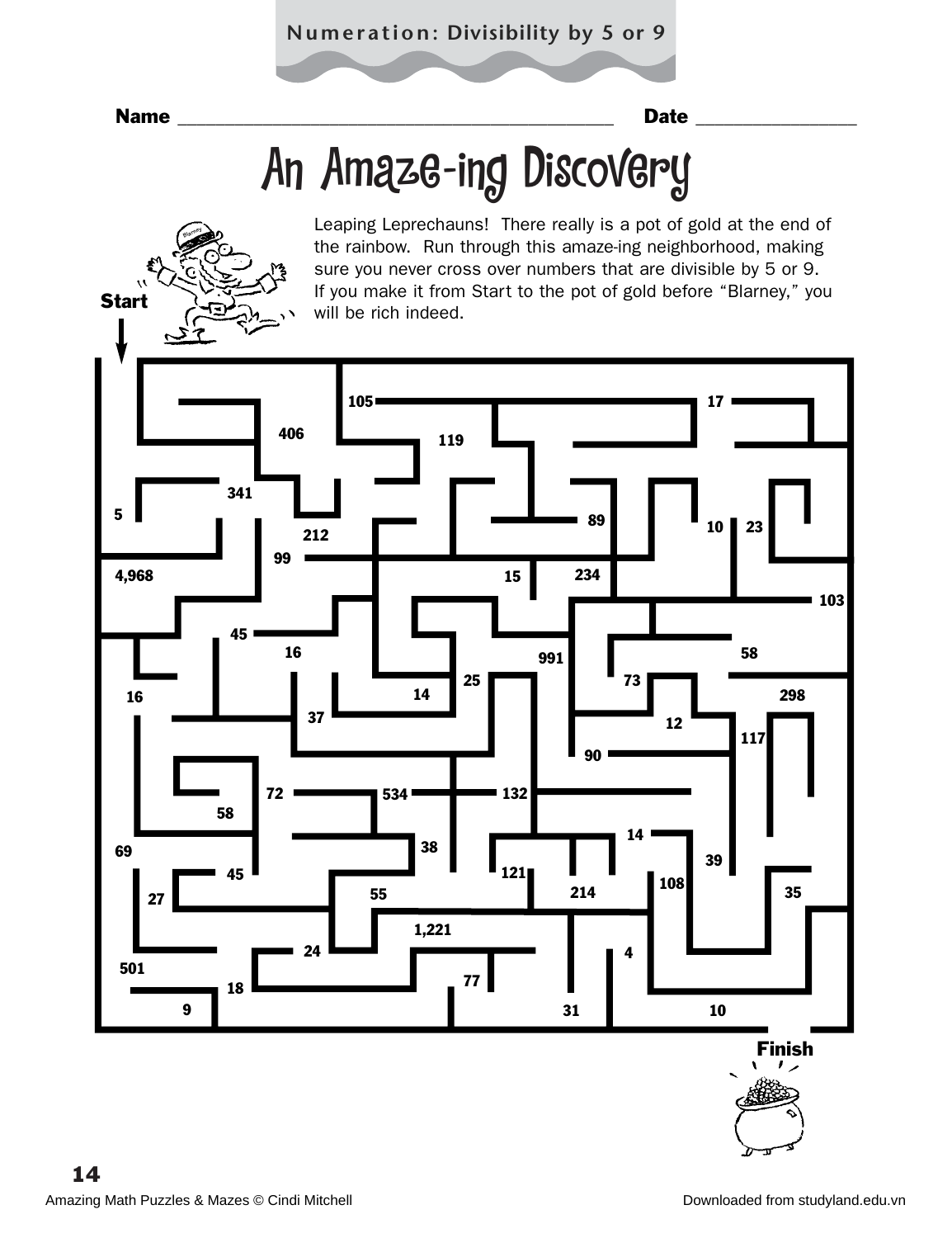### **Numeration: Divisibility by 6 or 8**

Name \_\_\_\_\_\_\_\_\_\_\_\_\_\_\_\_\_\_\_\_\_\_\_\_\_\_\_\_\_\_\_\_\_\_\_\_\_\_\_\_\_\_\_\_\_\_ Date \_\_\_\_\_\_\_\_\_\_\_\_\_\_\_\_\_

## Maze Craze

Find your way through the maze from start to finish. You may pass only over numbers that are divisible by 6 or 8. Remember, a number is divisible by 6 if it is even and divisible by 3, and a large number is divisible by 8 if the last three digits of the number are divisible by 8.

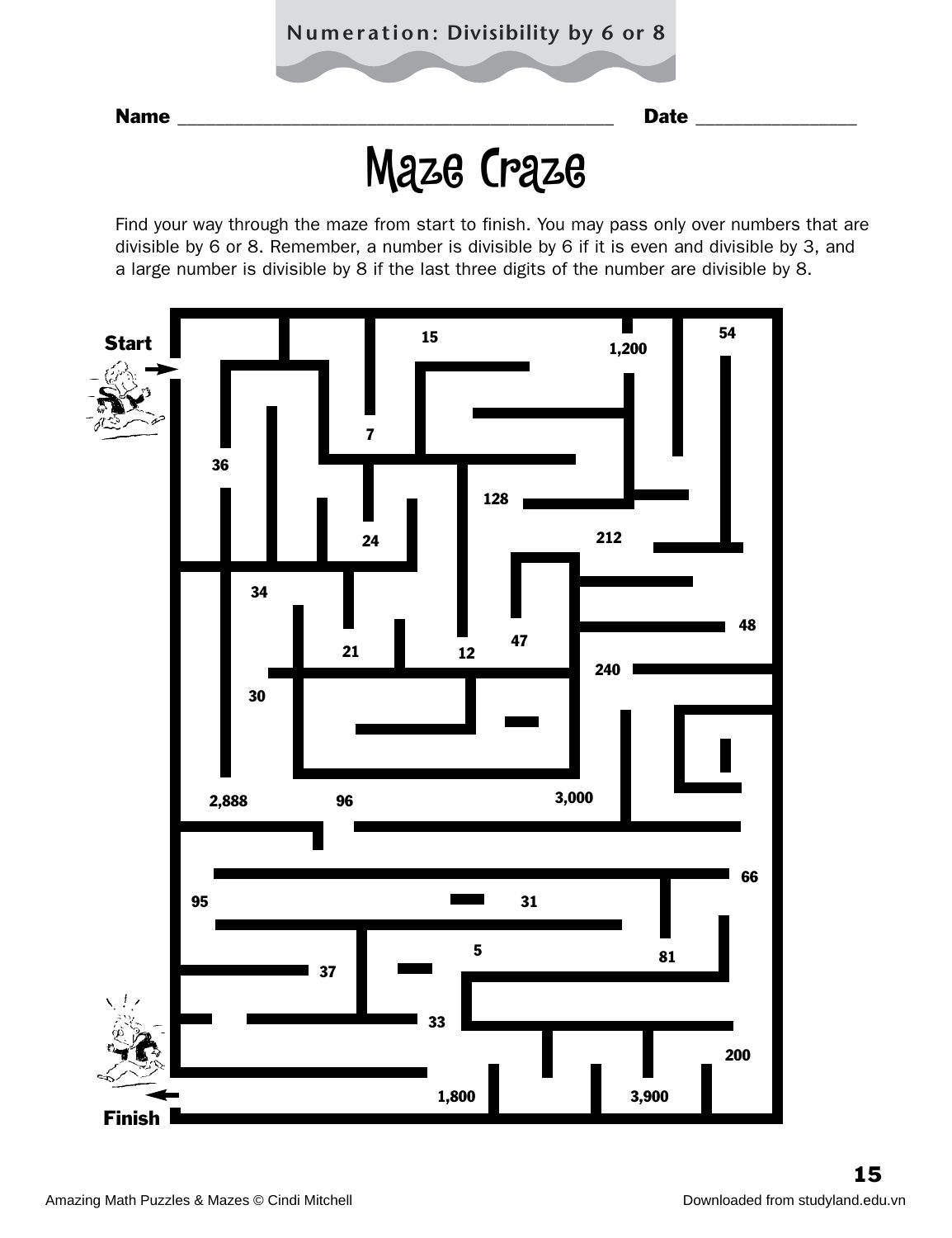# Exponent Experts Only

If you are experienced at finding exponents, this exercise is for you! Solve the problems, then use the clues in the puzzle to fit your answers in the correct spaces.



Find the product and write the answer in the puzzle. Each digit can occupy only one place to make the whole puzzle fit together perfectly. The first one has been done for you.

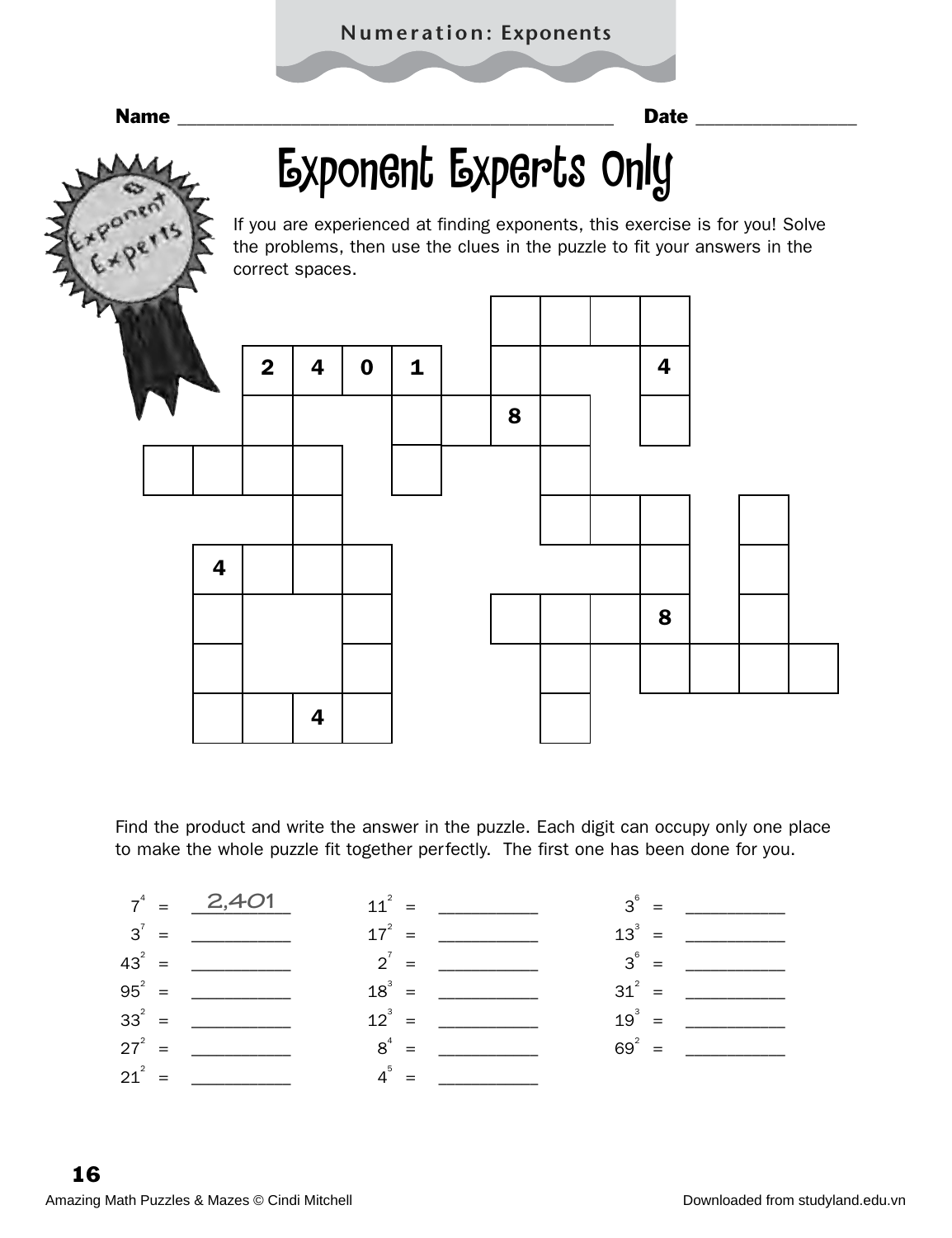## Master Maze

If you're an expert at tunneling through mazes, this master maze is for you. Here's how to begin. Work through the maze and do not cross over your original path. As you pass each fraction, find it in reduced form in the data bank and cross it out. Continue until all of the fractions in the data bank have been located, then exit.

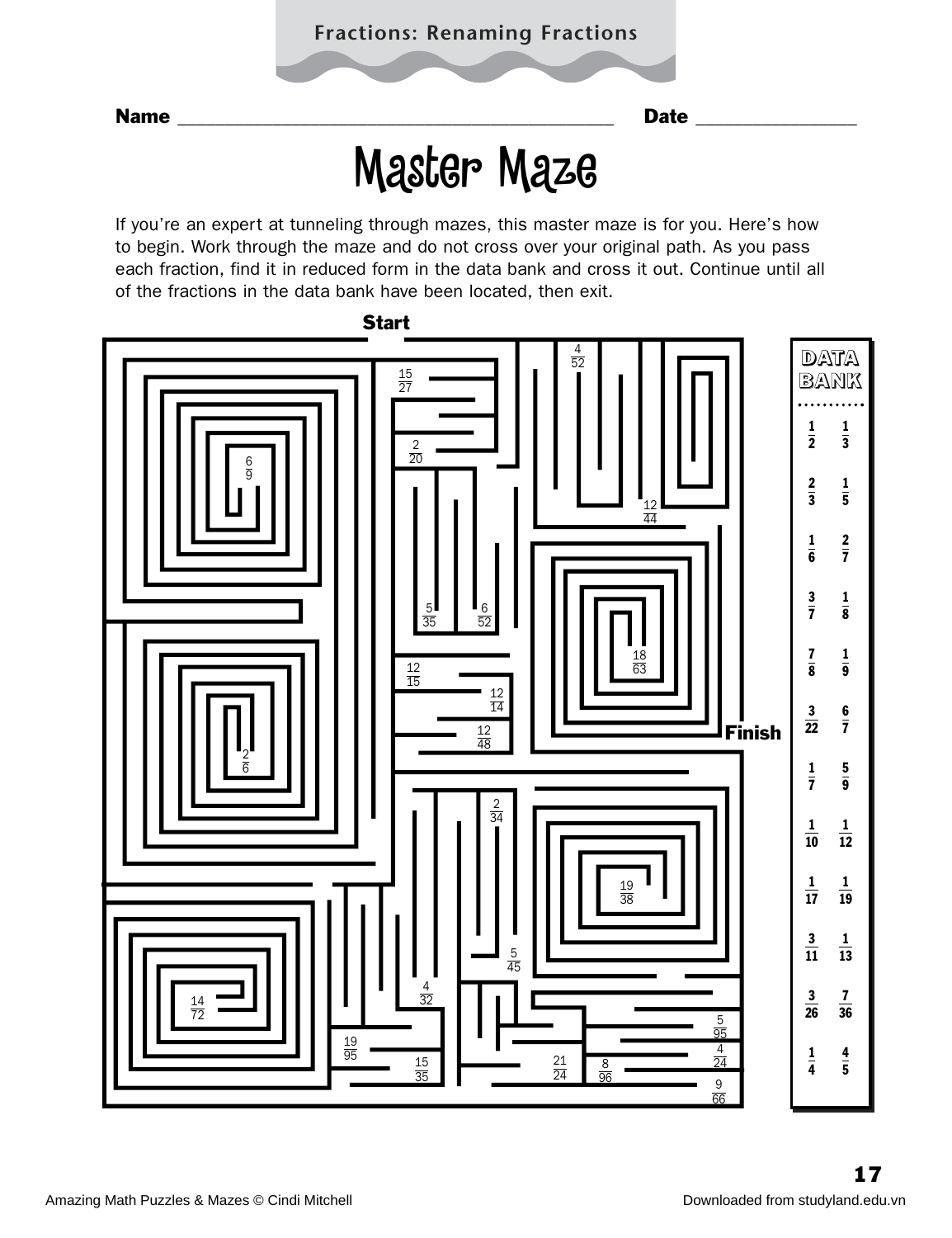## Fraction Flowers

Place one fraction from the box into each flower petal. Every petal should contain a fraction that is equivalent to the fraction in the center of the flower. Be careful, there are three fractions that will not be used.

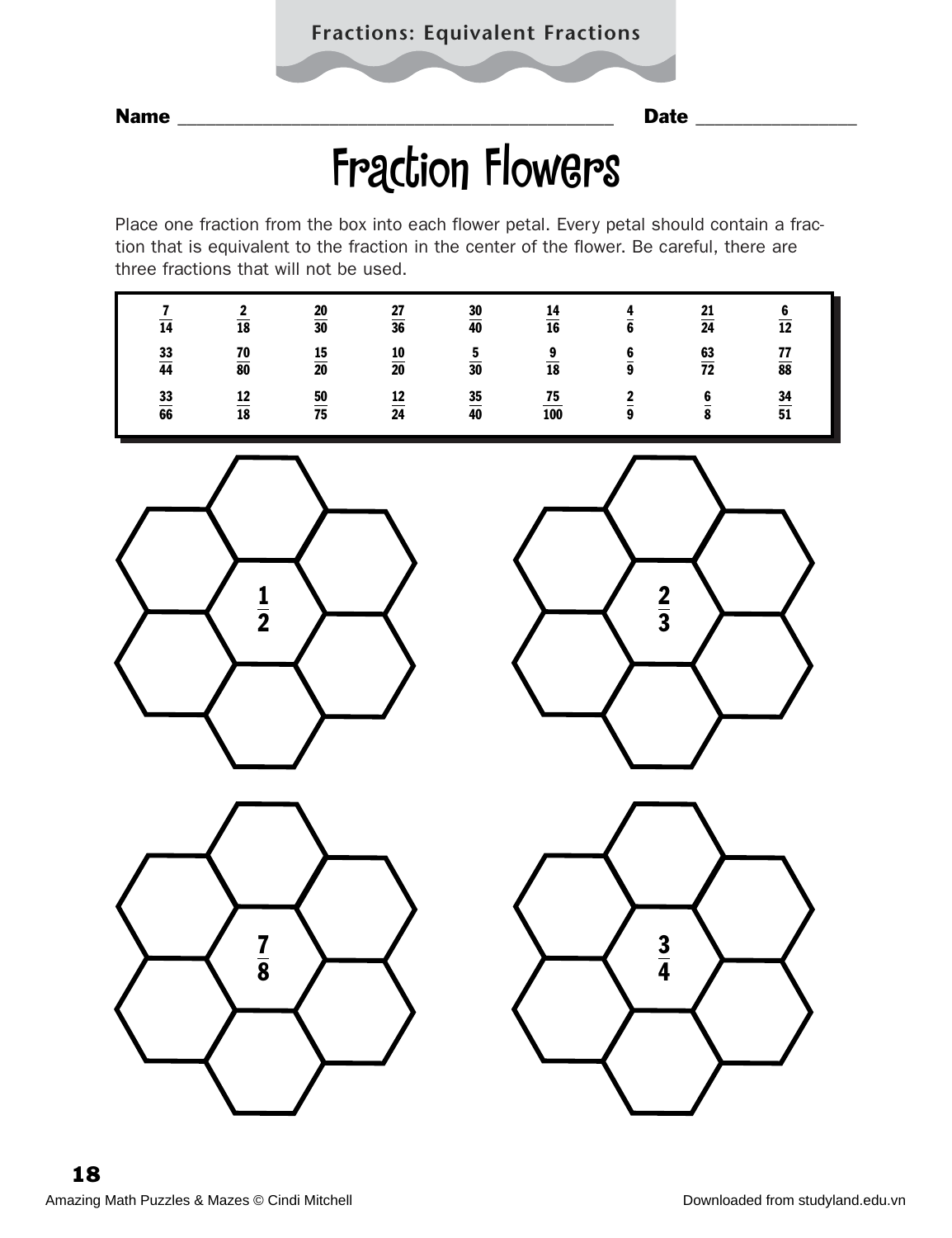## Fraction Puzzler

Place the fractions from the fraction bank inside the eight shapes so that no two adjacent shapes have equivalent fractions. The numerators must increase starting with the star and moving clockwise. Be careful, there are several fractions that will not be used.

| FRACTION<br>BANK    |                         |  |  |  |  |
|---------------------|-------------------------|--|--|--|--|
| $\overline{2}$      | 16                      |  |  |  |  |
| $\overline{\bf{6}}$ | 20                      |  |  |  |  |
| 5<br>15             | $\frac{1}{3}$           |  |  |  |  |
| 9                   | 21                      |  |  |  |  |
| $\overline{27}$     | 63                      |  |  |  |  |
| <b>20</b>           | $\overline{\mathbf{r}}$ |  |  |  |  |
| 25                  | $\bar{\mathbf{5}}$      |  |  |  |  |
| 8                   | 18                      |  |  |  |  |
| 10                  | 54                      |  |  |  |  |



Follow the same directions.

| FRACTION              |                                 |
|-----------------------|---------------------------------|
|                       | BANK                            |
|                       |                                 |
| $\frac{3}{21}$        | 11<br>77                        |
| $\frac{2}{3}$         | $\frac{2}{14}$                  |
| 8<br>$\overline{12}$  | $\frac{1}{7}$                   |
| 14<br>$\overline{21}$ | $\mathbf{3}$<br>$\overline{91}$ |
| $\frac{\bf 4}{\bf 6}$ | $\frac{6}{42}$                  |
| 12<br>84              |                                 |

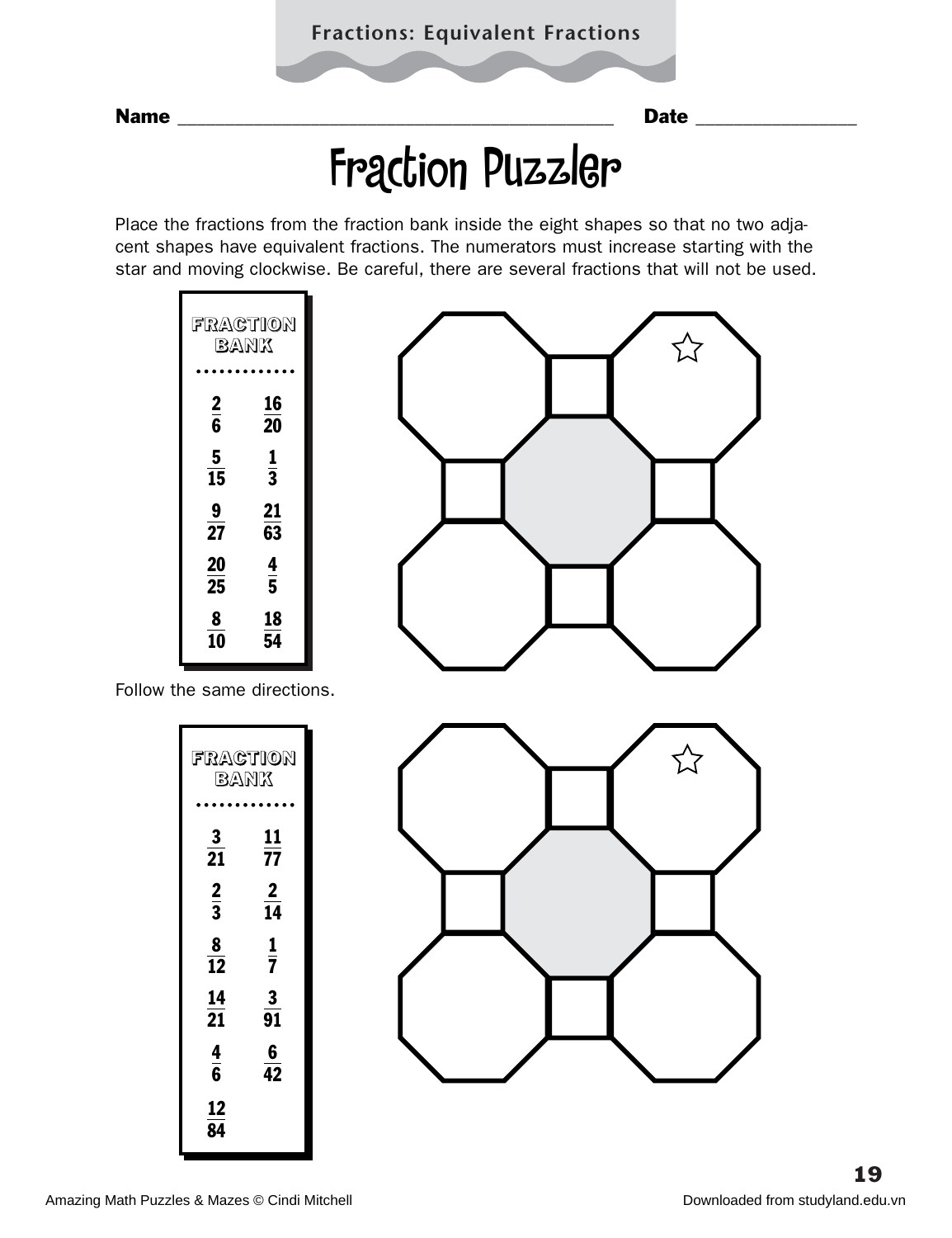### **Fractions: Compare and Order Fractions**



Name \_\_\_\_\_\_\_\_\_\_\_\_\_\_\_\_\_\_\_\_\_\_\_\_\_\_\_\_\_\_\_\_\_\_\_\_\_\_\_\_\_\_\_\_\_\_ Date \_\_\_\_\_\_\_\_\_\_\_\_\_\_\_\_\_

## Star Maze

Find your way through the maze from start to finish by crossing over the next greatest fraction. Draw a line to show the path.

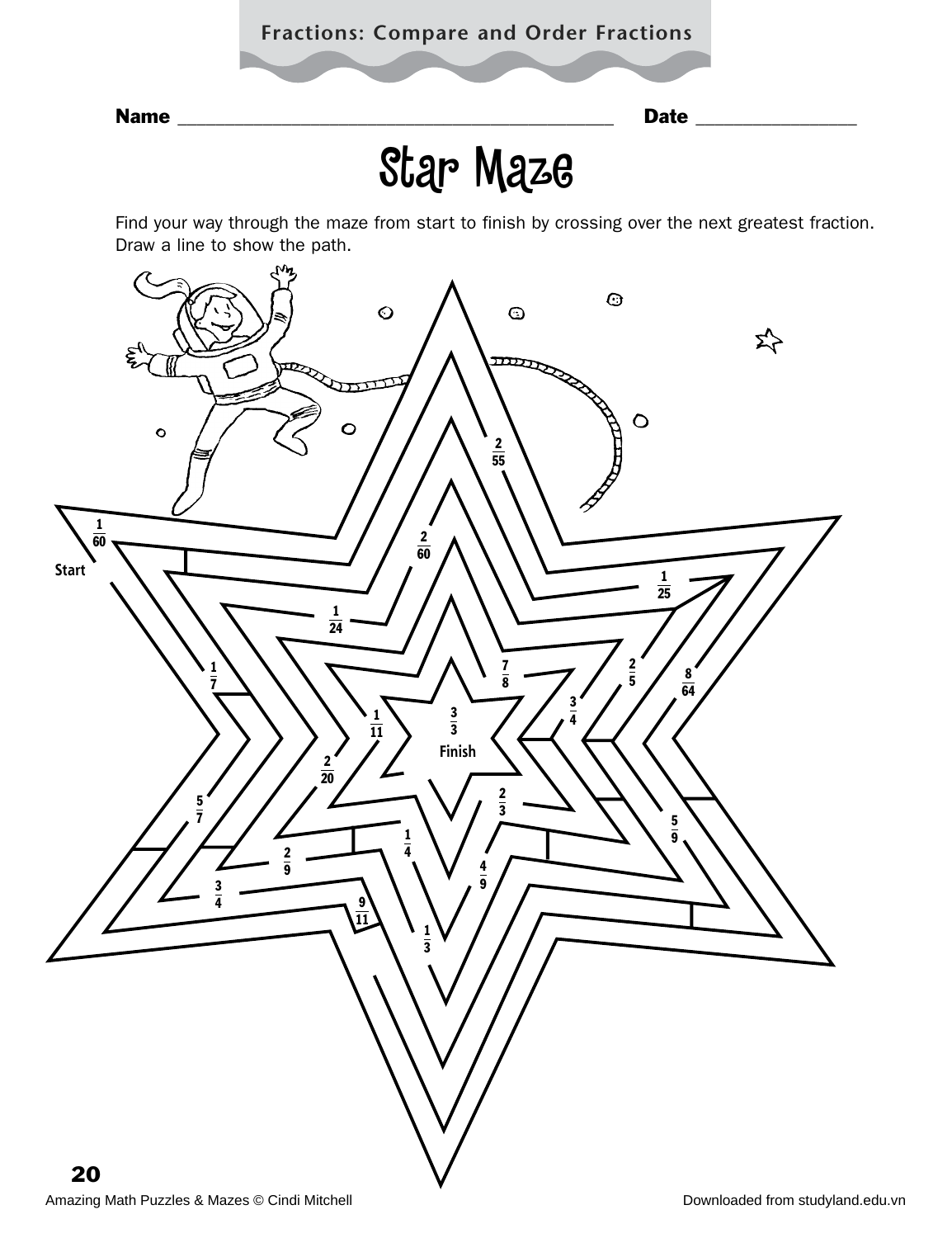## Fraction Hunt

Compare the fractions below using < or >. Then hunt for each of the larger fractions in word form in the word search below. The words may be found vertically, horizontally, diagonally, or backward. (Some fractions may appear more than once.)

| $\frac{1}{2}$  |              |              | $\frac{1}{4}$  |             |                           |             | $\frac{2}{3}$  |                                                | $\frac{3}{5}$   |                           |             |              | $\frac{4}{5}$  |              |              | $\frac{7}{8}$  |
|----------------|--------------|--------------|----------------|-------------|---------------------------|-------------|----------------|------------------------------------------------|-----------------|---------------------------|-------------|--------------|----------------|--------------|--------------|----------------|
| $\frac{1}{7}$  |              |              | $\frac{1}{13}$ |             |                           |             | $\frac{1}{3}$  |                                                | $rac{5}{7}$     |                           |             |              | $\frac{7}{12}$ |              |              | $\frac{8}{15}$ |
| $\frac{5}{9}$  |              |              | $\frac{2}{3}$  |             |                           |             | $\frac{6}{15}$ | $\begin{pmatrix} 1 & 1 \\ 1 & 1 \end{pmatrix}$ | $\frac{7}{9}$   |                           |             |              | $\frac{3}{8}$  |              |              | $\frac{5}{17}$ |
| $\frac{2}{11}$ |              |              | $\frac{1}{3}$  |             |                           |             | $\frac{9}{10}$ | $\bigcap$                                      | $\frac{11}{13}$ |                           |             |              | $\frac{1}{5}$  |              |              | $\frac{1}{4}$  |
|                | f            | e            | h              | y           | S                         | h           | t              | $\mathbf n$                                    | e               | V                         | e           | S            | e              | $\mathbf n$  | $\mathbf 0$  |                |
|                | $\mathbf n$  | a            | $\mathbf c$    | $\mathbf d$ | y                         | t           | W              | $\mathbf 0$                                    | t               | $\mathbf h$               | i           | r            | $\mathbf d$    | $\mathbf s$  | $\mathbf{m}$ |                |
|                | $\mathbf{s}$ | i.           | $\mathbf d$    | $\mathbf x$ | $\mathbf v$               | f           | t              | $\mathbf n$                                    | p               | $\mathbf{z}$              | g           | t            | $\mathbf b$    | e            | t            |                |
|                | h            | S            | e              | h           | e                         | i           | t              | e                                              | g               | $\pmb{\mathsf{V}}$        | $\mathbf b$ | f            | k              | $\mathbf{v}$ | h            |                |
|                | t            | $\mathbf n$  | $\mathbf d$    | t           | r                         | e           | ı              | $\mathbf h$                                    | g               | $\boldsymbol{\mathsf{k}}$ | k           | S            | n              | e            | r            |                |
|                | f            | r            | u              | r           | $\pmb{\mathsf{V}}$        | C           | $\mathbf u$    | a                                              | $\mathbf v$     | t                         | r           | e            | i              | $\mathbf n$  | e            |                |
|                | $\mathbf{I}$ | $\mathbf d$  | q              | u           | İ                         | $\mathbf b$ | $\mathbf n$    | $\mathbf I$                                    | C               | $\mathbf u$               | $\mathbf d$ | V            | $\mathbf n$    | e            | e            |                |
|                | e            | $\mathbf{p}$ | $\mathbf b$    | $\mathbf 0$ | $\boldsymbol{\mathsf{X}}$ | h           | $\mathbf q$    | f                                              | $\mathbf b$     | $\mathbf 0$               | r           | e            | e              | i            | $\mathbf e$  |                |
|                | W            | $\mathbf n$  | $\mathbf c$    | f           | W                         | C           | t              | f                                              | W               | p                         | i           | n            | t              | g            | İ            |                |
|                | t            | a            | t              | e           | r                         | C           | a              | $\mathbf 0$                                    | $\mathbf 0$     | i                         | h           | n            | e              | $\mathbf h$  | g            |                |
|                | $\mathbf n$  | $\mathbf c$  | e              | $\mathbf n$ | j.                        | n           | k              | $\overline{\phantom{a}}$                       | W               | i                         | t           | i.           | $\mathbf n$    | t            | $\mathbf h$  |                |
|                | e            | $\mathbf q$  | W              | $\mathbf 0$ | m                         | k           | a              | $\mathbf{s}$                                   | $\mathbf 0$     | t                         | e           | n            | t              | h            | t            |                |
|                | $\mathbf v$  | e            | f              | i           | $\pmb{\mathsf{V}}$        | e           | $\mathbf s$    | e                                              | V               | e                         | $\mathbf n$ | t            | $\mathbf h$    | $\mathbf{s}$ | $\mathbf h$  |                |
|                | e            | Z            | e              | W           | $\mathbf n$               | ı           | $\mathbf{m}$   | u                                              | b               | $\mathbf q$               | $\mathbf 0$ | h            | $\mathbf s$    | $\mathbf s$  | S            |                |
|                | $\mathbf{s}$ | $\mathbf c$  | W              | $\mathbf d$ | Ì.                        | e           | $\mathbf b$    | $\mathbf u$                                    | İ.              | W                         | r           | $\mathbf{s}$ | $\mathbf{m}$   | a            | Z            |                |
|                |              |              |                |             |                           |             |                |                                                |                 |                           |             |              |                |              |              |                |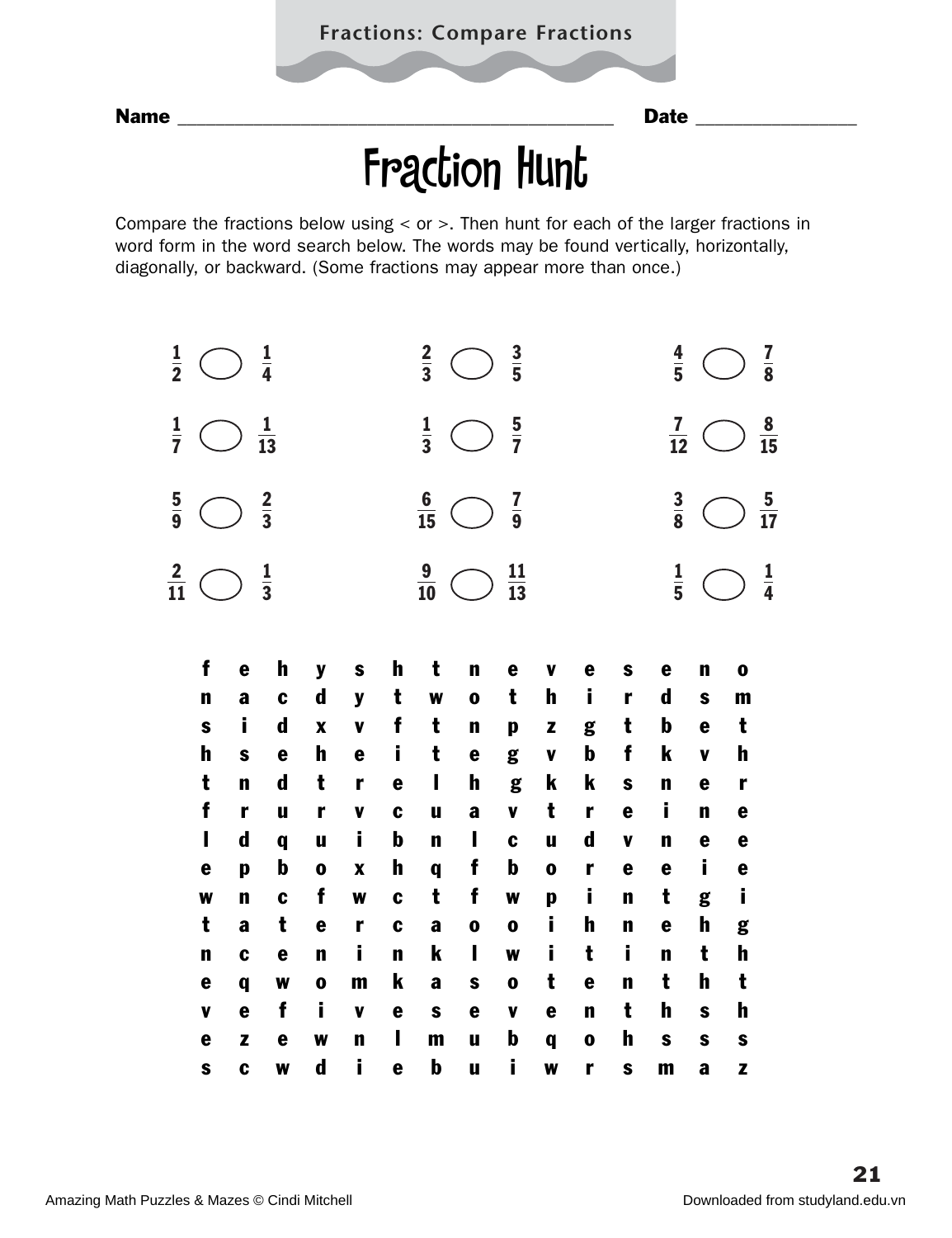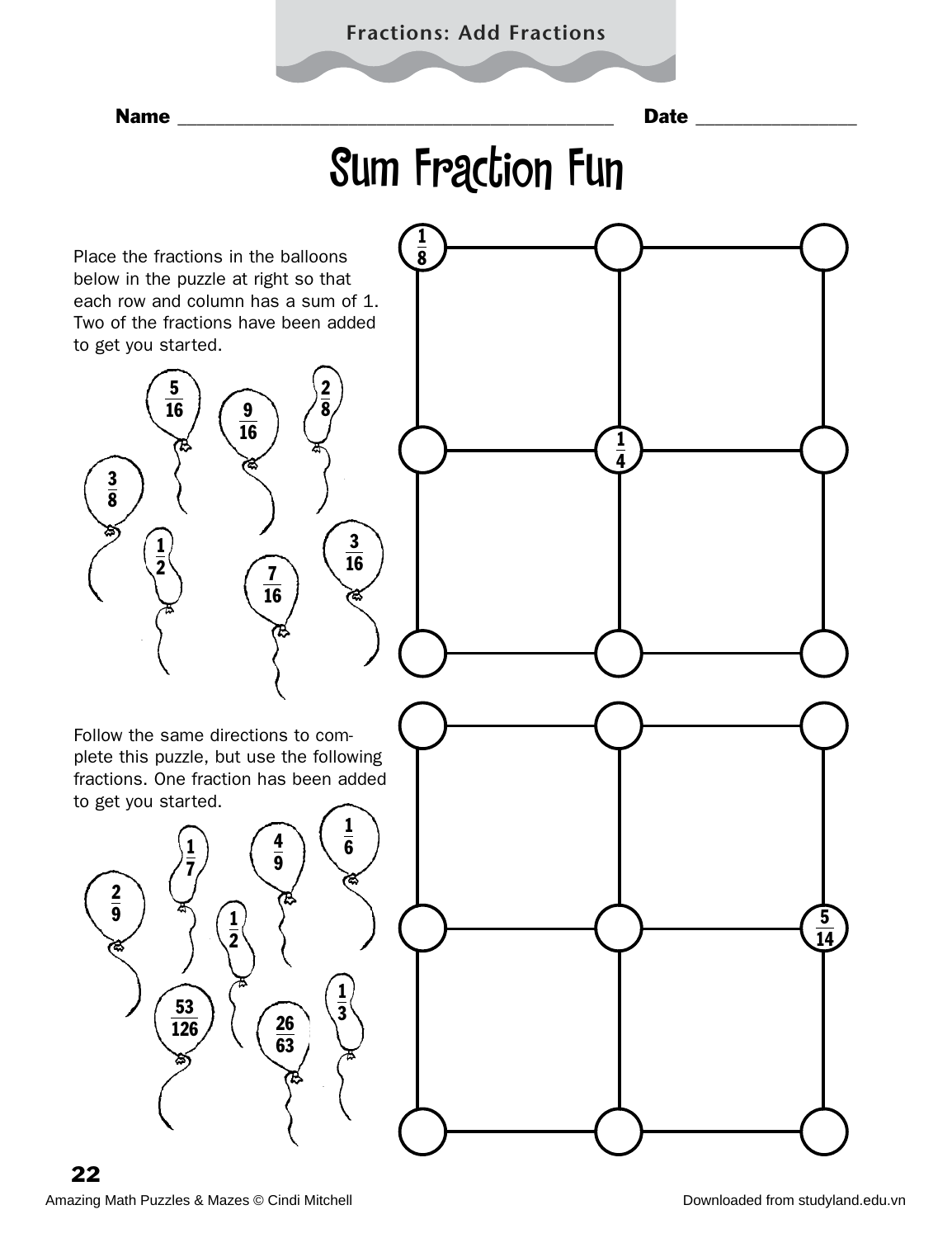# Domino Math

Think of each domino as a fraction. The top number of dots is the numerator and the bottom number of dots is the denominator. For example, the first domino in number 1 below equals  $\frac{4}{5}$ . Use the dominoes in the fraction bank to make each of the number statements true. Use each domino only once. You may use numbers or draw dots to show your answers. The first problem has been done for you. 4 5

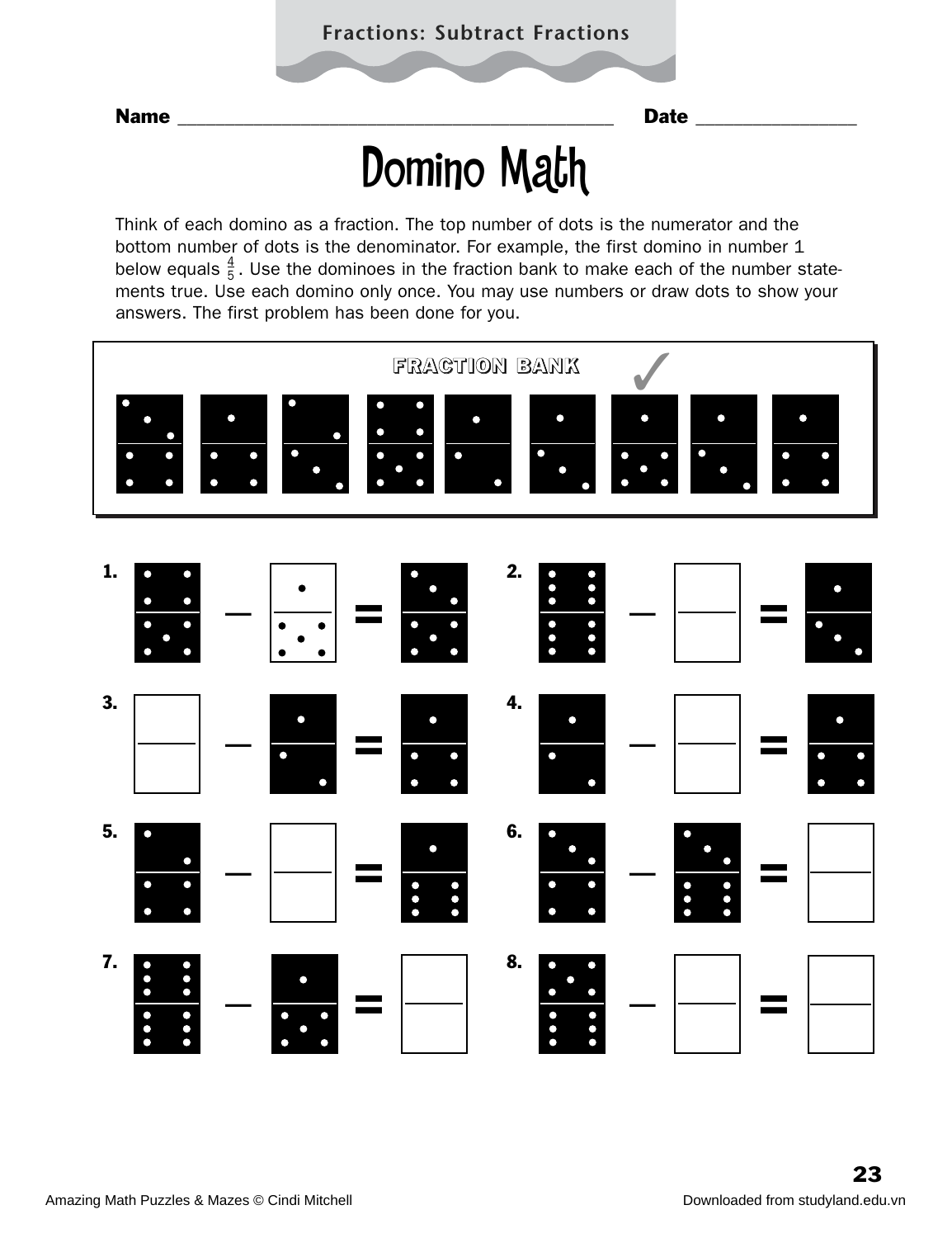## Fraction Towers

When adjacent fractions are multiplied, the product is written in the hexagon between and above them. Use the fractions in the data bank to complete each fraction tower. Be careful, some of the fractions will not be used.

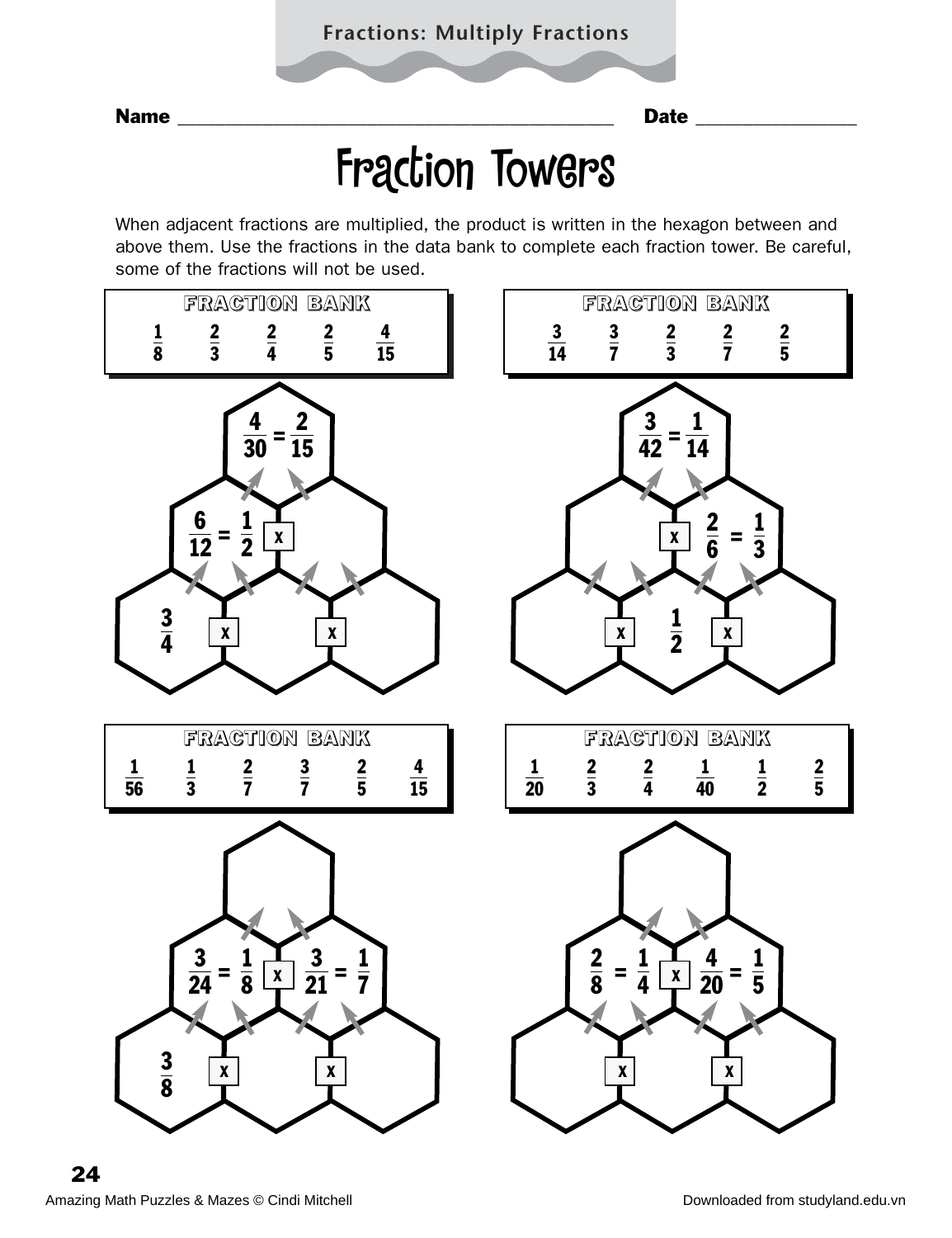### **Fractions: Divide Fractions**

# Doggone Fun

Get ready for some hilarious riddles about a man's best friend—his dog!

1. What do you call a hot dog? To find the answer, write the letters spelling each quotient (in lowest terms) in the puzzle. The letters in the bold squares show the answer. The first one has been done for you.



2. What do you call a dog that tells time?



3. Why did the dog want to become a surgeon? He was a \_\_\_\_\_\_\_\_\_\_\_\_\_\_\_\_\_\_\_.

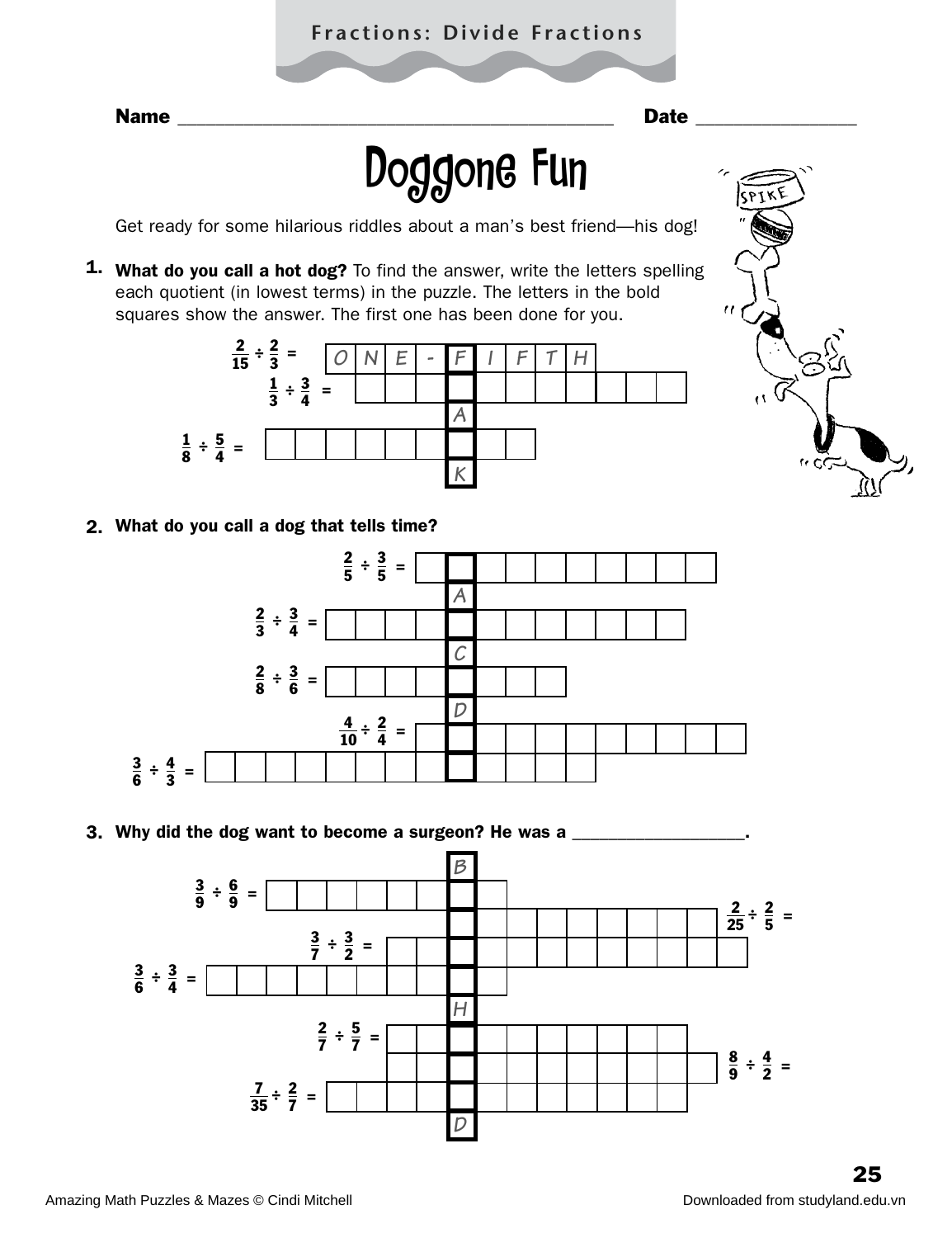### **Fractions: Add Mixed Fractions**

Name \_\_\_\_\_\_\_\_\_\_\_\_\_\_\_\_\_\_\_\_\_\_\_\_\_\_\_\_\_\_\_\_\_\_\_\_\_\_\_\_\_\_\_\_\_\_ Date \_\_\_\_\_\_\_\_\_\_\_\_\_\_\_\_\_

# Ring Toss

Place a ring around two pegs that when added together equal 10. You can connect adjacent pegs vertically, horizontally, or diagonally. Try and find all 10 possible answers. Some of the numbers will be used twice. The first one has been done for you.

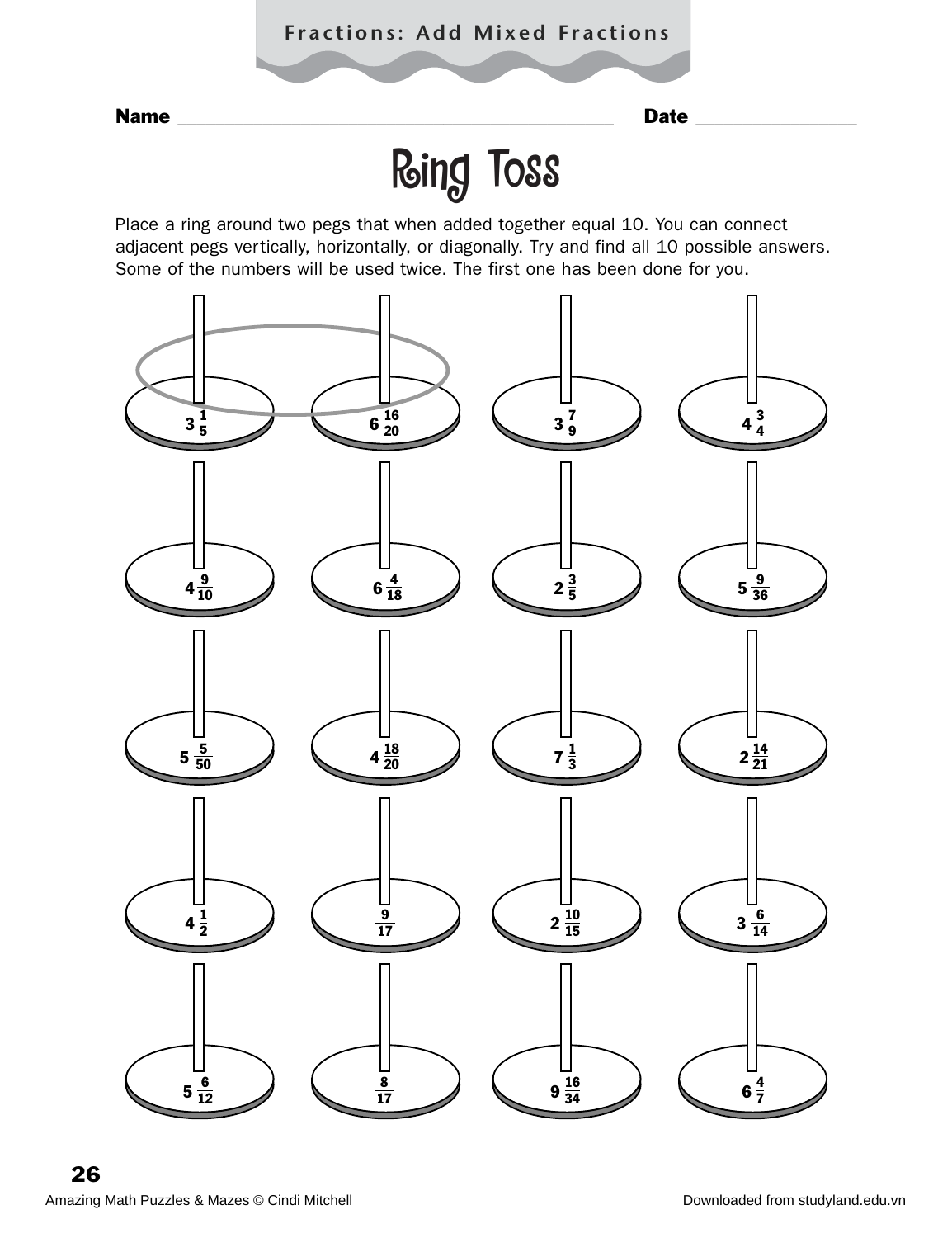### **Fractions: Subtract Mixed Fractions**

# Mixed-Up Fractions

Each number at right is contained inside a different shape.

Example: The number  $6\frac{6}{14}$  is inside a shape.

Write the correct number inside each shape in questions 1–10. Then solve each problem. Write your answer on the line. The answers are scrambled in the code box. A letter appears with each answer. Write the letter in the box next to your answer. The first one has been done for you. When you finish, you will have the solution to this riddle:

#### What did the writer name his boat?









 $2\frac{11}{15}$  H

 $3\frac{3}{8}$  M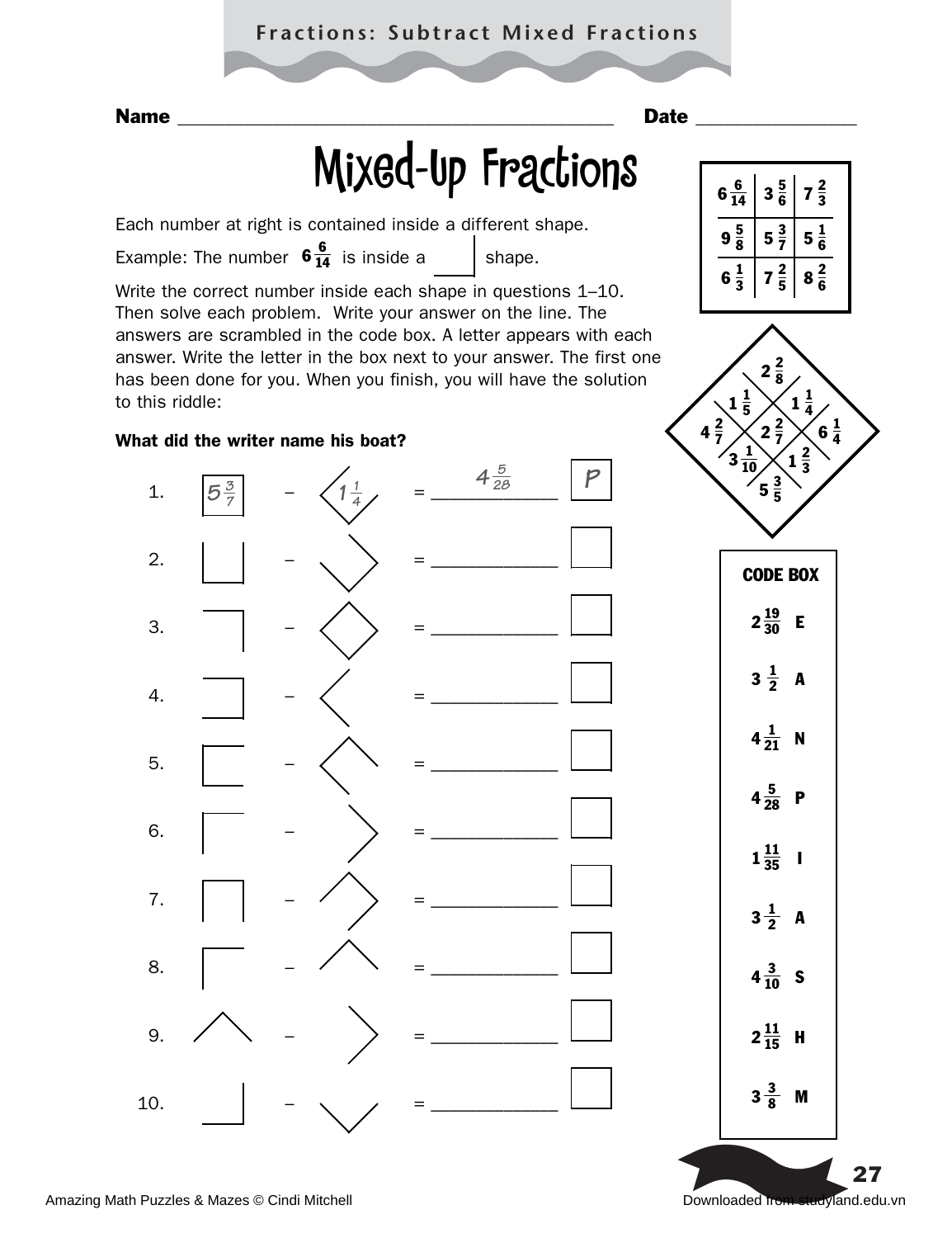

Tom and Andrew are playing a game of "Product Darts." Each player shoots two darts and multiplies the numbers together. The player with the highest number wins the round. Look at the dartboard below and answer the questions.



- 3. If Tom's score is a whole number, where did his darts land?
- 4. If Andrew's score was  $9\frac{31}{32}$  , where did his darts land?
- 5. It's your turn to make up a dartboard problem. Trade with friends and see if they can solve your problem.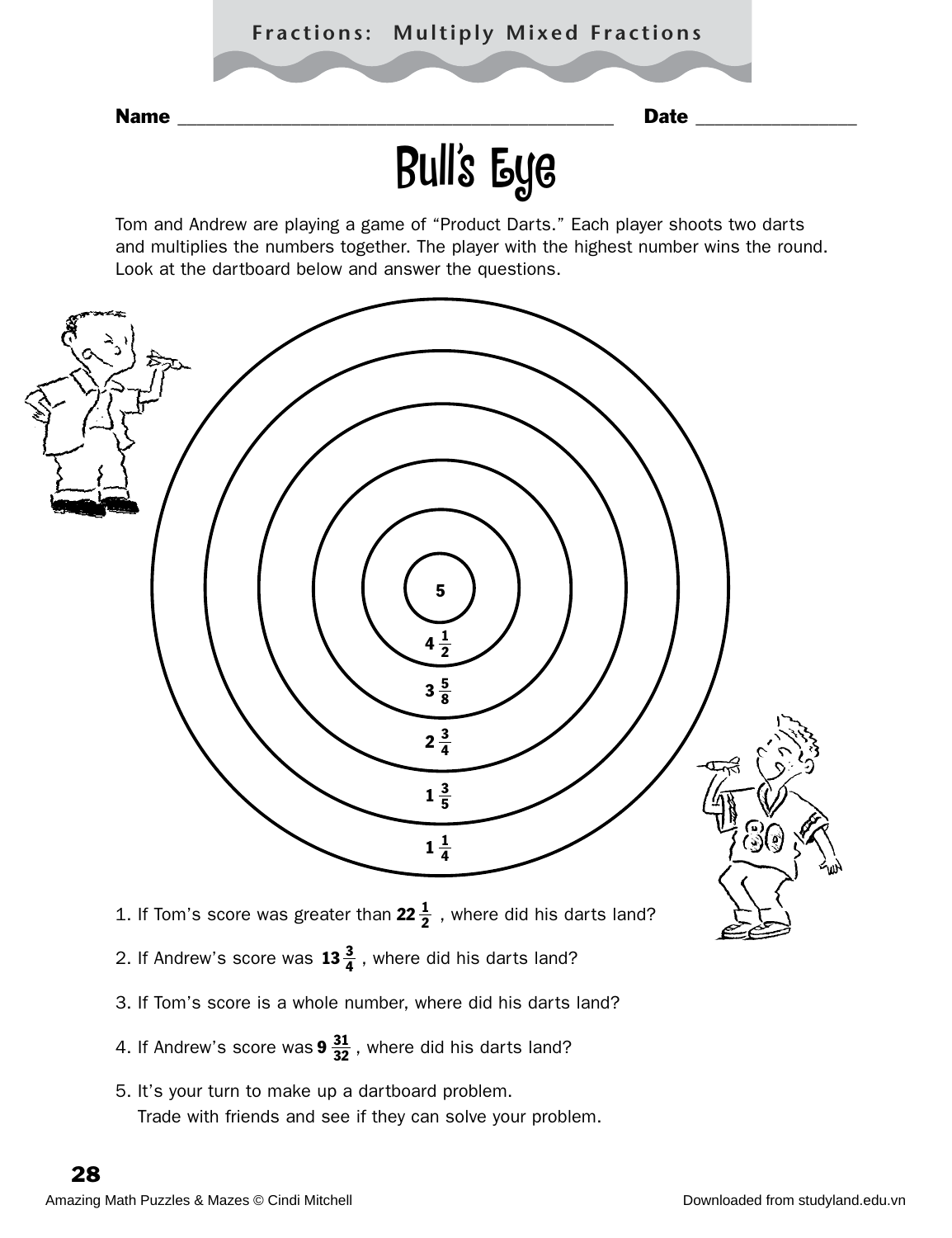# Horsing Around with Fractions

Help each horse find its way to the correct barn without crossing the path of another horse. How do you know which horse belongs to which barn? Do the division problem beside each barn; the correct horse has the answer written on it.

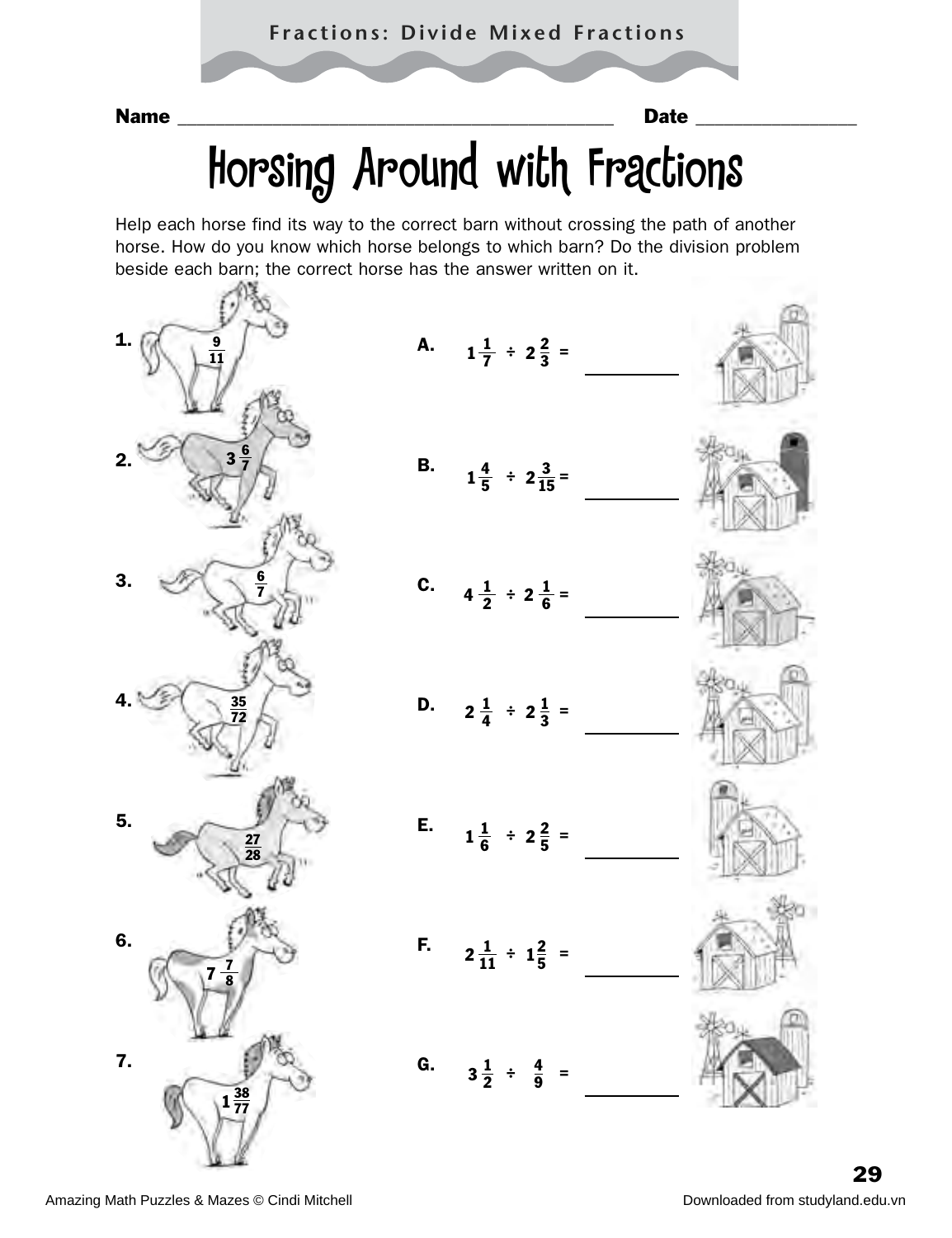### **Decimals: Changing Decimals to Fractions**

Name **Name Name name name name name Date Date** *name* **Date** *name* 

# Cat Fun

Get ready for some funny riddles about our furry friends—cats!

1. After it got a shot, what did the kitty say to the veterinarian? To find the answer, write the decimal as a fraction (in lowest terms) spelled in words in the puzzle. The letters in the bold squares show the answer. The first one has been done for you.



*S*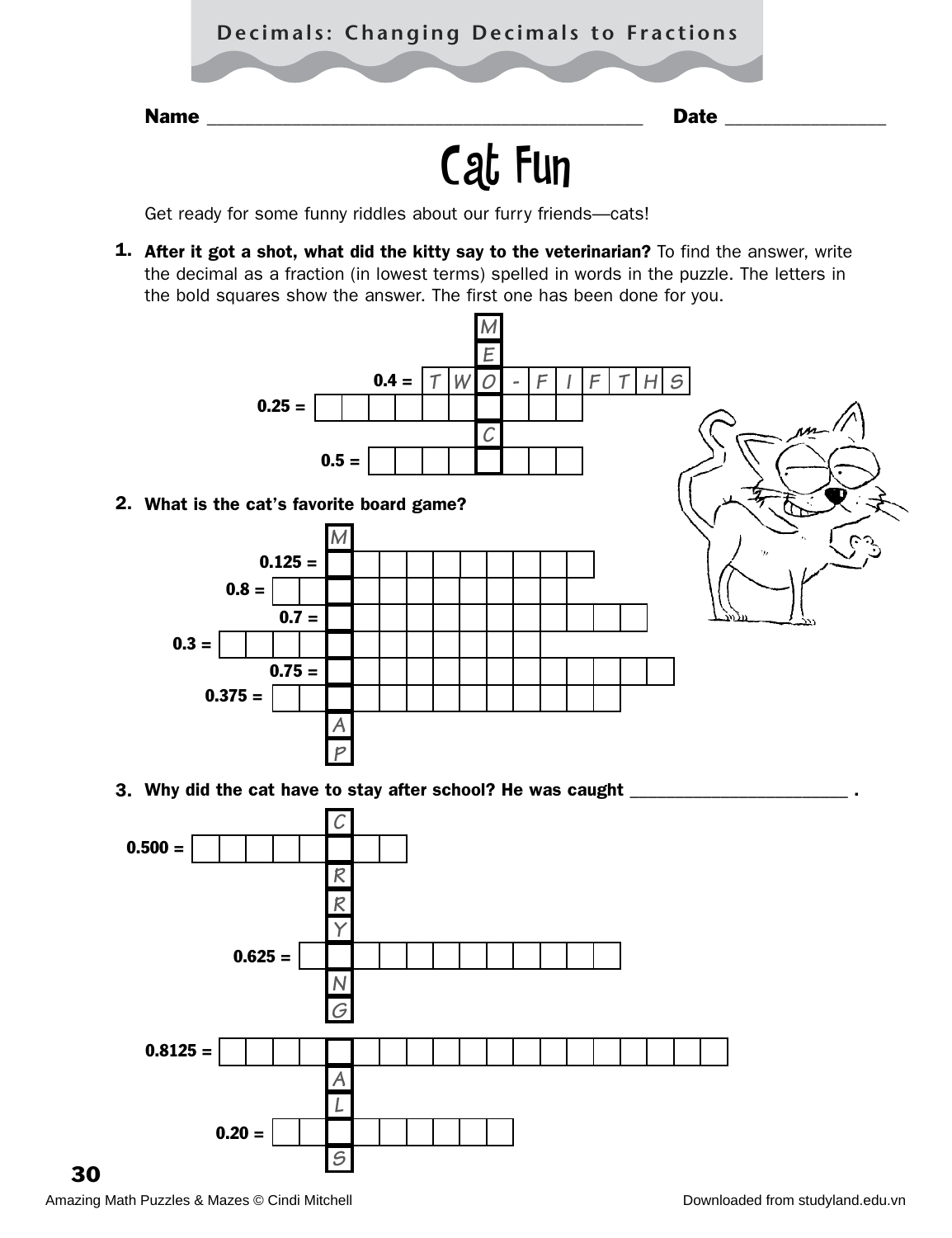Name \_\_\_\_\_\_\_\_\_\_\_\_\_\_\_\_\_\_\_\_\_\_\_\_\_\_\_\_\_\_\_\_\_\_\_\_\_\_\_\_\_\_\_\_\_\_ Date \_\_\_\_\_\_\_\_\_\_\_\_\_\_\_\_\_

# Square Madness

Compare the decimals and write the larger decimal in the puzzle. The decimal point will occupy one space. Each number can occupy only one place to make the whole puzzle fit together perfectly. Two numbers have been given to get you started.

|  | $9.09 \bigcirc 9.18$ 18.3 $\bigcirc$ 18.03 31.8 $\bigcirc$ 30.4 54.1 $\bigcirc$ 54    |   |              |               |                          |  |  |
|--|---------------------------------------------------------------------------------------|---|--------------|---------------|--------------------------|--|--|
|  | 0.8 $\bigcirc$ 0.82 29.5 28.5 3.57 $\bigcirc$ 3.55 8.31 $\bigcirc$ 8.30               |   |              |               |                          |  |  |
|  | 6.71 $\bigcirc$ 6.75 41.05 $\bigcirc$ 41.5 0.009 $\bigcirc$ 0.09 5.20 $\bigcirc$ 5.10 |   |              |               |                          |  |  |
|  | 1.09 $\bigcirc$ 1.08 9.33 $\bigcirc$ 9.36 21.45 $\bigcirc$ 21.5 3.22 $\bigcirc$ 3.12  |   |              |               |                          |  |  |
|  | 7.91 $\bigcirc$ 7.90 0.102 0.12 0.73 0.71 93.4 $\bigcirc$ 93.0                        |   |              |               |                          |  |  |
|  |                                                                                       |   |              |               |                          |  |  |
|  |                                                                                       |   |              |               |                          |  |  |
|  |                                                                                       | 9 | $\mathbf{1}$ | $\mathcal{B}$ |                          |  |  |
|  |                                                                                       |   |              |               | 1                        |  |  |
|  |                                                                                       |   |              |               | $\mathcal{B}$            |  |  |
|  |                                                                                       |   |              |               |                          |  |  |
|  |                                                                                       |   |              |               | $\bullet$                |  |  |
|  |                                                                                       |   |              |               | $\overline{\mathcal{Z}}$ |  |  |
|  |                                                                                       |   |              |               |                          |  |  |
|  |                                                                                       |   |              |               |                          |  |  |
|  |                                                                                       |   |              |               |                          |  |  |
|  |                                                                                       |   |              |               |                          |  |  |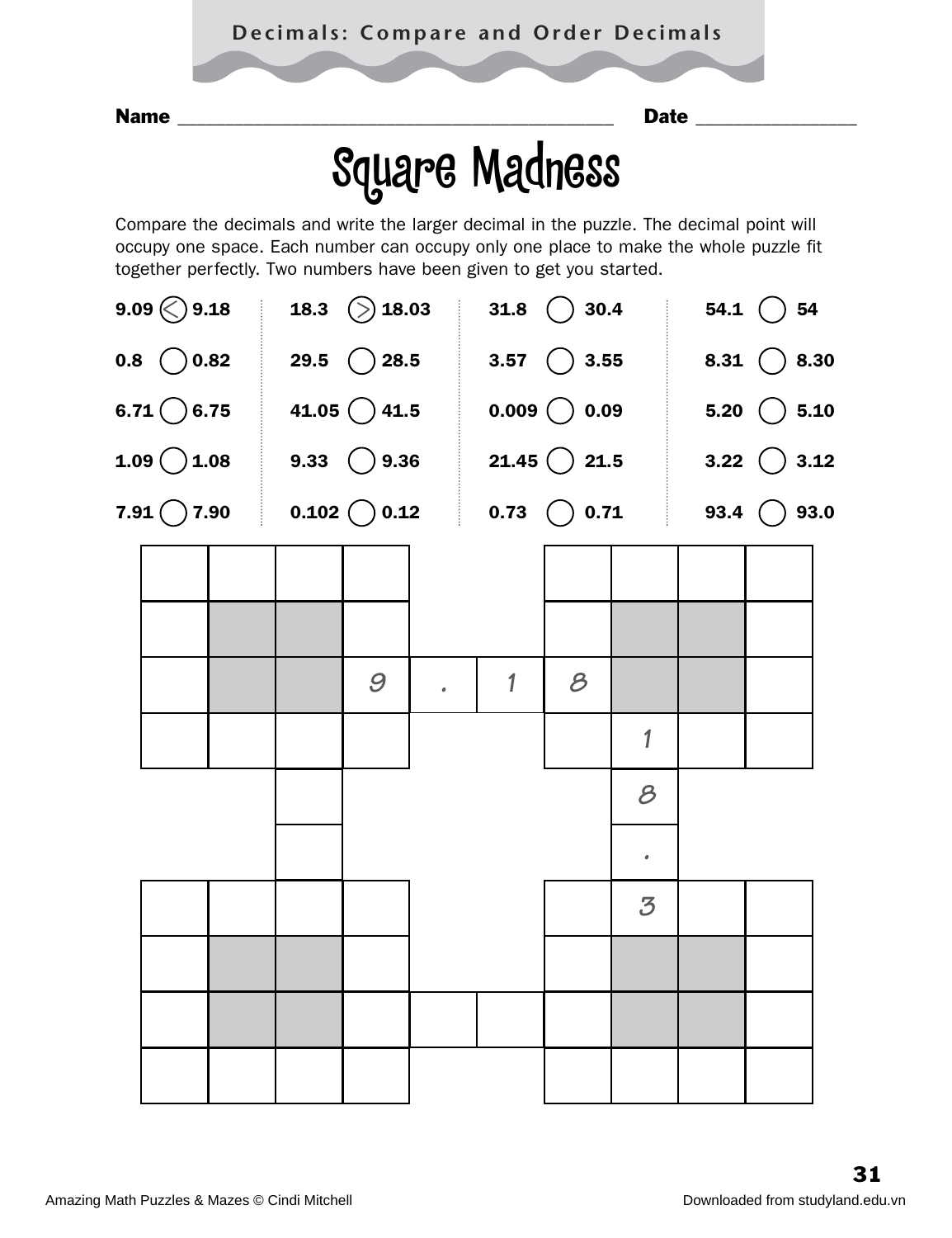# Magic Square

These squares are magic because each row of four circles magically adds up to 100. You're the magician. See if you can use the numbers in the box below to make the puzzle work. Four numbers have been added to get you started.

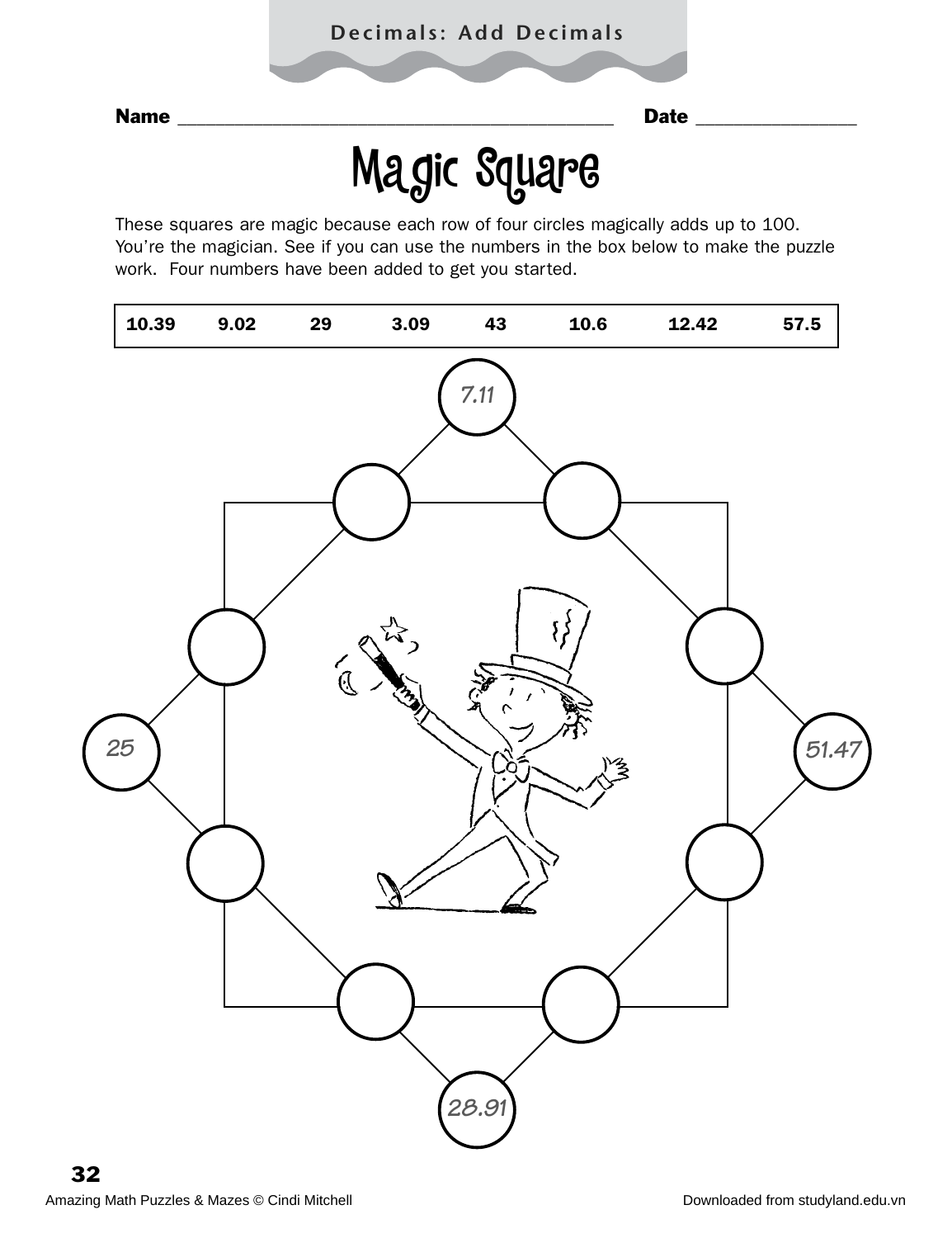### **Decimals: Subtract Decimals**

Name \_\_\_\_\_\_\_\_\_\_\_\_\_\_\_\_\_\_\_\_\_\_\_\_\_\_\_\_\_\_\_\_\_\_\_\_\_\_\_\_\_\_\_\_\_\_ Date \_\_\_\_\_\_\_\_\_\_\_\_\_\_\_\_\_

## **Silence**

What question never gets a reply if the answer is "yes"? To find out, do the subtraction problems below. Then write the code letter beside your answer on the correct line at the bottom of the page. The first one has been done for you.

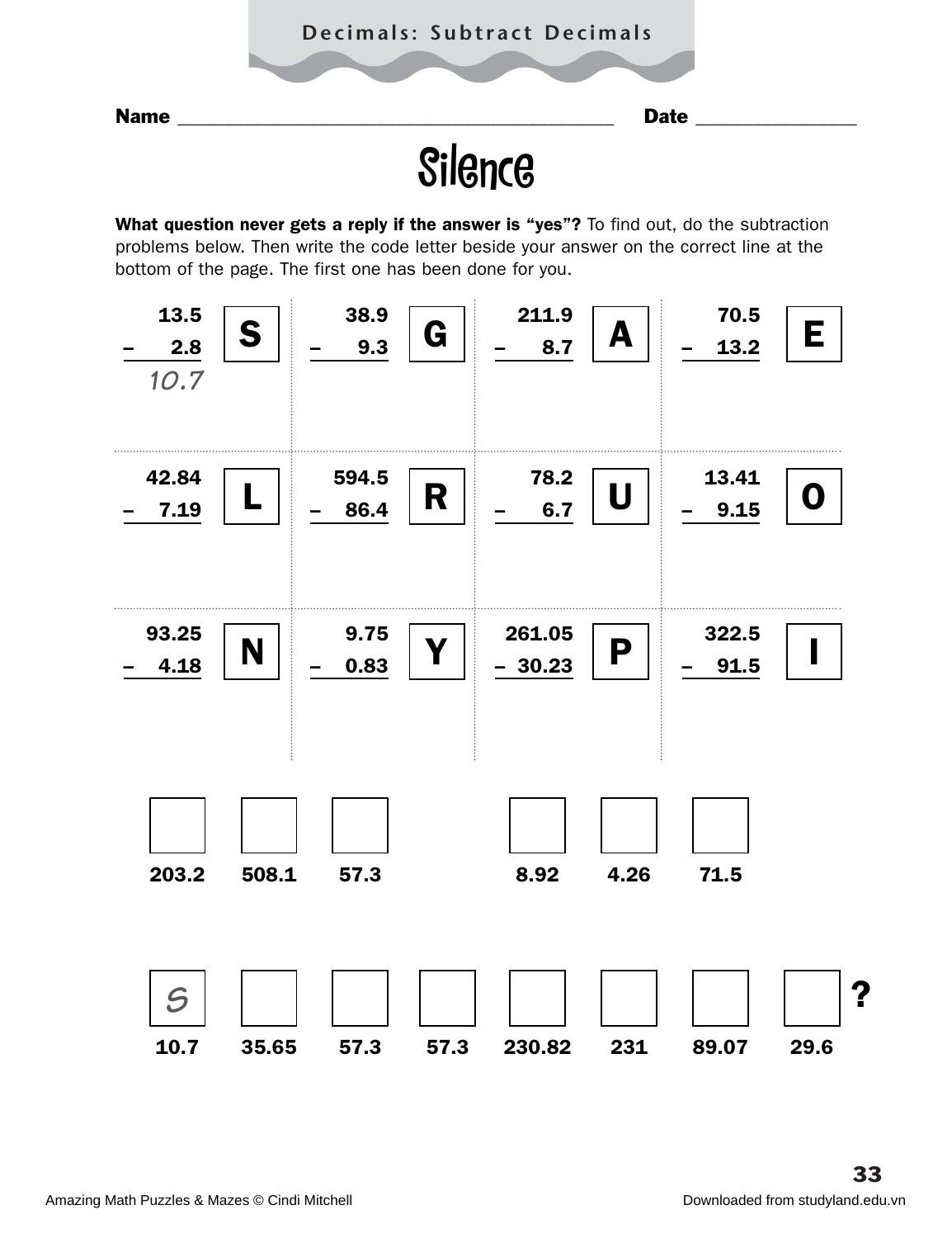

This puzzle gives you two chances to get the right answers! Here's how. First, solve each problem and write the answers on the lines provided. Then, to spiral inward, place the numbers in the boxes indicated beside each problem. The decimal point will occupy a space. To spiral outward, and to check your answers, put your answers in the boxes indicated but spiral in the opposite direction. The numbers should match. One answer is given to get you started.

| 15 | 16             | 17 | 18     | 19     | 20 | 21                  | 22           |
|----|----------------|----|--------|--------|----|---------------------|--------------|
| 14 | 39             | 40 | 41     | 42     | 43 | 44                  | 23           |
| 13 | 38             | 55 | 56     | 57     | 58 | 45                  | 24           |
| 12 | 37             | 54 | 63     | 64     | 59 | 46                  | 25           |
| 11 | 36             | 53 | 62     | 61     | 60 | 47                  | 26           |
| 10 | 35             | 52 | 51     | 50     | 49 | 48                  | 27           |
| 9  | 34             | 33 | 32     | 31     | 30 | 29                  | 28           |
| 8  | $\overline{7}$ | 6  | 5<br>Ε | 4<br>6 | 3  | $\overline{c}$<br>3 | $\mathbf{1}$ |

#### Spiral Out **Spiral In**

| <b>Blocks</b> |                          | <b>Blocks</b> |                      |
|---------------|--------------------------|---------------|----------------------|
| $1 - 5$       | $3.64 \times 12 = 43.68$ | 64-61         | $1.115 \times 4 =$   |
| $6 - 11$      | $2.91 \times 39 =$       | 60-56         | $47.05 \times 6 =$   |
| 12-16         | $9.2 \times 13 =$        | 55-50         | $1,354.7 \times 4 =$ |
| 17-21         | $11 \times 4.75 =$       | 49-47         | $564 \times 0.5 =$   |
| 22-26         | $27 \times 22.7 =$       | 46-43         | $16.9 \times 5 =$    |
| 27-31         | $4.13 \times 22 =$       | 42-38         | $189.1 \times 5 =$   |
| 32-36         | $22.3 \times 27 =$       | 37-32         | $40.603 \times 2 =$  |
| 37-41         | $0.91 \times 94 =$       | $31 - 27$     | $34.045 \times 2 =$  |
| 42-46         | $6.82 \times 14 =$       | 26-22         | $3.072 \times 3 =$   |
| 47-52         | $83.2 \times 34 =$       | $21-17$       | $10.45 \times 5 =$   |
| 53-58         | $51.9 \times 28 =$       | 16-12         | $1.3822 \times 5 =$  |
| 59-64         | $688.7 \times 12 =$      | $11 - 7$      | $18.862 \times 5 =$  |
|               |                          |               |                      |

| <b>Blocks</b> |                      |
|---------------|----------------------|
| 64-61         | 1.115 $x = 4$        |
| 60-56         | $47.05 \times 6 =$   |
| 55-50         | $1,354.7 \times 4 =$ |
| 49-47         | 564 x 0.5 =          |
| 46-43         | $16.9 \times 5 =$    |
| 42-38         | $189.1 \times 5 =$   |
| 37-32         | $40.603 \times 2 =$  |
| 31-27         | $34.045 \times 2 =$  |
| 26-22         | $3.072 \times 3 =$   |
| 21-17         | $10.45 \times 5 =$   |
| 16-12         | 1.3822 x 5 =         |
| $11 - 7$      | $18.862 \times 5 =$  |
| 6-1           | $93.17 \times 2 =$   |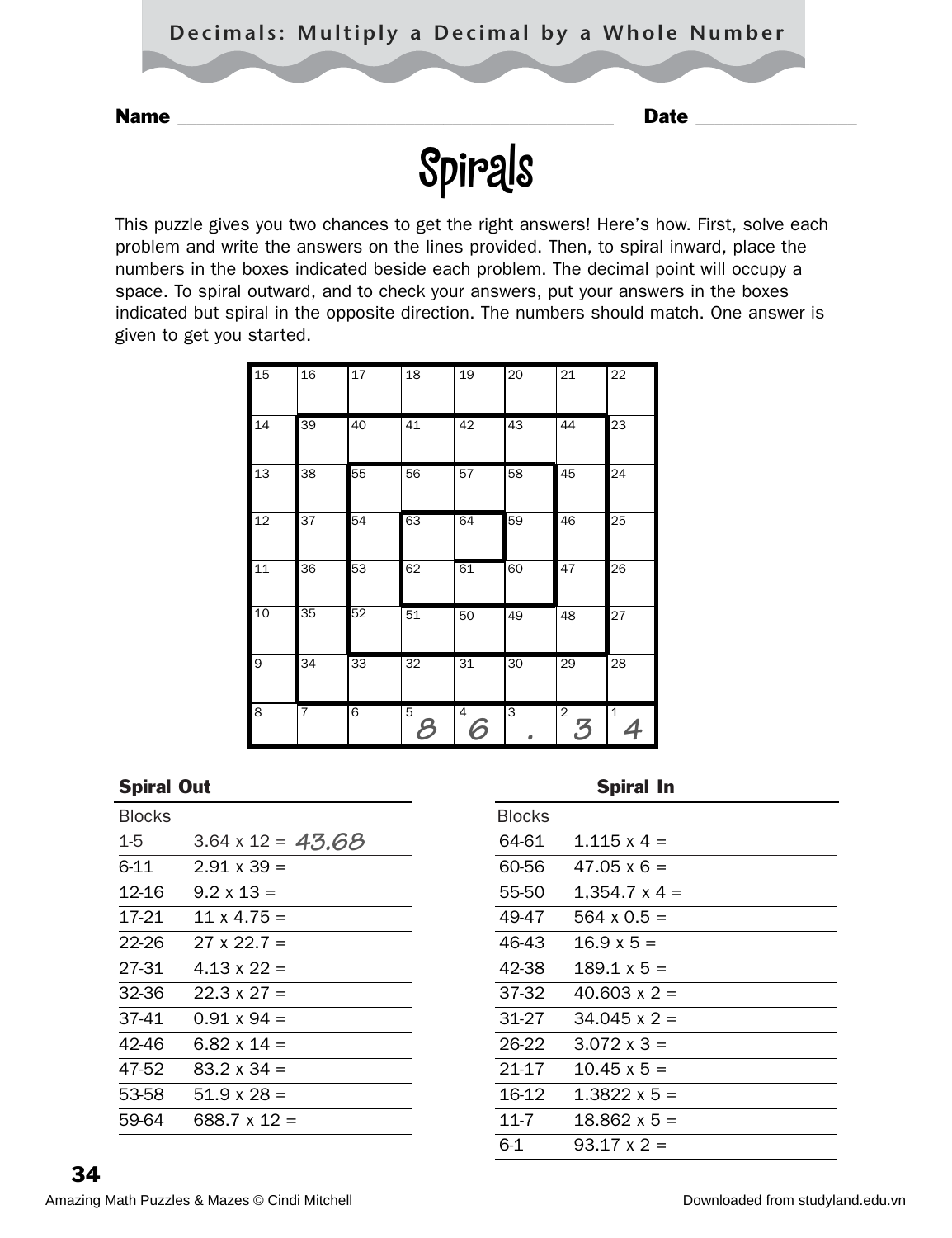### **Decimals: Multiply a Decimal by a Whole Number**



1234567

What weighs more than a ton and carries a trunk wherever it goes?

| 8.                      | 9.                      | 10.                                  | 11.                             |
|-------------------------|-------------------------|--------------------------------------|---------------------------------|
| 2.35                    | 64.2                    | 45.8                                 | 35.15                           |
| 5<br>$\pmb{\mathsf{X}}$ | 6<br>$\pmb{\mathsf{X}}$ | $\boldsymbol{2}$<br>$\boldsymbol{x}$ | 15<br>$\boldsymbol{\mathsf{X}}$ |
|                         |                         |                                      |                                 |
|                         |                         |                                      |                                 |
|                         |                         |                                      |                                 |
|                         | <br>                    | .<br>                                |                                 |
|                         | 9<br>8                  | 10<br>11                             |                                 |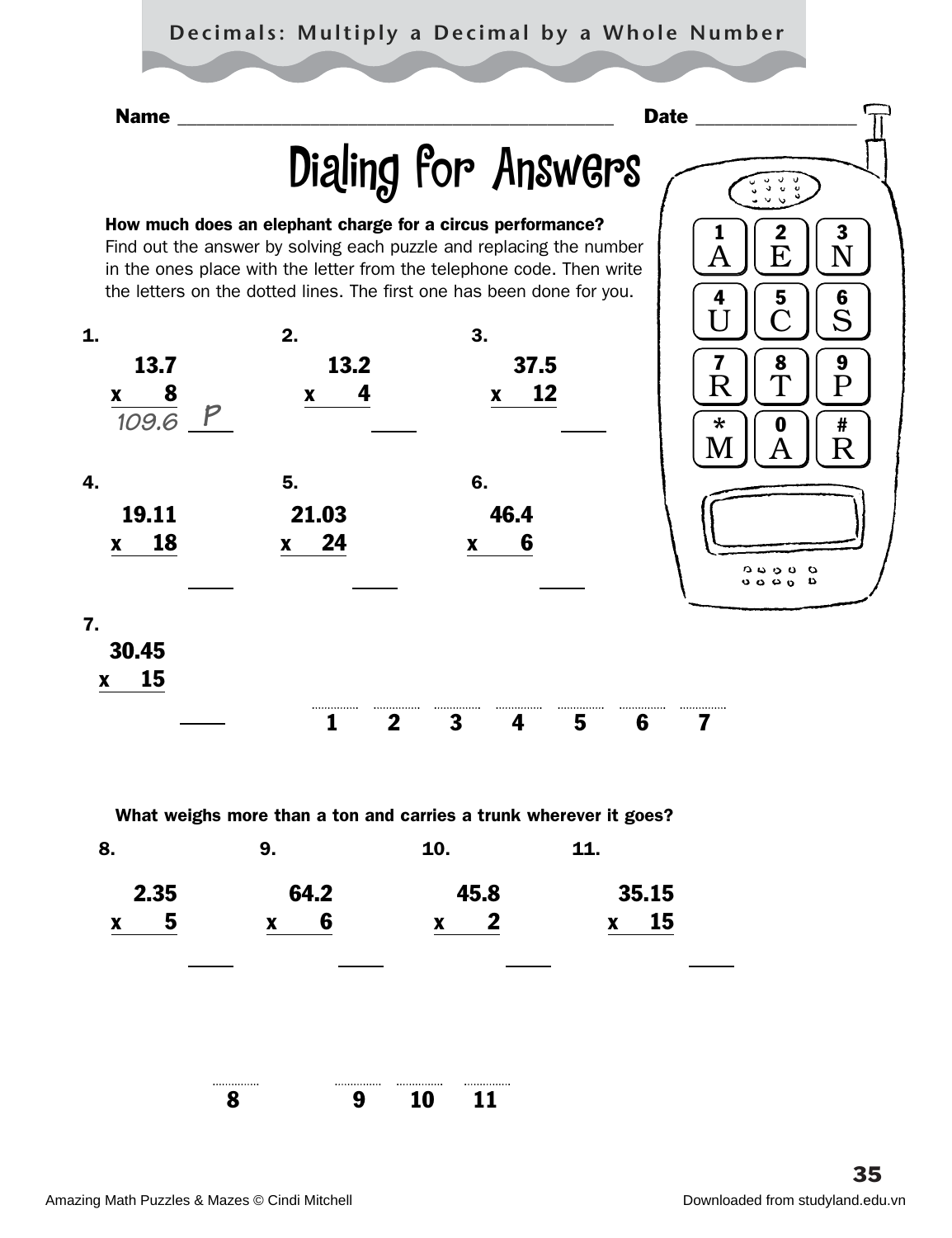### **Decimals: Multiply Two Decimals**

Name \_\_\_\_\_\_\_\_\_\_\_\_\_\_\_\_\_\_\_\_\_\_\_\_\_\_\_\_\_\_\_\_\_\_\_\_\_\_\_\_\_\_\_\_\_\_ Date \_\_\_\_\_\_\_\_\_\_\_\_\_\_\_\_\_

# Brain-Bending Labyrinth

Solve the problems. Then, find your way through the labyrinth by following a path of increasing decimal answers. To form a path, a corner or a side must connect the diamonds. Be careful, you don't want to land on a diamond with a mummy, skeleton, or an answer with the unlucky number 13!

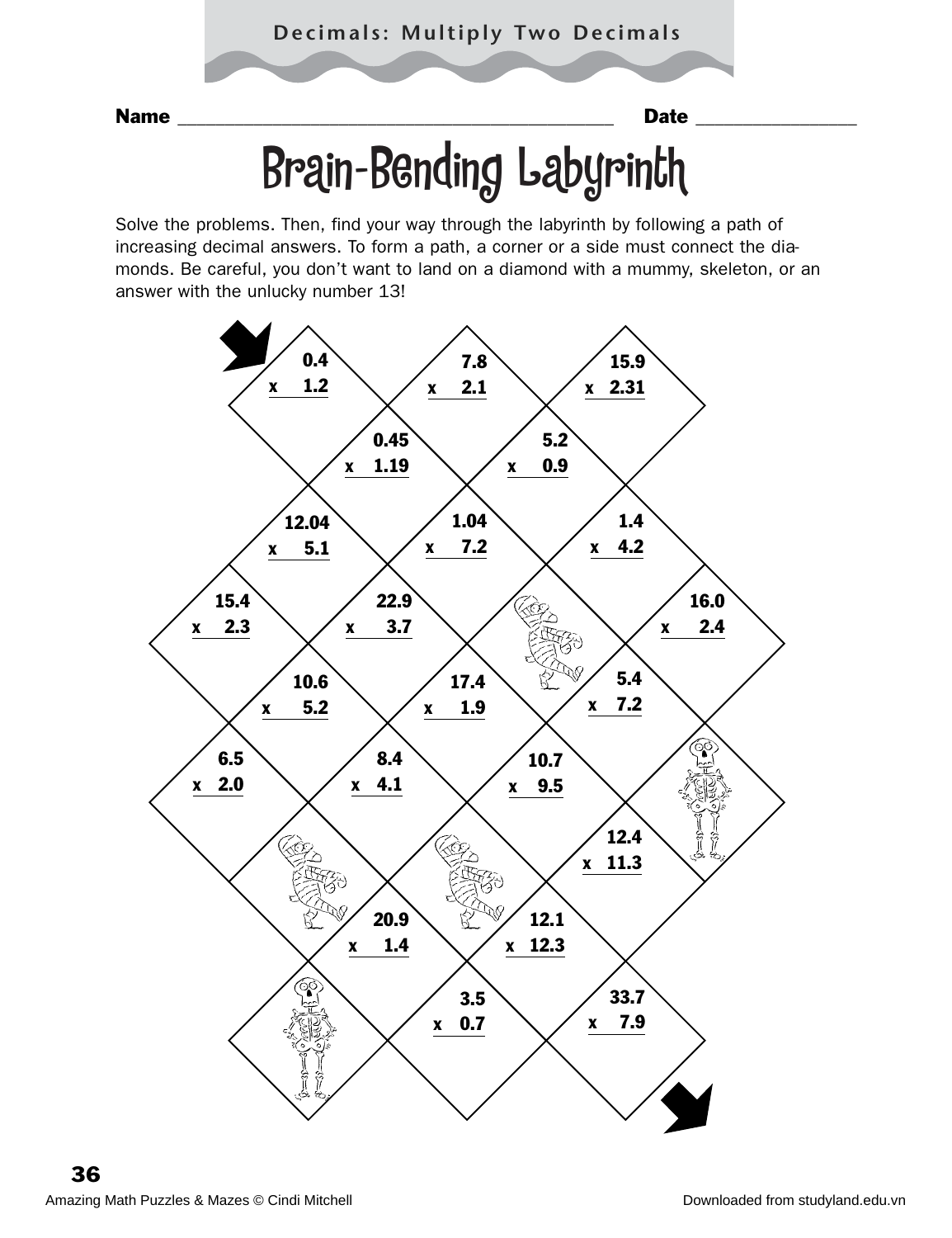# What's the Point?

Do the division problems at the bottom of the page, and place the answers in the crossword puzzle. The decimal point will occupy a space. The first one has been done for you.



#### Across Down

| <b>A.</b> 132.08 $\div$ 12.7 = 10.4 |  |  | <b>B.</b> 8.757 $\div$ 2.1 =  |  |  |
|-------------------------------------|--|--|-------------------------------|--|--|
| <b>C.</b> 43.56 $\div$ 1.8 =        |  |  | <b>C.</b> 205.92 $\div$ 8.8 = |  |  |
| <b>E.</b> 19.57 $\div$ 1.9 =        |  |  | <b>D.</b> $125.93 \div 4.9 =$ |  |  |
| <b>F.</b> 47.52 $\div$ 8.8 =        |  |  | <b>G.</b> 69.52 $\div$ 4.4 =  |  |  |
| <b>G.</b> 6.732 $\div$ 3.6 =        |  |  | <b>I.</b> $63.723 \div 1.1 =$ |  |  |
| <b>H.</b> $10.235 \div 2.3 =$       |  |  | <b>K.</b> $12.642 \div 1.4 =$ |  |  |
| <b>J.</b> 36.34 $\div$ 4.6 =        |  |  | <b>M.</b> 41.58 $\div$ 4.2 =  |  |  |
| <b>L.</b> $15.283 \div 1.7 =$       |  |  | <b>N.</b> 27.72 $\div$ 2.2 =  |  |  |
| <b>N.</b> 73.7 $\div$ 5.5 =         |  |  | <b>0.</b> 441.98 $\div$ 9.8 = |  |  |
| <b>P.</b> 33.32 $\div$ 6.8 =        |  |  | <b>R.</b> 19.807 $\div$ 2.9 = |  |  |
| <b>Q.</b> 30.552 $\div$ 5.7 =       |  |  |                               |  |  |
| <b>T.</b> 75.06 $\div$ 2.7 =        |  |  |                               |  |  |
| <b>U.</b> 20.163 $\div$ 3.3 =       |  |  |                               |  |  |
|                                     |  |  |                               |  |  |

| D.<br>G. |  | <b>B.</b> 8.757 $\div$ 2.1 =<br><b>C.</b> 205.92 $\div$ 8.8 =<br>$125.93 \div 4.9 =$<br>$69.52 \div 4.4 =$<br><b>I.</b> $63.723 \div 1.1 =$<br><b>K.</b> $12.642 \div 1.4 =$<br><b>M.</b> 41.58 $\div$ 4.2 =<br><b>N.</b> 27.72 $\div$ 2.2 =<br><b>0.</b> 441.98 $\div$ 9.8 =<br><b>R.</b> 19.807 $\div$ 2.9 = |
|----------|--|----------------------------------------------------------------------------------------------------------------------------------------------------------------------------------------------------------------------------------------------------------------------------------------------------------------|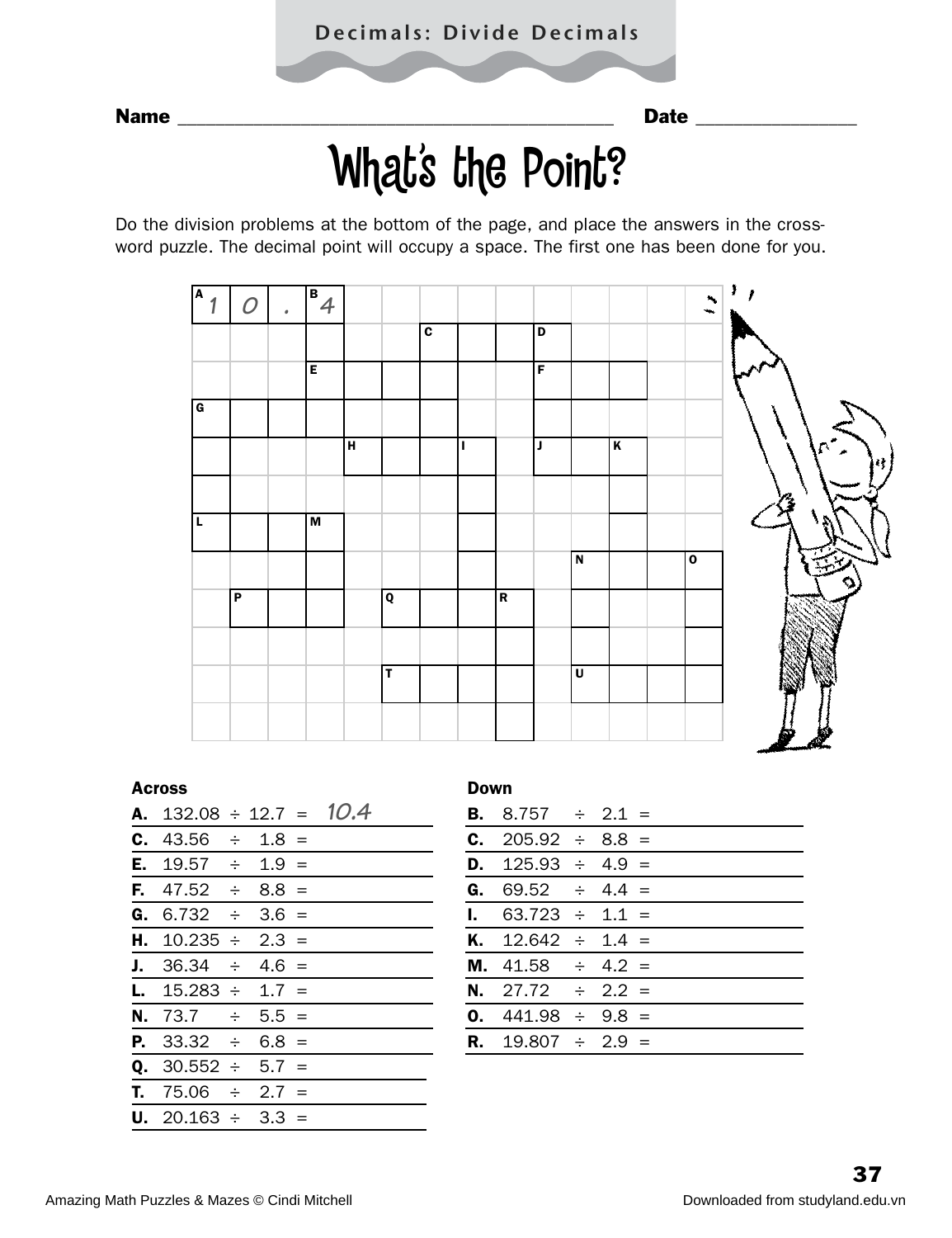## Brain Rattler

Ready for a brain-rattling number game? Cut out the game pieces from around the game board and place them on the game board in the order shown in the box at the bottom of the page. Then, move the game pieces until each horizontal row has an equivalent decimal, percent, and fraction (in lowest terms). You may move only one piece at a time into the empty circle. You may move vertically, horizontally, or diagonally.

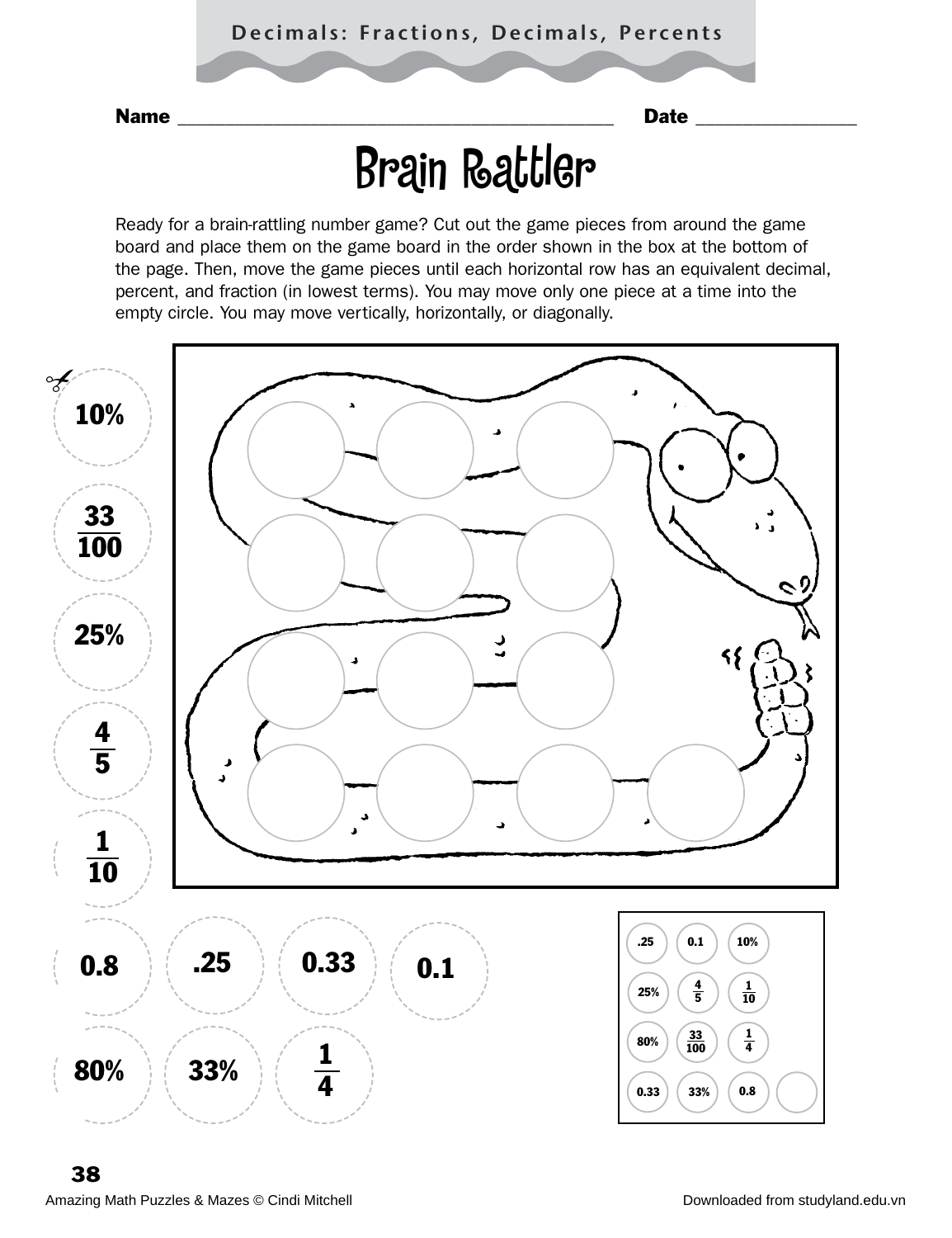## Shop Until You Drop

Look at the advertisement below. Everything at Ohmigolly Clothing Store is a fantastic ten percent off. After the discount was taken, Amelia spent exactly one hundred dollars for four items (before taxes). One of the items she bought has been circled below. Put a ring around the other three items she bought. Hint: Total the items first and then figure out the discount.

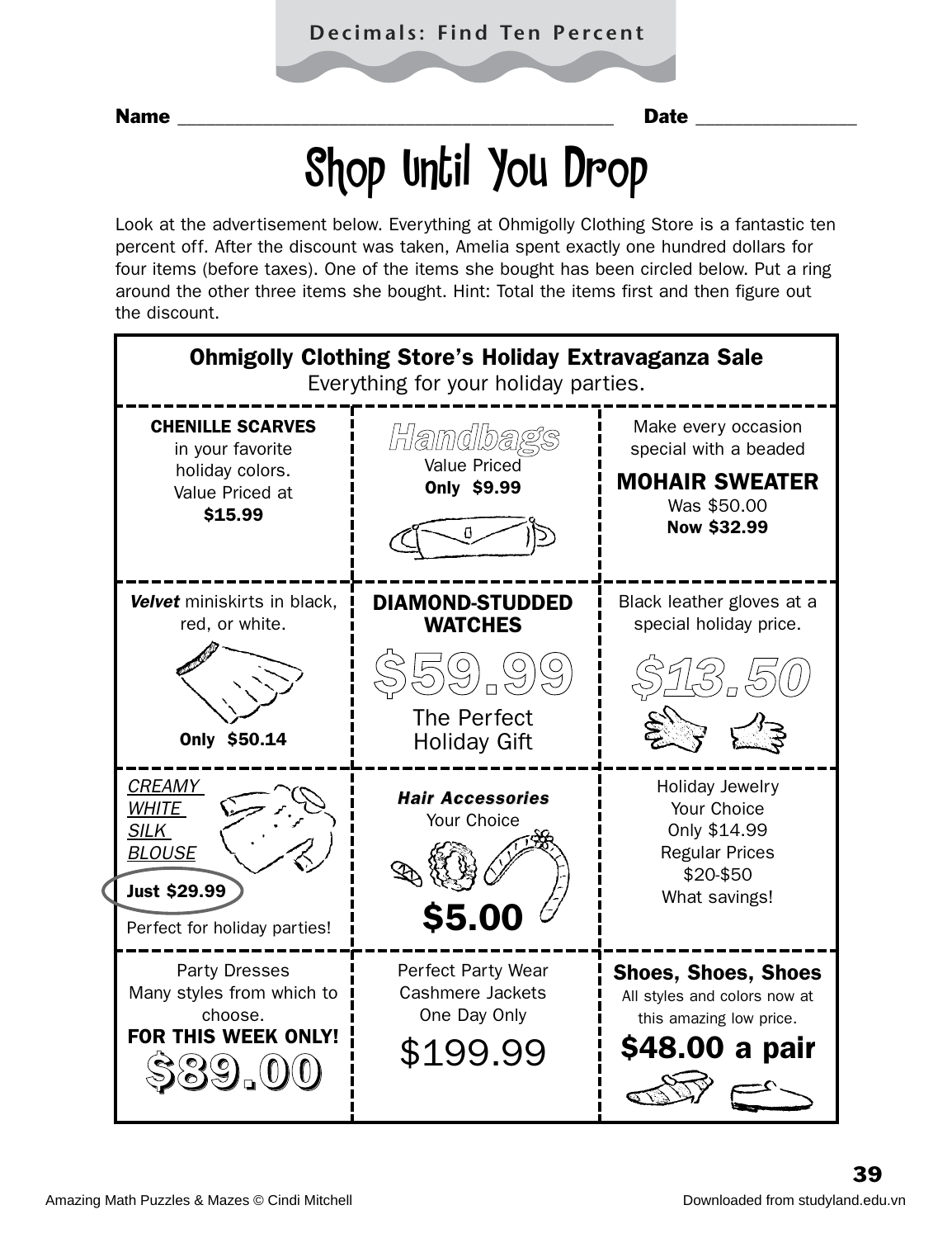Name \_\_\_\_\_\_\_\_\_\_\_\_\_\_\_\_\_\_\_\_\_\_\_\_\_\_\_\_\_\_\_\_\_\_\_\_\_\_\_\_\_\_\_\_\_\_ Date \_\_\_\_\_\_\_\_\_\_\_\_\_\_\_\_\_

## Galactic Math

Find your way through the Islandic Labyrinth. Begin your journey at the top. Move along the paths from one circle to the next, performing the operation indicated. For instance:



Tally your score as you go. You may never retrace your path or cross over it. When you get to the exit, if your score is 19, you may exit. If not, try again.

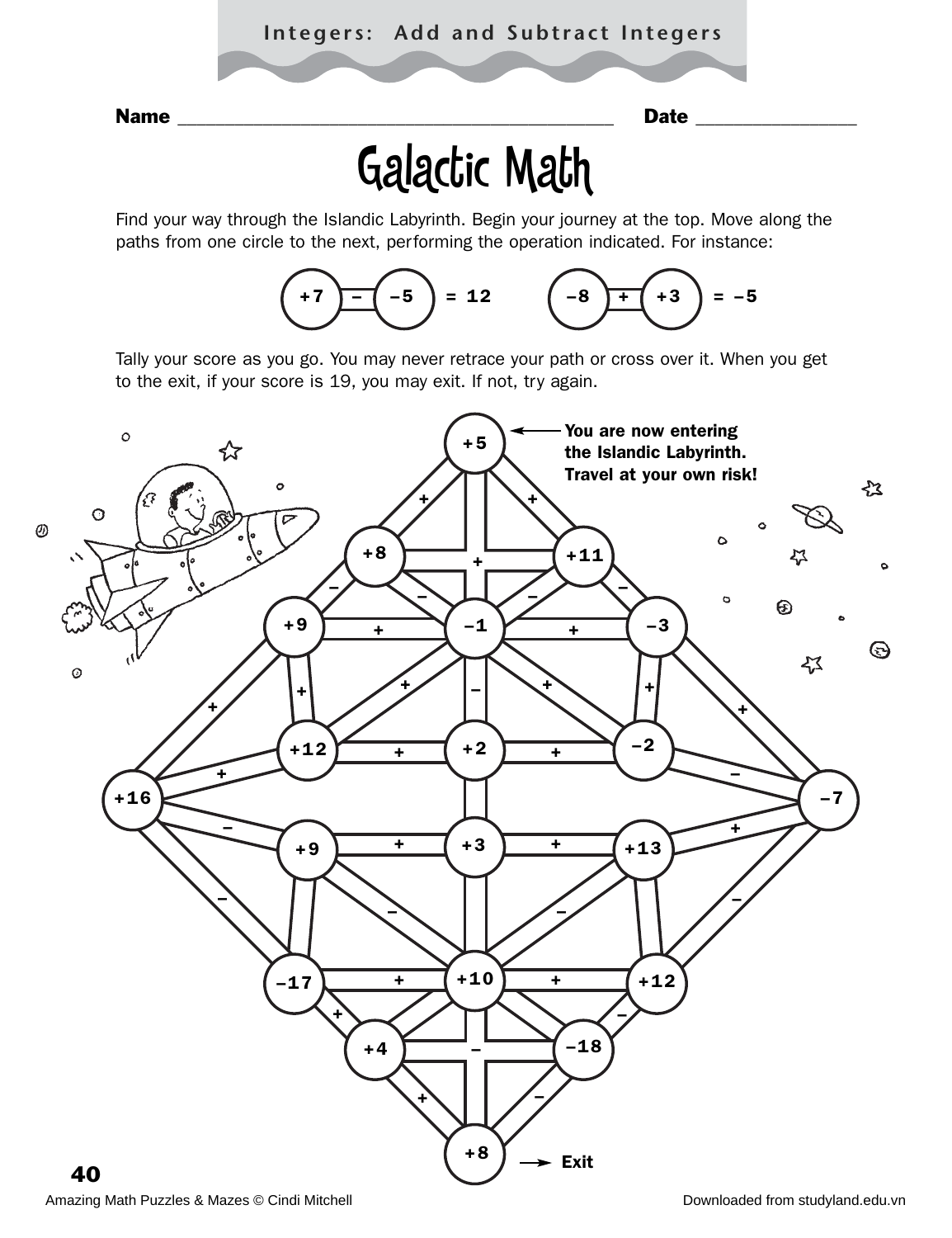## Brain Crusher

1. Get ready for fun, get ready for agony, get ready to solve a brain-crushing math square! Here's how. Place the nine numbers in the integer bank into the empty squares so that all of the columns and rows form correct mathematical sentences. All the numbers must be used once and there is only one answer. One of the numbers has been placed to get you started.

| INTEGER BANK $-8$ / 1 $-3$ 11 $-2$ $-1$ 9 $-7$ 4 |          |  |  |  |
|--------------------------------------------------|----------|--|--|--|
|                                                  | $-\beta$ |  |  |  |
|                                                  |          |  |  |  |
| ÷                                                |          |  |  |  |
|                                                  |          |  |  |  |
|                                                  |          |  |  |  |

2. Ready for another one? This time the numbers are in the puzzle, but the operation signs are missing. Place subtraction or addition signs in the empty boxes so that all of the columns and rows form correct mathematical sentences.

| $-4$ | $-7$ | = | $-11$ |
|------|------|---|-------|
|      |      |   |       |
| $-7$ | 1    | = | $-6$  |
| =    | =    |   | ▀     |
| 3    | $-8$ | = | $-5$  |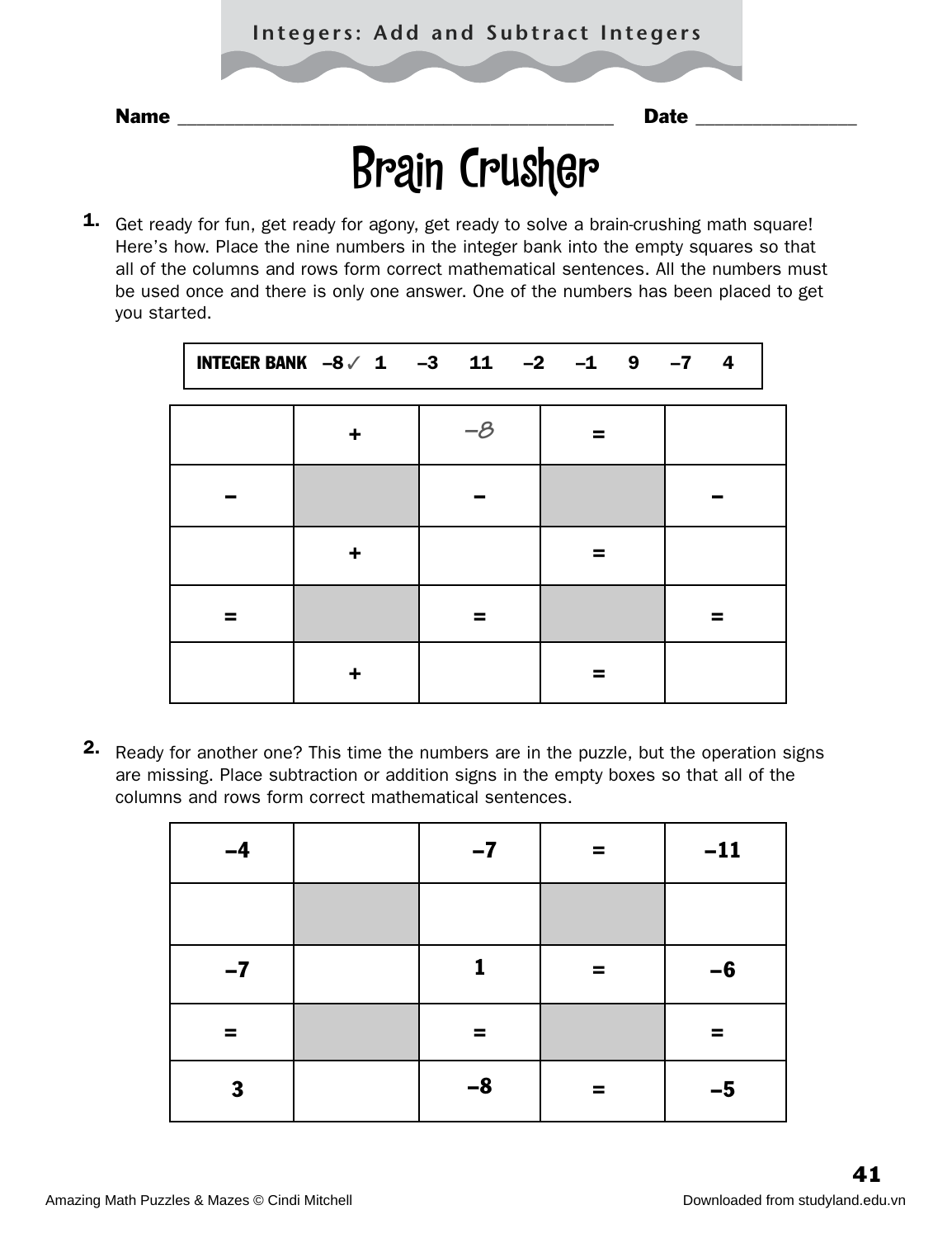### **Integers: Multiply Integers**



To solve these mystery circles, place one of the following numbers in each circle: -8, - 7, -6, -3, 2, 4, and 9 (each number is only used once). Then, write the numbers in the answer box. 2.

| <b>Answer Box</b> |                                          |
|-------------------|------------------------------------------|
| $A=$              |                                          |
| $B=$              | 18<br>$-14$<br>-6                        |
| $C =$             | B<br>D<br>E<br>A                         |
| $D=$              | $-24$<br>18<br>-63<br>24<br>$-16$<br>-12 |
| $E =$             | C<br>F<br>G                              |
| $F =$             | $-32$<br>$-72$                           |
| $G =$             |                                          |
|                   |                                          |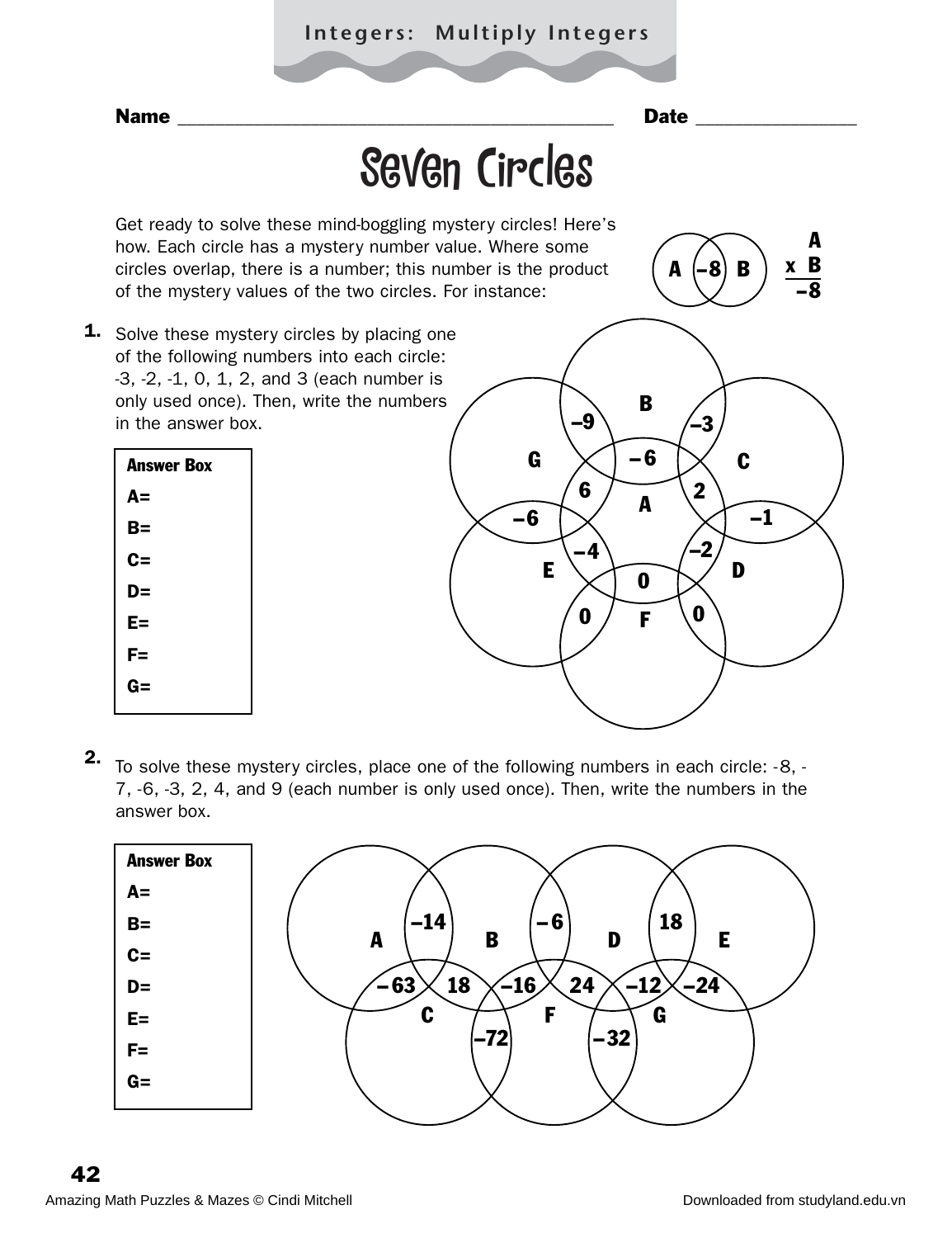# Computer Glitch

The math teacher was creating a test on her computer late at night. All of a sudden she punched the wrong key, and all of the numbers scrambled. The divisors, dividends, and quotients are scattered around the page. Can you put the numbers back together so that when you divide the dividend by the divisor, you get the right quotient? You may want to use a calculator. The first one has been done for you.

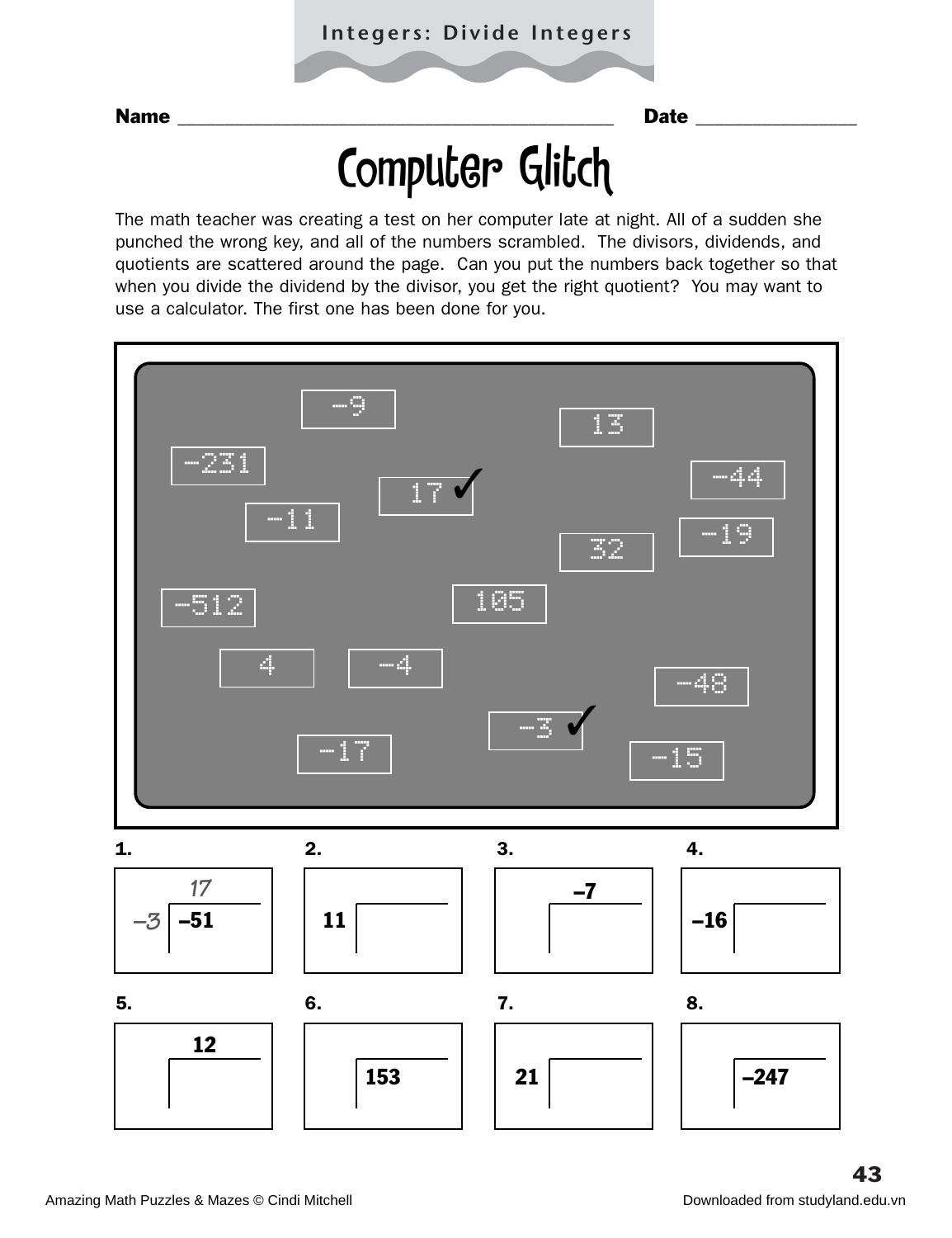#### All Mixed Up, p. 5

| 2 | 2 | 4 |   |   |   |   | 9                       | 4 | З |   |                |   |   |
|---|---|---|---|---|---|---|-------------------------|---|---|---|----------------|---|---|
|   |   | я |   | 2 | 7 | 8 |                         |   | 5 | 8 | 4              |   |   |
|   |   | 5 | 7 | 8 |   | 4 |                         |   | 8 |   | 2              |   | З |
| 5 | ◠ | 2 |   | 9 |   | r |                         |   |   |   | $\overline{c}$ |   | Ζ |
|   | 6 |   |   | 8 |   | 2 |                         |   | 2 |   |                |   | 6 |
| 9 |   |   | 6 |   | 6 |   |                         | г |   |   |                |   |   |
| О |   |   | 5 |   | 8 |   | $\overline{\mathbf{c}}$ | З | 3 | 5 |                |   |   |
| 6 | 7 | Ο | ⌒ |   |   |   |                         | 2 |   | 2 | 9              | O | 8 |

| Crisscross Number Puzzles, p. 6<br>3.8,200<br>1.1,352<br>2.3,278<br>6.9,610<br>5.3,450<br>4.2.346<br>8.3,139<br>7.7,551 |         |           |   |                |  |
|-------------------------------------------------------------------------------------------------------------------------|---------|-----------|---|----------------|--|
|                                                                                                                         | A       | в         | c | D              |  |
| Е                                                                                                                       | З       | 2         | 7 | 8              |  |
| F                                                                                                                       |         | 3         | 5 | $\overline{2}$ |  |
| G                                                                                                                       | З       |           | 5 |                |  |
| н                                                                                                                       | $\circ$ | $\hat{ }$ |   |                |  |





#### Fun Times, p. 7



#### Professor Dee Vision's Famous Crossword, p. 8

| $\overline{\epsilon}$ | 1            | O |                  |   |                | $\mathbb{F}_4$ | 3       | 6                |                |                        |                       |
|-----------------------|--------------|---|------------------|---|----------------|----------------|---------|------------------|----------------|------------------------|-----------------------|
| 8                     |              |   |                  |   |                | 9              |         |                  |                |                        | $\overline{\epsilon}$ |
| ®e                    | $\mathbf{z}$ | 2 |                  |   |                | 3              |         |                  |                |                        | 1                     |
|                       |              |   | $\mathbf{F}_{1}$ |   |                |                |         |                  | $\mathbb{F}_4$ | $\overline{\tilde{s}}$ | 1                     |
|                       |              |   | 1                |   |                |                |         |                  |                | O                      |                       |
|                       |              |   | О                |   |                |                |         |                  |                | 1                      |                       |
|                       |              |   | "5               | 3 | 9              | <sup>1</sup> 3 |         |                  |                | 6                      |                       |
|                       |              |   |                  |   |                | $\overline{c}$ |         |                  |                |                        |                       |
|                       |              |   |                  |   |                | 3              |         | $\overline{r}_1$ | 3              | $\circ$                | 6                     |
|                       |              |   |                  |   | $\overline{4}$ | 3              | $\circ$ | 6                |                |                        |                       |
|                       |              |   |                  |   |                |                |         | 9                |                |                        |                       |
|                       |              |   |                  |   |                |                |         | 9                |                |                        |                       |

#### What a Card, p. 9



#### Ridiculous Riddles, p. 10

| ten billions, billions, hundred millions                                      |   |    |   |   |    |   |   |    |   | п |   |
|-------------------------------------------------------------------------------|---|----|---|---|----|---|---|----|---|---|---|
| <b>billions</b>                                                               |   | 9, | 2 | 2 | 9  | Ω | o |    |   |   |   |
| <b>billions</b>                                                               |   | 2. | 8 | 9 | O. | 0 | o |    | 0 | 0 | n |
| billions, millions, hundred thousands, ten<br>thousands, hundreds, tens, ones |   | ı. | 0 | 0 |    | 0 | n | O. |   | n |   |
| billions, millions, ten thousands, hundreds, ones                             | 3 | 3. | 0 | Λ |    |   |   |    | я |   |   |
| billions, millions, ten thousands, hundreds, ones                             |   | o. | 0 | 0 | O. | 0 | n |    | n | 0 | n |
| billions, millions, ten thousands, hundreds, ones                             |   |    | 8 |   |    | 0 | 2 |    |   | 0 | я |
| billions, millions, hundred thousands,<br>ten thousands, hundreds, ones       | Ջ |    | ĥ |   |    |   |   |    |   | o |   |

| ten billions, billions, hundred millions, millions, ten<br>thousands, hundreds, tens, ones                      | э | o | 5 | 2 |  | o  | з |   |
|-----------------------------------------------------------------------------------------------------------------|---|---|---|---|--|----|---|---|
| ten billions, millions, ten thousands, hundreds                                                                 |   |   |   | 9 |  |    | п | п |
| ten billions, millions, ten thousands, hundreds                                                                 |   | 5 |   |   |  |    |   |   |
| ten billions, billions, hundred millions, millions, hun-<br>dred thousands, ten thousands, hundreds, tens, ones |   | 0 | 0 | n |  | о  |   |   |
| ten billions, hundred thousands, hundreds                                                                       |   | 8 |   |   |  | n  | я |   |
| ten billions, hundred thousands, hundreds                                                                       |   |   |   |   |  | 16 | 5 |   |
| ten billions, billions, hundred millions, hundred thou-<br>sands, hundreds, tens, ones                          | о |   |   |   |  |    |   |   |

#### More Ridiculous Riddles, p. 11

| tens, tenths, hundredths, thousandths | 5                     |   | 3                |   |   |   |   |
|---------------------------------------|-----------------------|---|------------------|---|---|---|---|
| thousands, tens, tenths               | 7                     |   | $\boldsymbol{9}$ | 1 |   | б |   |
| hundreds, ones, hundredths            | 8                     |   | 8                | ٠ | 2 | n |   |
| thousands, hundreds, tens, tenths     | 9                     | 0 |                  | 4 |   |   | я |
| hundreds, tens, ones, hundredths      | 3                     | 2 |                  |   |   |   | 9 |
| ones, tenths, ten thousandths         | 4                     |   | Б                | 6 | 1 | n |   |
| hundreds, ones, hundredths            | $\boldsymbol{\Omega}$ | 0 | 6                |   | 2 | Б |   |
| ones, tenths, ten thousandths         | $\mathbf{R}$          |   |                  | 9 | 3 | n |   |

| tenths, hundredths, thousandths, ten thousandths | 3 |   |                         |          | 0 | 6 | 3 |
|--------------------------------------------------|---|---|-------------------------|----------|---|---|---|
| ones, thousandths                                |   | 1 | 2                       |          |   |   |   |
| tenths, hundred thousandths                      | 8 |   |                         |          | 3 | я |   |
| tenths, hundredths, thousandths, ten thousandths | ۹ |   | 2                       | $\bf{0}$ | n |   | я |
| hundredths, millionths                           |   | , | $\overline{\mathbf{z}}$ |          | я | я |   |
| tenths, hundred thousandths                      | 5 |   | n                       | ,        |   | 9 |   |
| tenths, hundredths, thousandths, ten thousandths | 4 |   | я                       | o        |   |   |   |

#### Amazing Primes, p. 12

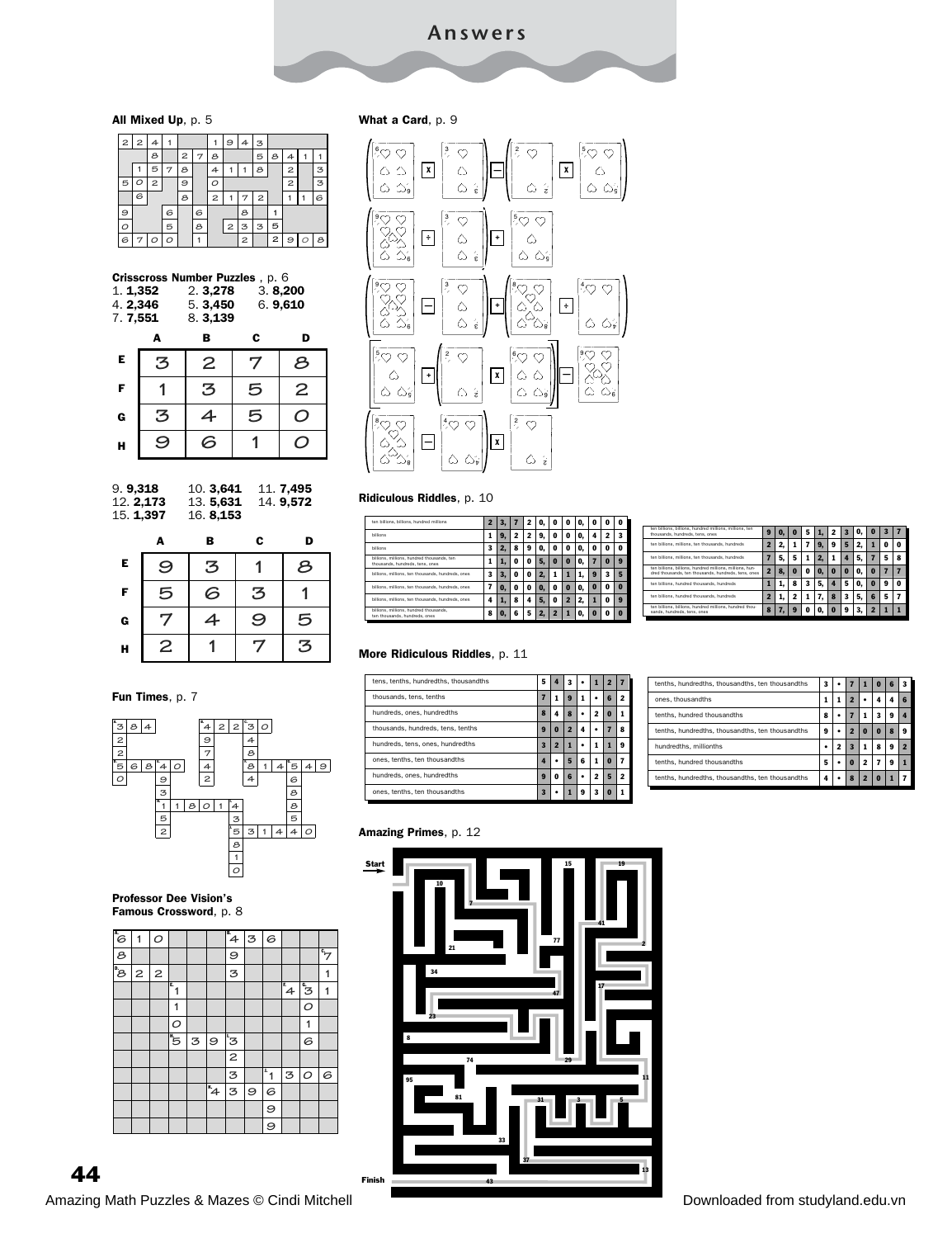Pattern Block Maze, p. 13



Darker line = "genius" path Lighter line = "superstar" path

#### An Amaze-ing Discovery, p. 14



Start Master Maze, p. 17 4  $\overline{\mathbf{8}}$  **8 2 1 7 9 9 7 1 2 96 1 5**  $31<sup>2</sup>$  $19^3$  =  $69^2 = 4,761$ 

| $7^4$ =           | 2,401 | $11^2$ =   | 121   |
|-------------------|-------|------------|-------|
| $3^7$ =           | 2,187 | $17^{2}$ = | 289   |
| $43^{2}$ =        | 1,849 | $2^7$ =    | 128   |
| $95^{2}$ =        | 9,025 | $18^{3}$ = | 5,832 |
| $33^{2}$ =        | 1,089 | $12^{3}$ = | 1,728 |
| $27^{2}$ =        | 729   | $8^4$ =    | 4,096 |
| $21^{2}$ =        | 441   | $4^5$ =    | 1,024 |
|                   |       |            |       |
| $3^6$<br>$\equiv$ | 729   |            |       |
| $13^3$<br>Ξ       | 2,197 |            |       |
| $3^6$<br>Ξ        | 729   |            |       |
| $31^2$<br>-       | 961   |            |       |

<u>= 6,859</u>

**6,859**



Maze Craze, p. 15







Amazing Math Puzzles & Mazes © Cindi Mitchell Downloaded from studyland.edu.vn

 

Exponent Experts Only, p. 16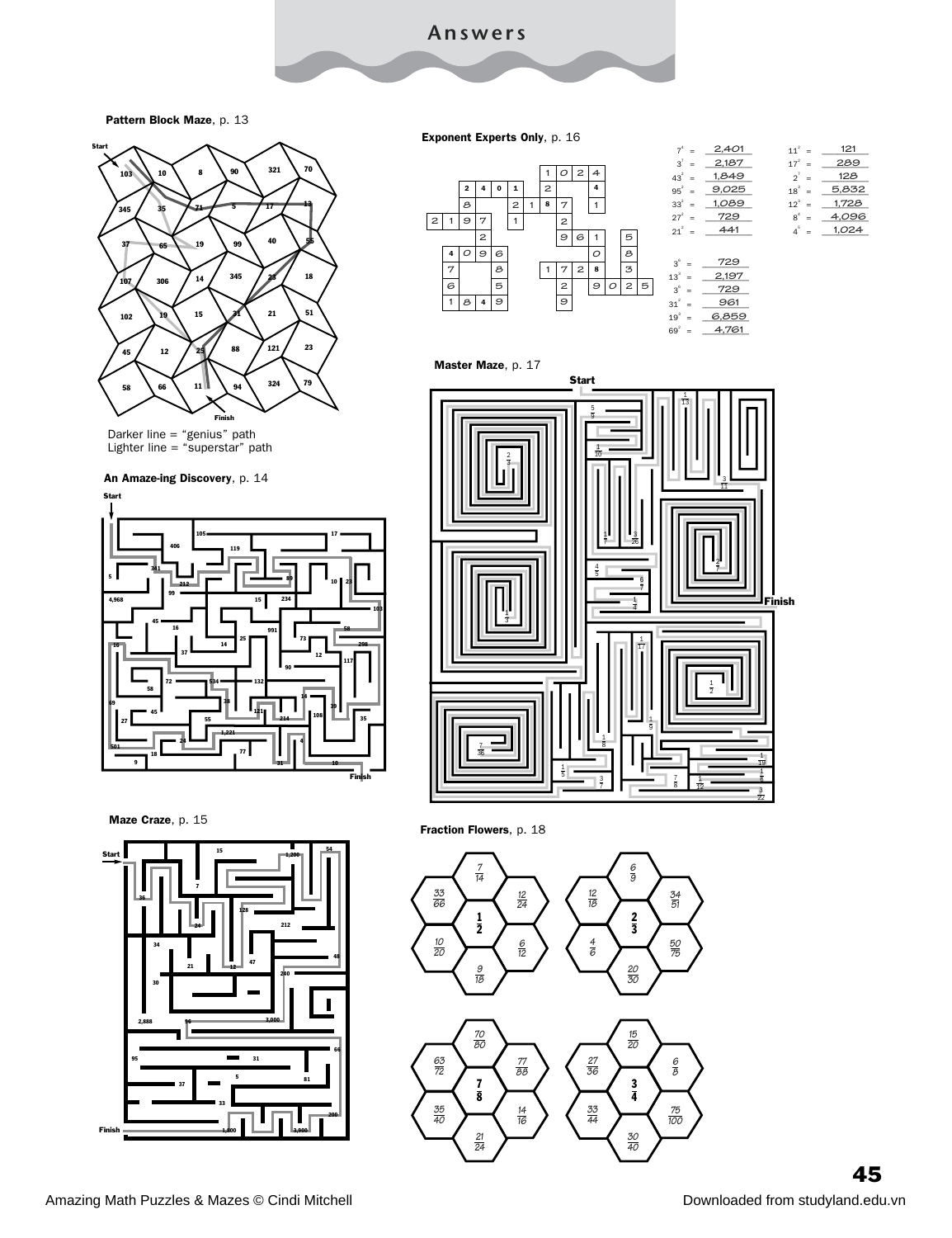Fraction Puzzler, p. 19



 Amazing Math Puzzles & Mazes © Cindi Mitchell Downloaded from studyland.edu.vn

Sum Fraction Fun, p. 22



Domino Math, p. 23



Fraction Towers, p. 24





Doggone Fun, p. 25

1.





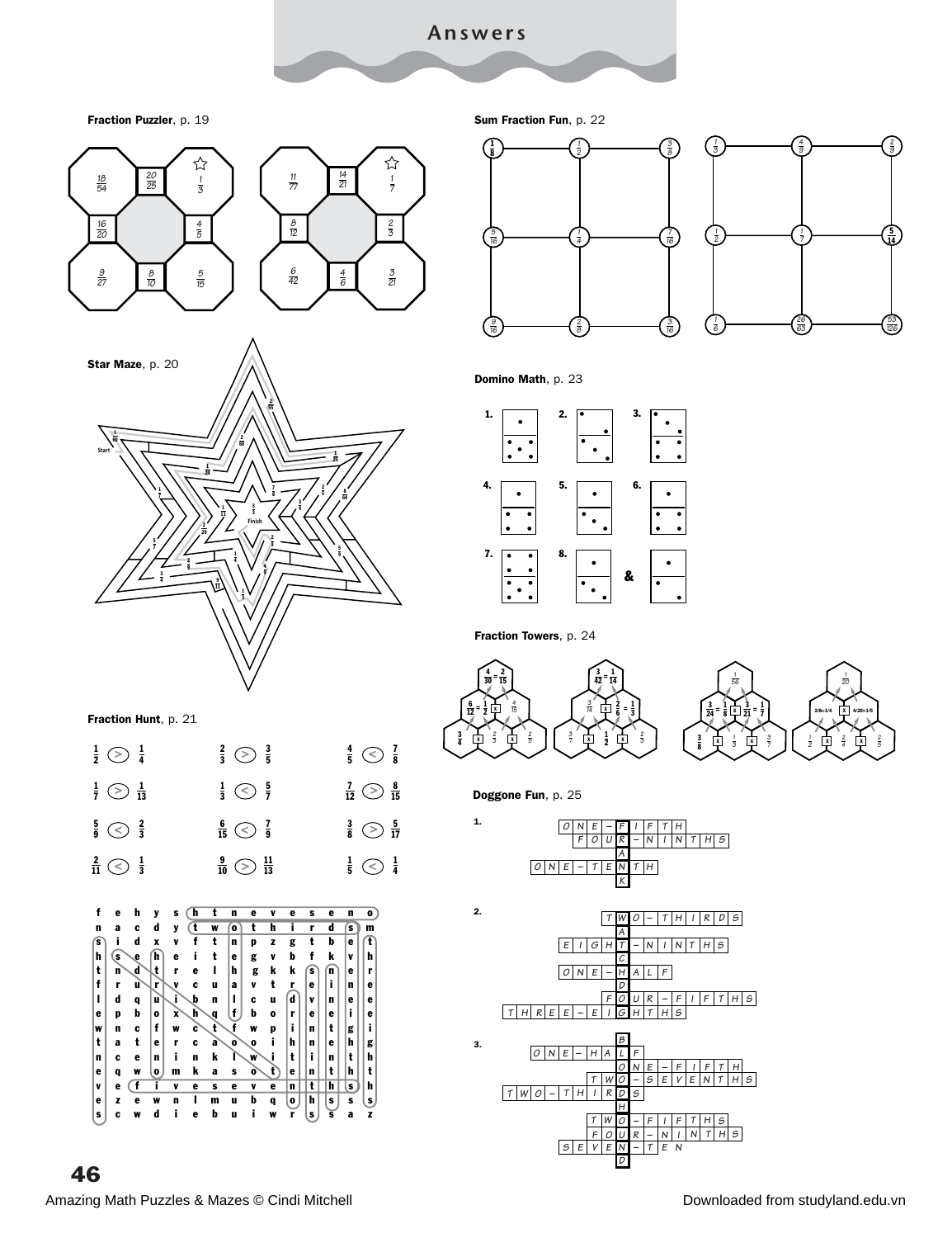Cat Fun, p. 30







 $4\frac{5}{28}$ 7. =  $4\frac{3}{10}$  8. =  $2\frac{11}{15}$  9. =  $1\frac{11}{35}$ PENMANSHIP

```
Bull's Eye, p. 28
```
- 1. Both landed on 5
- 2.  $2\frac{3}{4}$  and 5

3. 
$$
1\frac{1}{4}
$$
 and  $1\frac{3}{5}$ ; 5 and 5

4.  $3\frac{5}{8}$  and  $2\frac{3}{4}$ 

Horsing Around with Fractions, p. 29 1–B, 2–C, 3–A, 4–E, 5–D, 6–G, 7–F







#### Square Madness, p. 31

|                        | $9.09$ $\bigcirc$ $9.18$ 18.3 $\bigcirc$ 18.03 31.8 $\bigcirc$ 30.4 |                         |                                                |   |              |   | 54.1 $($ 54         |  |
|------------------------|---------------------------------------------------------------------|-------------------------|------------------------------------------------|---|--------------|---|---------------------|--|
|                        | 0.8 $\bigcirc$ 0.82 29.5 $\bigcirc$ 28.5                            |                         | 3.57 $($ 3.55                                  |   |              |   | 8.31 $($ 8.30       |  |
| $6.71$ $\bigodot$ 6.75 |                                                                     | 41.05 $\bigotimes$ 41.5 | 0.009 $\bigcirc$ 0.09                          |   |              |   | 5.20 $($ 5.10       |  |
| $1.09$ $($ $)$ $1.08$  |                                                                     |                         | 9.33 $\bigotimes$ 9.36 21.45 $\bigotimes$ 21.5 |   |              |   | 3.22 $($ 3.12       |  |
|                        | 7.91 $($ $)$ 7.90 0.102 $($ 0.12 0.73 $($ $)$ 0.71                  |                         |                                                |   |              |   | $93.4$ $\odot$ 93.0 |  |
| 3                      | 5                                                                   | 7                       |                                                | 0 |              | 1 | $\overline{c}$      |  |
| 1                      |                                                                     |                         |                                                |   |              |   | 9                   |  |
| ٠                      |                                                                     | 9                       | $\mathbf{1}$                                   | 8 |              |   | ٠                   |  |
| 8                      | 3                                                                   | $\mathbf{1}$            |                                                | 2 | $\mathbf{1}$ |   | 5                   |  |
|                        | ٠                                                                   |                         |                                                |   | 8            |   |                     |  |
|                        | 2                                                                   |                         |                                                |   |              |   |                     |  |
| 5                      | 2                                                                   | 0                       |                                                | 9 | 3            |   | 4                   |  |
| $\overline{4}$         |                                                                     |                         |                                                | ٠ |              |   | $\mathbf{1}$        |  |
| ٠                      |                                                                     | 0                       | 7                                              | 3 |              |   | ٠                   |  |
| 1                      | 0                                                                   | 9                       |                                                | 6 |              | 7 | 5                   |  |
|                        |                                                                     |                         |                                                |   |              |   |                     |  |

#### Magic Square, p. 32



#### Silence, p. 33

| S 10.7            | G 29.6. A 203.2 |                   | E 57.3 |
|-------------------|-----------------|-------------------|--------|
| L 35.65           | R 508.1         | $U$ 71.5 $0$ 4.26 |        |
| N 89.07 Y 8.92    |                 | P 230.82   231    |        |
| ARE YOU SLEEPING? |                 |                   |        |

#### Spirals, p. 34

| 15                          | 16<br>6 | $\overline{17}$<br>5 | 18<br>2             | 19                          | 20<br>2 | 21<br>5              | 22<br>6              |
|-----------------------------|---------|----------------------|---------------------|-----------------------------|---------|----------------------|----------------------|
| $\bf 14$<br>9               | 39      | 40<br>5              | 41<br>4             | $\overset{42}{\mathcal{G}}$ | 43<br>5 | 44                   | 23                   |
| 13                          | 38<br>5 | 55<br>5              | 56<br>3             | 57                          | 58<br>2 | 45<br>4              | 24<br>$\overline{c}$ |
| $12\,$                      | 37<br>8 | 54<br>4              | 63                  | 64<br>4                     | 59<br>8 | 46<br>8              | 25                   |
| $\bar{1}1$<br>$\mathcal{G}$ | 36      | 53                   | 62<br>4             | 61<br>6                     | 60<br>2 | $\overline{^{47}}$ 2 | 26<br>9              |
| 10<br>4                     | 35      | 52<br>8              | 51                  | 50<br>8                     | 49<br>2 | 48<br>8              | 27<br>9              |
| 9                           | 34<br>2 | 33<br>Ω              | 32<br>6             | $\overline{31}$<br>6        | 30<br>8 | 29                   | 28<br>Ω              |
| 8<br>3                      | 7       | $\overline{6}$       | $\overline{5}$<br>8 | $\overline{4}$<br>6         | 3       | $\overline{2}$<br>3  | 1<br>4               |

#### Spiral Out

| <b>Blocks</b> |                    |         |
|---------------|--------------------|---------|
| 1-5           | $3.64 \times 12 =$ | 43.68   |
| հ-11          | $2.91 \times 39 =$ | 113.49  |
| 12-16         | $9.2 \times 13 =$  | 119.6   |
| 17-21         | $11 \times 4.75 =$ | 52.25   |
| 22-26         | $27 \times 22.7 =$ | 612.9   |
| 27-31         | $4.13 \times 22 =$ | 90.86   |
| 32-36         | $22.3 \times 27 =$ | 602.1   |
| $37-41$       | $0.91 \times 94 =$ | 85.54   |
| 42-46         | 6.82 x 14 =        | 95.48   |
| 47-52         | $83.2 \times 34 =$ | 2.828.8 |
| 53-58         | $51.9 \times 28 =$ | 1.453.2 |
| 59-64         | 688.7 x 12 =       | 8.264.4 |
|               |                    |         |

| Spiral In     |                      |         |
|---------------|----------------------|---------|
| <b>Blocks</b> |                      |         |
| 64-61         | $1.115 \times 4 =$   | 4.46    |
| 60-56         | $47.05 \times 6 =$   | 282.3   |
| 55-50         | $1.354.7 \times 4 =$ | 5.418.8 |
| 49-47         | $564 \times 0.5 =$   | 282     |
| 46-43         | $16.9 \times 5 =$    | 84.5    |
| 42-38         | $189.1 \times 5 =$   | 945.5   |
| 37-32         | $40.603 \times 2 =$  | 81.206  |
| 31-27         | $.34.045 \times 2 =$ | 68.09   |
| 26-22         | $3.072 \times 3 =$   | 9.216   |
| 21-17         | $10.45 \times 5 =$   | 52.25   |
| 16-12         | $1.3822 \times 5 =$  | 6.911   |
| $11 - 7$      | $18.862 \times 5 =$  | 94.31   |
| 6-1           | $93.17 \times 2 =$   | 186.34  |
|               |                      |         |

| <b>Dialing for Answers, p. 35</b>                 |                    |                  |  |  |  |
|---------------------------------------------------|--------------------|------------------|--|--|--|
| 1.109.6<br>4.343.98<br>7.456.75<br><b>PFANUTS</b> | 2.52.8<br>5.504.72 | 3.450<br>6.278.4 |  |  |  |
| 8.11.75<br>11.527.25<br>A CAR                     | 9.385.2            | 10.916           |  |  |  |

Amazing Math Puzzles & Mazes © Cindi Mitchell Downloaded from studyland.edu.vn